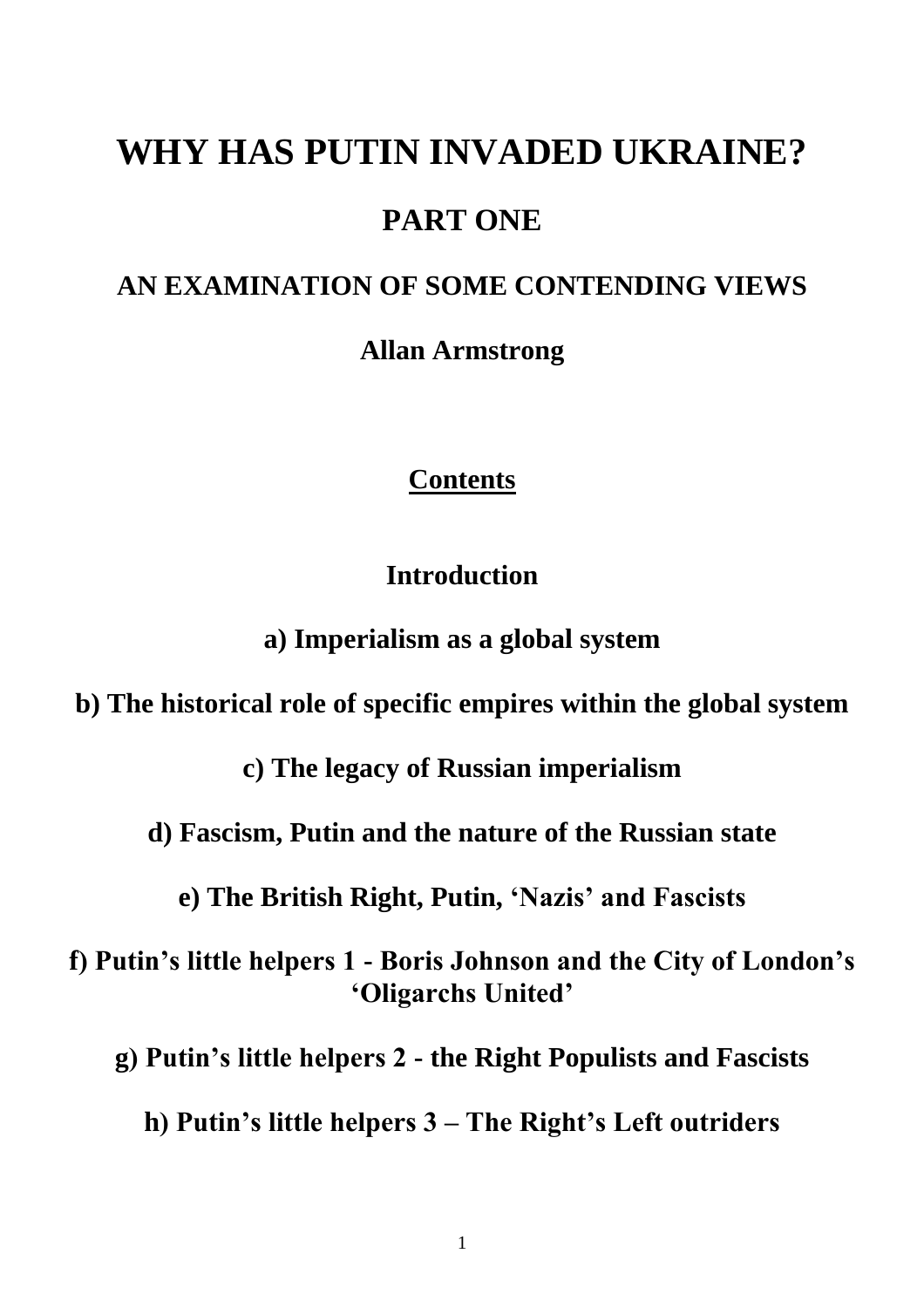#### **Introduction**

There has been considerable confusion, both on the Right and Left, about the nature of Vladimir Putin's regime and his reason for invading Ukraine. Many on the Right consider this to be a resurgence of the old 'Russian Communism', pointing to Putin's origins in the Soviet KGB, and his desire to restore the old USSR's boundaries. However, Putin, a one-time CPSU member, became bitterly hostile to his old party, and its failure to hold the territory of the Tsarist Russian territory together. Some on the Left, particularly amongst the fragments of the former official Communist Parties (i.e. those backed by the states of the USSR or People's Republic of China (PRC)), but also amongst the dissident (non-state backed) Communists (e.g. Trotskyists and other Maoists), see Putin's Russian Federation as a victim of US imperialism and NATO expansion. However, whatever the Russian Federation's and Putin's changing attitudes to NATO, they have always seen it as part of the global imperial world in which they want Russian imperialism to take its part.

Imperialism is a not a US creation but has been a global system since the sixteenth century. All states, including the USA, have to accommodate to a wider global imperialism. And US imperialism has been losing its position as global hegemon for some time. It faces a rising imperial PRC, already dominant in East Asia, but extending its field of operations worldwide. And even though the Russian Federation has declined more rapidly as a global imperial power, US imperialism no longer has the ability to impose its will close to the Russian Federation borders, nor in certain areas of the Middle East. This had allowed the Russian Federation to step in militarily in Transnistria (part of the old Moldovan SSR), Abkhazia and South Ossetia (part of the old Georgian SSR), Syria, eastern Ukraine and in the Armenia/Azerbaijan wars. And on 24<sup>th</sup> February this year, sensing US weakness after the fall of Kabul on 15th August 2021, Putin invaded Ukraine (following his earlier attacks in 2014). By  $8<sup>th</sup>$  April, this latest invasion had already cost 1627 civilian deaths and 2267 civilian injuries (conservative estimates),  $1$  and 4.5 million refugees and 6.5 million internally displaced persons.<sup>2</sup> Many homes have been devastated and there have also been attacks on hospitals and schools; whilst Mariupol is already looking like a Second World War Stalingrad, or a post 2<sup>nd</sup> Chechen War Grozny.

#### **a) Imperialism as a global system**

The term 'Imperialism' has been used to describe two phenomena. This has contributed to the confusion on the Left, especially for some from the former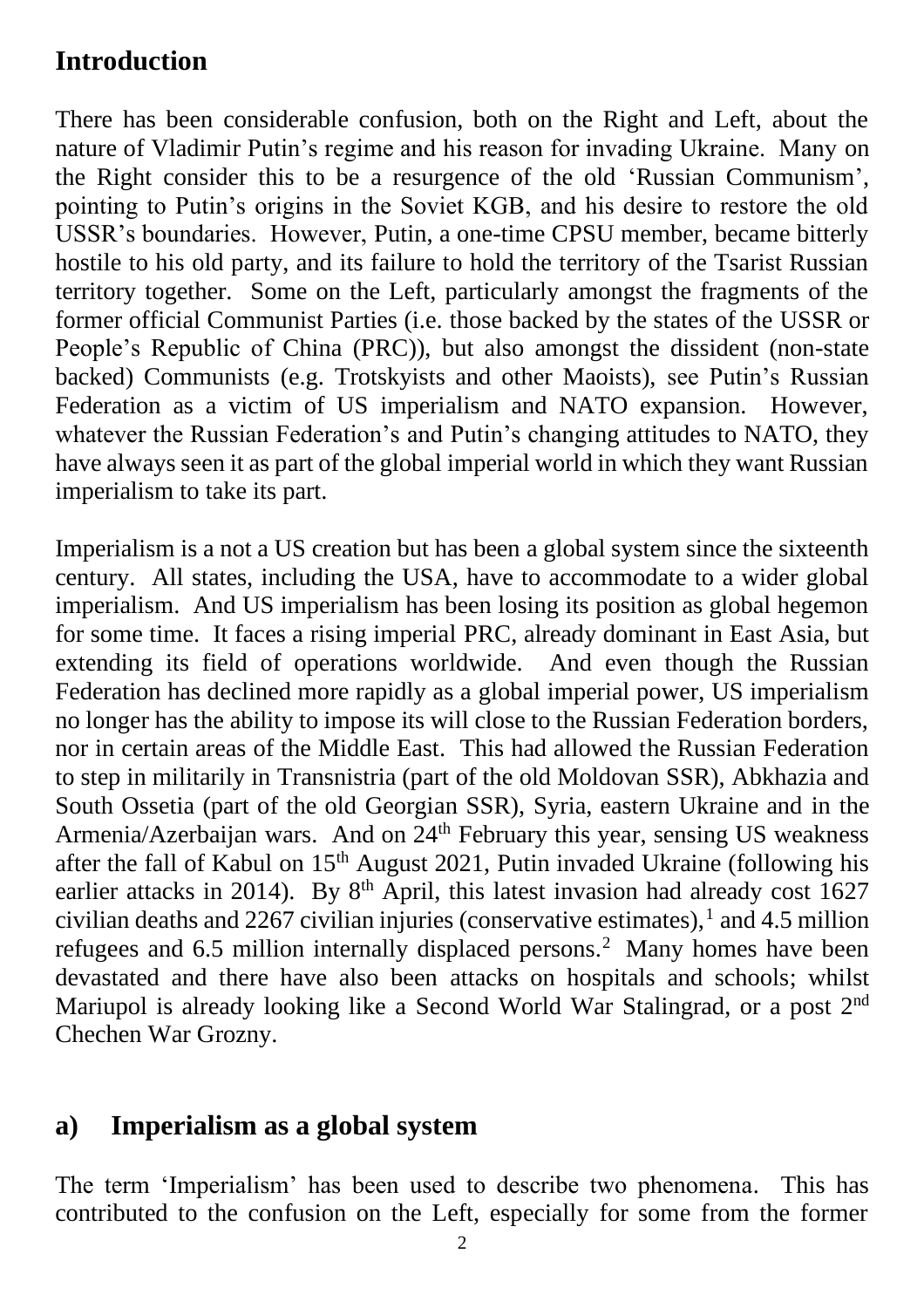official and dissident Communist traditions. Therefore, it is important to acknowledge both the differences and similarities between the two types of imperialism and how they relate. Thus, there have been empires going back to Antiquity (e.g. Egyptian, Sumerian, Indus and Yellow River, and the later Macedonian and Roman) and to the Middle Ages (e.g. Carolingian, Abbasid, Song). Furthermore, empires developed in South and Central America, unknown to others in the world. In these historical periods there was no overarching global system, and large areas of the world were not incorporated into empires.

However, there have been some common features, shared by these older imperial states, and in some cases directly transmitted to later imperialist states. These include their ruling classes' subjugation and/or subordination of peoples living beyond their founding state's initial geographical limits. Through a process of 'othering' these ruling classes saw themselves as superior and acted accordingly. They used force and established laws to uphold their privileges and to maintain others in an inferior position. This led to different degrees of toleration, contempt or outright hostility towards people/s both within and beyond all these empires' margins.

Marxists, and others on the Left, however, have also used the term 'Imperialism' to describe a global system. Within this system, all states or societies have to bend to the rules of an overarching capitalist domination. Capitalist profitability rather than looting or tribute collection became the prime motivating factor for this imperialism. It took a long period, though, before surplus value extraction based on waged labour, or wage slavery, became the dominant form of profit-making. The sales of the proceeds of plunder, including precious metals sometimes taken in taxes, various forms of unfree labour including chattel slavery, domestic slavery including child labour, uneven trading relations, punitive interest payments and debt peonage, all contributed to profit-making in the early phase of capitalism. They can still be found today.

This global system has changed its forms, beginning as a **mercantile imperialism** in the late fifteenth century. Initially mercantile capitalism still hadn't fully broken from the earlier forms of empire. This was highlighted when the Portuguese entered the Indian Ocean, and the Spanish invaded the Aztec and Inca empires as Catholic crusaders and conquistadors. The Dutch Netherlands, France and England (later the UK) were more clearly mercantile capitalist in character. This was followed by **free-trade imperialism** from the mid-nineteenth century. A case can be made that it wasn't until this free trade imperialism that capitalism finally became the dominant global socio-economic system. The UK promoted free trade imperialism once it had become the global hegemon. This was very much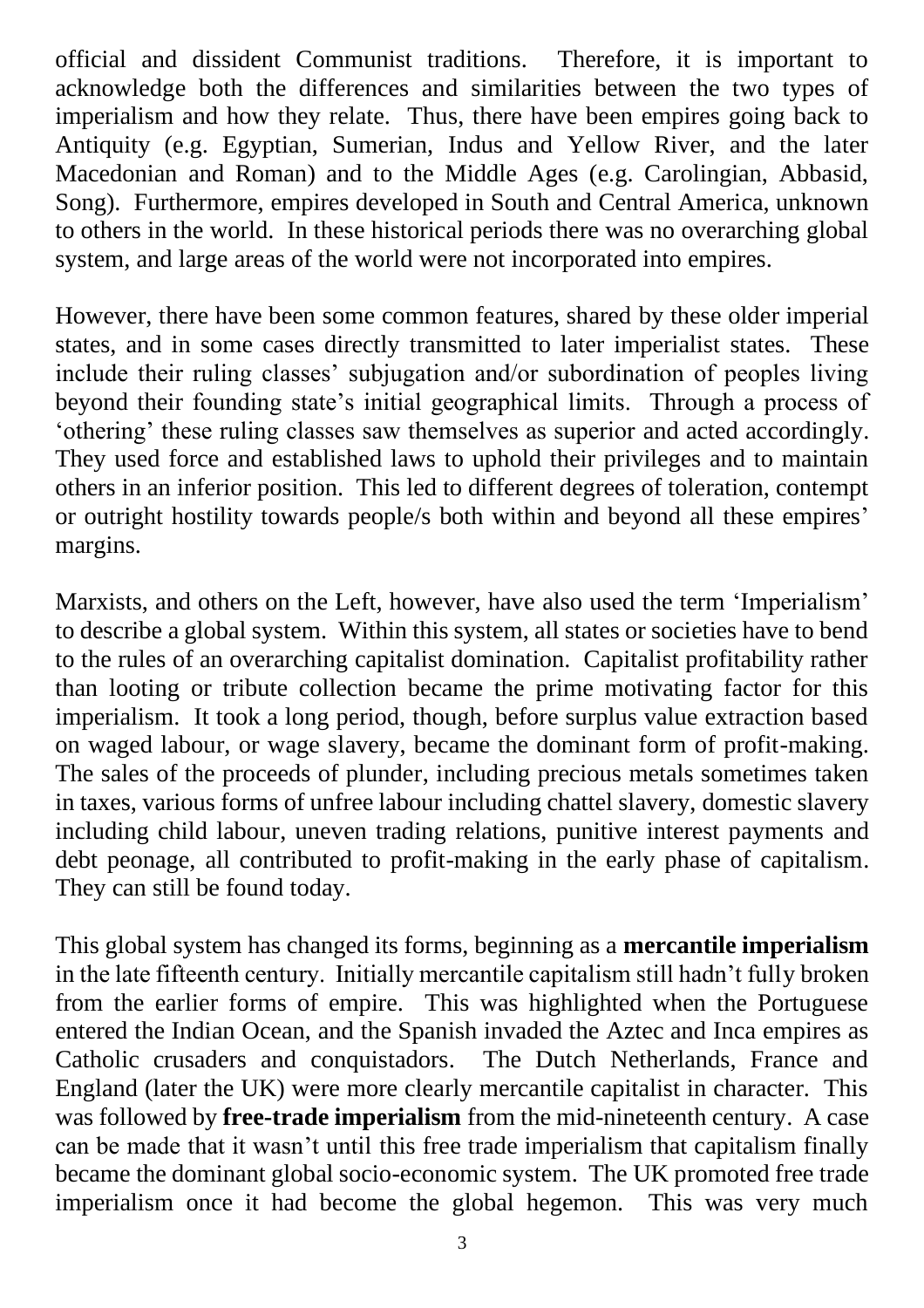associated with the Industrial Revolution, which led to the creation of the modern working class. However, in most other parts of the world there were still very large numbers exploited through various forms of unfree labour (e.g. indentured, corvee), peasants trapped in forms of serfdom, whilst other small farmers were heavily indebted due to uneven exchange relationships. And this capitalist domination of the world was further reinforced when other imperial centres emerged, and **monopoly capitalist imperialism** became dominant from the end of the nineteenth century. Free trade increasingly gave way to protectionism. This aggravated form of competition led to in two world wars.

There are Marxists today who tend to confine the term 'Imperialism' to this later phase of the capitalist global system. And this is sometimes associated with another claim, that the preconditions for capitalism were created in England, the Dutch Netherlands, France and the infant USA. These states' subsequent takeover of overseas colonial territories is then seen as having led to the external imposition of capitalism, with little agency given to the previous rulers or peoples of these colonised territories. For some, including briefly Karl Marx himself<sup>3</sup>, but more recently the late Bill Warren,<sup>4</sup> imperialism was given a progressive role in history. Such thinking has been persuasively challenged by Alex Anievas and Kerem Nisancioglum. 5 They point to the centrality of overseas coerced labour and of unpaid domestic labour, and their associated forms of racism and sexism, in the long-term historical development and maintenance of capitalism.

Nor have these super-exploitative features been confined to a historical phase of 'primitive accumulation', which Marx identified. Anievas and Nisancioglum show that the forms of exploitation and oppression associated with 'primitive accumulation' and domestic slavery were necessary to sustain societies and states based on the direct exploitation of wage labour. For some Marxists, capitalism may sometimes have resorted to coerced labour, but that is past history or, when it occurred later, this was done largely for opportunistic reasons to make superprofits. Capitalists' resort to domestic labour is not seen to produce any capitalist surplus value. Its role in providing a massive amount of unpaid labour which helps to sustain the wider capitalist system is hardly recognised, nor its role in depressing the wages, particularly in the care sector. 'Primitive accumulation' and domestic slavery have been part of the genetic make-up of capitalism from the beginning to the present day. So, the wider political struggle for liberation, as well as the economic struggle for emancipation, cannot be disconnected.

Some Marxists claim that we still live under monopoly capitalist imperialism, or, after Nicolai Bukharin's and Vladimir Lenin's WW1 further theoretical development - **state-monopoly capitalist imperialism**. Such thinking has tended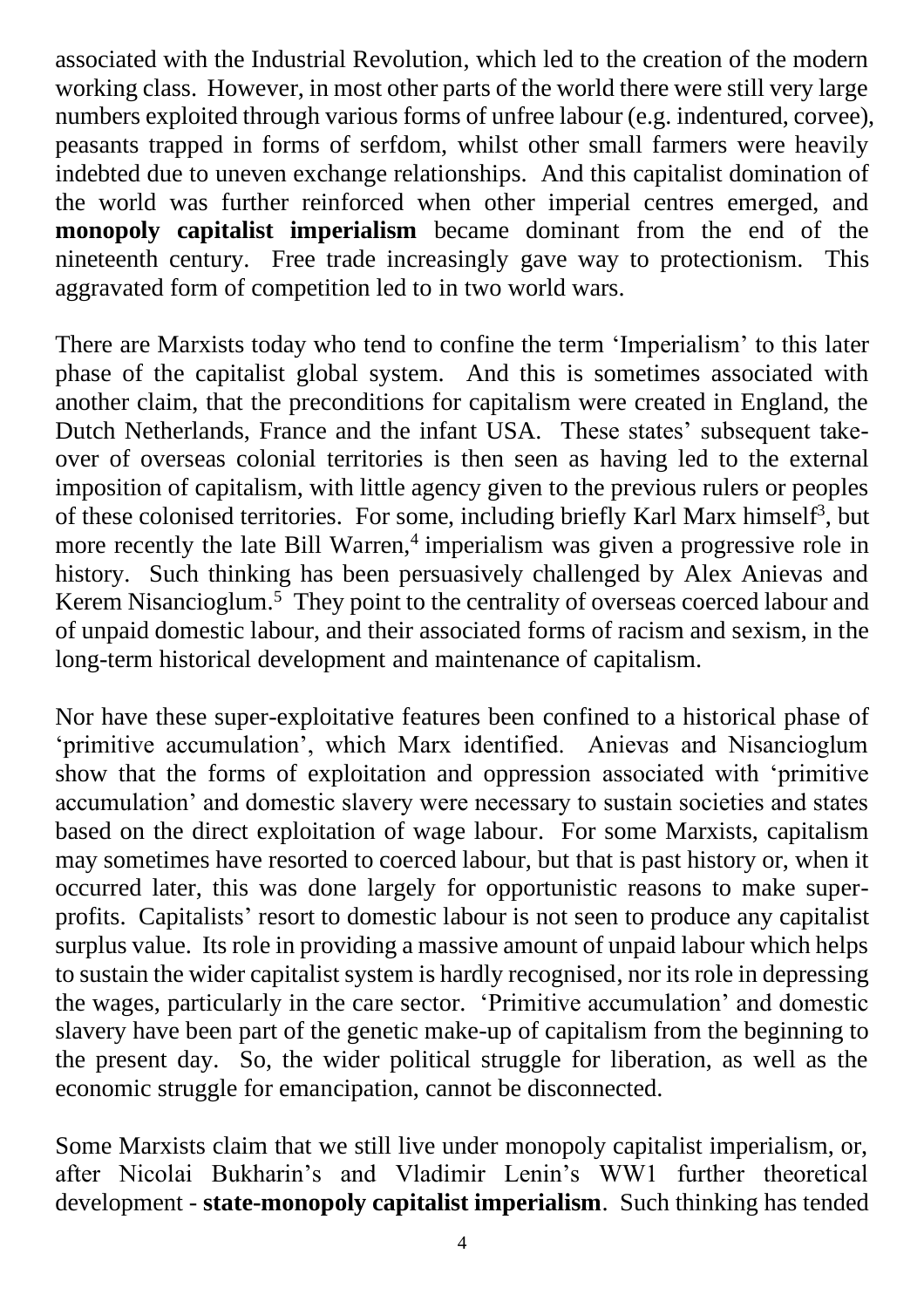to pull in two opposite directions. For Bukharin (he later abandoned the theory in this form) and the neo-Luxemburgists, there was no longer any room in the world for national capitalist development. Working class opposition in any crisis would take on an immediate communist character. They argued that support for national self-determination could only take on a reactionary role. This would hinder the internationalisation of the revolution and of economic production. More recently, in 2000, Michael Hardt and Antonio Negri wrote *Empire*, which argued that "the rise of Empire is the end of national conflict"<sup>6</sup> . This could be seen as a Left version of the claim made by Francis Fukuyama's 1992, in his *The End of History and the*  Last Man, that humanity had reached "the end-point of mankind's ideological evolution and the universalization of Western liberal democracy as the final form of human government."<sup>7</sup>

But, after the ending of the 1916-21 International Revolutionary Wave, the theory of state monopoly capitalism took another political turn. This contributed to Bukharin's later support for a more national road to Socialism. Stalin's Popular Front politics also flowed from such thinking. It was argued that under state monopoly capitalism the working class should lead a popular democratic alliance with the progressive middle class and small businesses against the state and the monopolies. Today, in some Left thinking, a new Right, symbolised by Donald Trump and Boris Johnson, has taken on the role the old state monopoly imperialist enemy. As a consequence, they argue that another Popular Front alliance is now needed.

Back in 2011, at the height of the most recent revolutionary upsurge, around the Arab Spring, the Indignados and Occupy, Paul Mason, author of *[Why It's Kicking](https://en.wikipedia.org/wiki/Why_It%27s_Kicking_Off_Everywhere:_The_New_Global_Revolutions)  [Off Everywhere: The New Global Revolutions](https://en.wikipedia.org/wiki/Why_It%27s_Kicking_Off_Everywhere:_The_New_Global_Revolutions)*, could be seen as representative of early Bukharinite thinking. This book retrieved some valuable nineteenth century working class history. However, with the Left almost everywhere in retreat since 2015, Mason has now taken a national Popular Frontist turn in his *How to Stop Fascism; History, Ideology and Resistance*, published in 2021. This more resembles later Bukharinite thinking. Mason wants to build a Labour Left/Centre led alliance, accepting Sir Keir Starmer as party leader. The aim is to win control of those national political institutions currently in the hands of the Hard Right before they pass over to full-blown Fascism. Mason also believes that NATO can be reformed.<sup>8</sup>

The usefulness of the old Marxist monopoly or state monopoly capitalism/imperialism as analytic categories has been superseded by others which can better understand the significant shifts that have taken place at a global level. These shifts have involved new production and distribution techniques, changed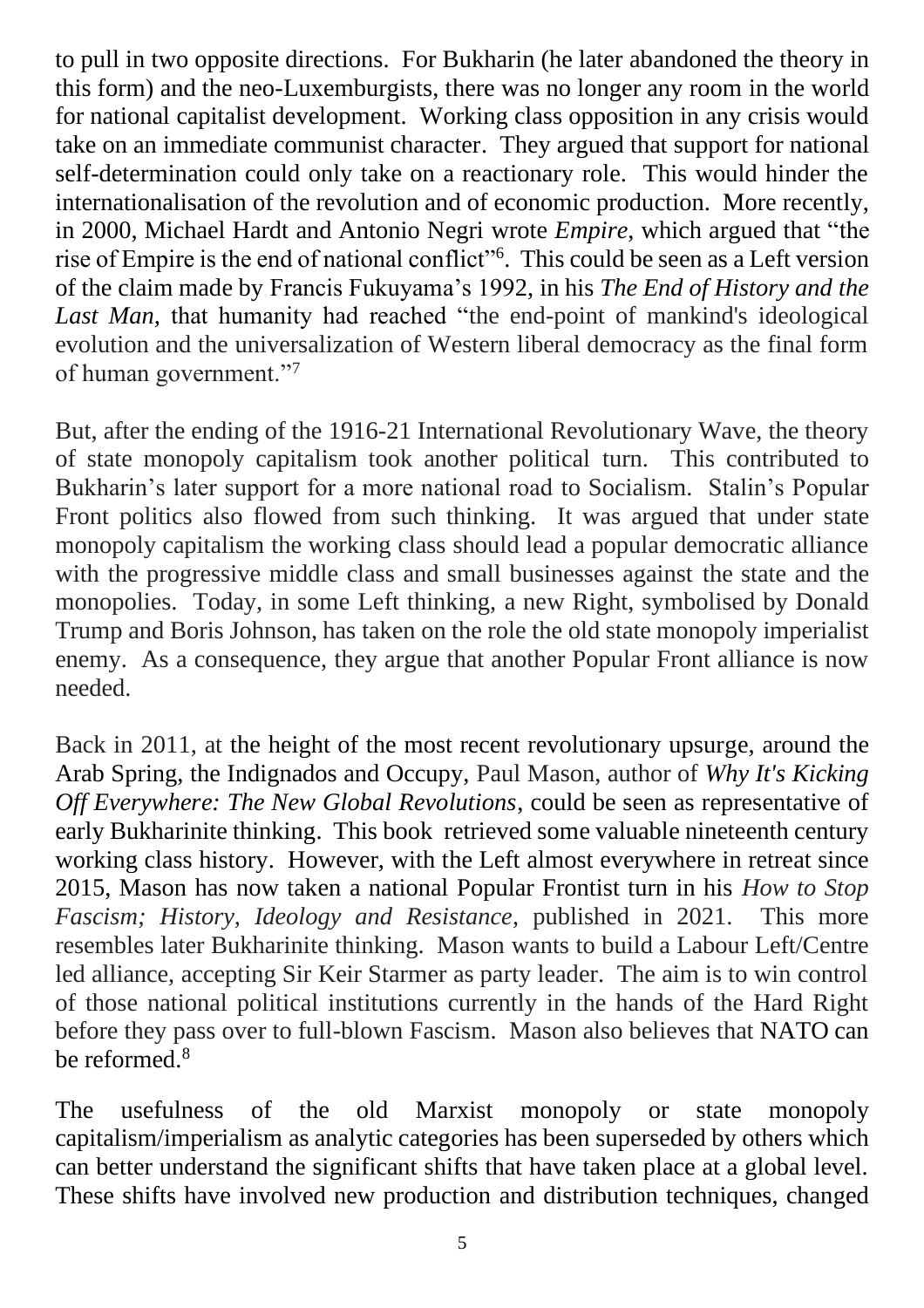ways of enforcing labour discipline, massive environmental degradation, neocolonialism, Fascism and official Communism. These were not accounted for by the Marxist categories developed over a century ago. Nevertheless, just as key features of earlier features of imperialism were passed on to its later forms, this is true of today's version of capitalist imperialism. One key feature of state monopoly capitalism, which still prevails, is the domination of a limited number of imperial states. These have been able to annex, colonise or subordinate the whole or parts of other states and enforce colonial, neo-colonial or client state relationships.

Reflecting the need to update earlier theories, in order to address changing conditions, other categories have been developed. Some of these have concentrated directly on production and distribution, e.g. Fordism, post-Fordism and most recently Platform Capitalism. However, although the economic changes these categories have addressed are important, those wishing to identify the major linked socio-economic and political changes since WW2, have produced other categories. These have included **social market capitalism** (pursued mainly by Social Democrats and Christian Democrats with 'One-Nation' Conservative and Liberal support after WW2), and **neo-liberal capitalism** (pursued initially by socially reactionary conservatives after 1979/80, and later by socially liberal, Social Democrats and Liberals). And today neo-liberalism is being contested by a new **national authoritarian capitalism** often in a Right populist guise.<sup>9</sup> In economic terms, this could also be considered 'neo-liberalism in one country', and in political terms, undisguised illiberalism. Together these further heighten interimperialist tensions and the possibility of direct imperialist military clashes.

Marxists had already identified the role of finance capital under monopoly capitalism (Rudolf Hilferding) and state monopoly capitalism (Bukharin and Lenin). However, finance capitalism has taken on a more central role particularly following the ascendancy of neo-liberalism. This is also the case in the more statist-run CPR. For a number of years, the CPR has attempted to make the yuan a global currency, with the longer term aim of overtaking the dollar. And the importance of financial sector has also been highlighted during the current Ukraine war. Putin has tried to strengthen the position of the rouble, by insisting that exported Russian fuel and raw materials are paid for in this currency to lessen any Russian Federation dependence of the dollar or euro.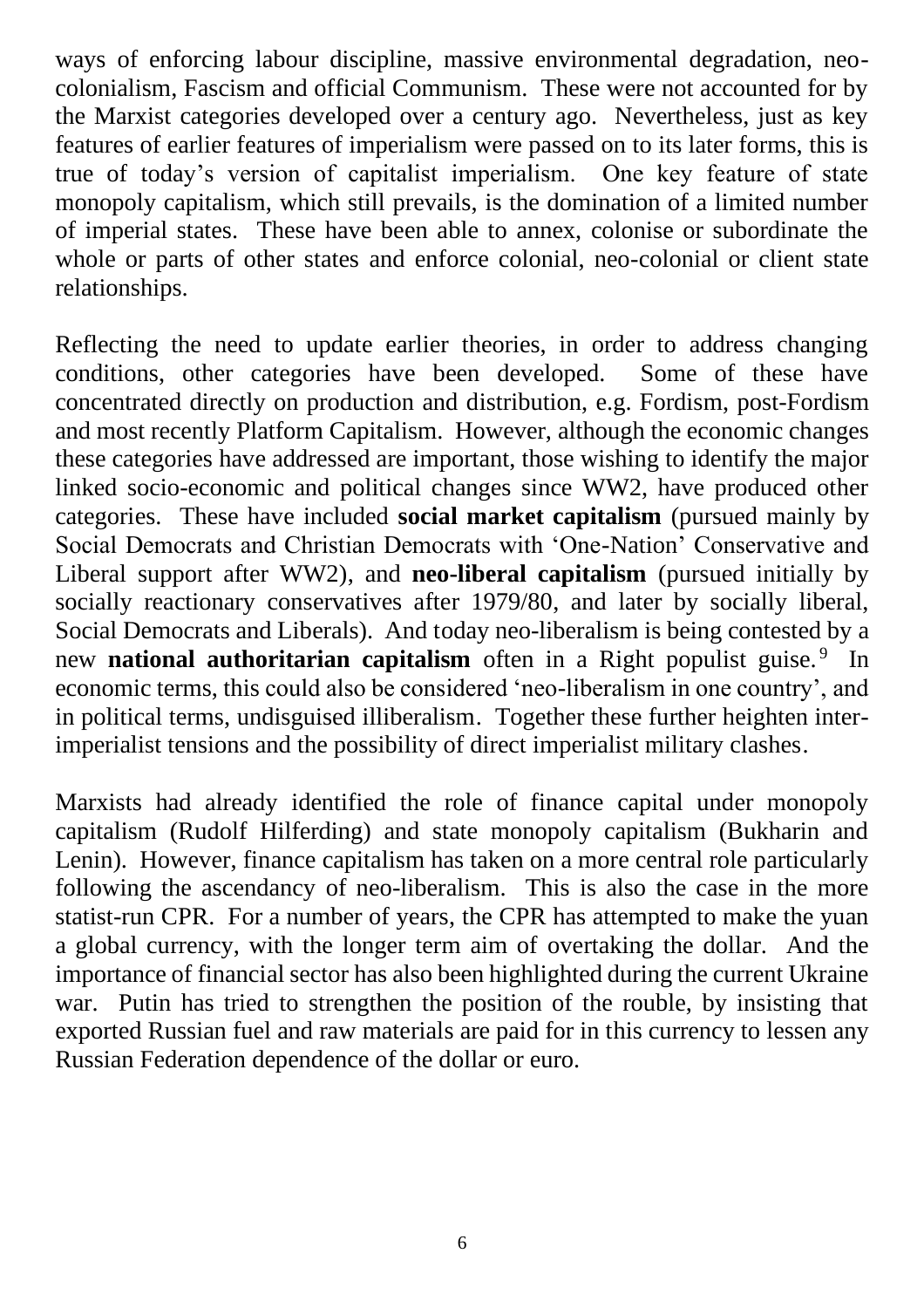# **b) The historical role of specific empires within the global system**

Having outlined the significance of understanding imperialism as a global system, it is also necessary to see how particular national imperialisms relate to this. This will provide a clearer understanding of the current behaviour of Putin in Ukraine.

Imperialism as a global system has never been the creation of a single state, although only a small number of states have developed imperial ambitions. Hegemonic and competing imperial powers have changed over time, as some states have risen, whilst others have fallen. Other states have pursued nationalist irredentist policies to extend their immediate borders, without becoming imperial powers with even wider ambitions. These have led to bloody conflicts, e.g. following Greater Serbian ambitions in Bosnia. But their particular local nature means they tend to be more geographically confined than directly imperial conflicts. Nevertheless, some states with irredentist ambitions have been able pursue these in a particularly brutal fashion when they have enjoyed long-standing imperialist state patronage, e.g. Israel in Palestine, Lebanon and Syria, and Saudi Arabia in Yemen, both backed by US and British imperialism.

The UK was the first hegemonic global imperial power, but was challenged by French, Tsarist Russian and most seriously by German/Prussian imperialism. Later, US imperialism took on a declining Spanish empire, following the genocide of many Native Americans and the continued capitalist use of Black chattel slavery, taking over from its British imperial predecessor. The USA, wanting first to reinforce its position in the Pacific, only reluctantly became sucked into conflict with German imperialism in two world wars. The US ruling class was far more enthusiastic in its WW2 battle with Japanese imperialism, which it had been preparing for some time, even if initially wrong-footed at Pearl Harbour in 1941. But such was the ruination of German imperialism, the devastation of French imperialism and the indebtedness of British imperialism following WW2 that the USA emerged as the hegemonic imperial power in the north Atlantic (hence the centrality of NATO founded in 1949), and this included its domination over Western and Southern Europe previously dominated by Germany, France and the UK.

Germany, defeated in two world wars and only permitted by US, Russian, British and French imperialism to be rearm to a limited extent, no longer has any territorial annexationist ambitions, although the racism inherited from its earlier imperialism remains a feature of German society. Japanese imperialism developed significant power in East and South Asia and the Pacific. But following Japan's defeat in World War 2, and the brutal US imperial vengeance at Nagaski and Hiroshima in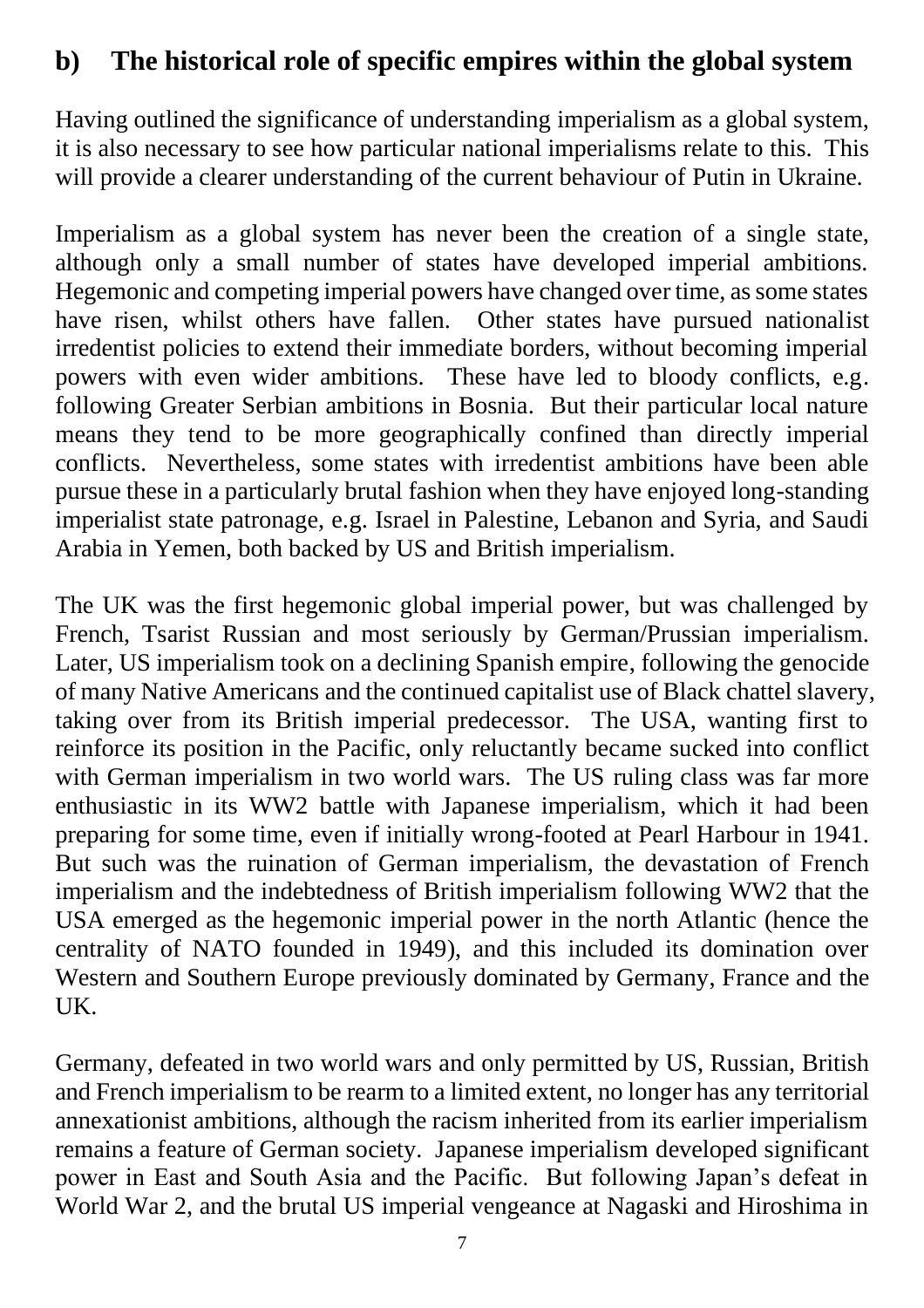1945, it was eliminated as another imperial contender. Japan has still retained a deeply racist culture inherited from its days of empire. Italian imperialism (like Japanese) was originally sponsored by British imperialism to counter greater imperial challenges. However, after stepping on British imperial toes, the Italian empire was dismantled after WW2, but this still left a racist legacy in Italy.

Other imperial powers, which never became significant global players, have included Austria-Hungary Sweden, Denmark and Belgium. Today, none of these states, nor their successors, have any global, ambitions. But like the major imperialist powers, although to differing extents, these states still display a racism which developed from their earlier imperialist past or has been maintained through their still privileged relationship within global imperialism.

In the past, one-time global imperial powers, such as Portugal, the Dutch Netherlands and Belgium, managed to get imperial life-support, when they were 'adopted' by British imperialism. And since WW2, the much-shrunken British empire (with its most valuable territories lying in various tax havens, central to the City of London's operations) has itself sought life-support from US imperialism. This was once called a 'Special Relationship', but for its current advocates, it might better by characterised as a hoped-for 'America First, Britain Second'.

France has followed a different path to prop up its imperialism. After WW2, acknowledging that the US wanted to replace it as an imperial power in many areas of the world, France initially sought US support instead as an anti-Communist power. However, with France defeated in Vietnam in 1953, the USA took on this particular role itself. France was also defeated by 1962 in the national revolution in Algeria, which constitutionally had still been part of the French state. However, despite these significant setbacks, France increasingly used the EEC, later the EU, as a cover to maintain a neo-colonial relationship with many ex-French colonies (along with Belgium, the Netherlands and the UK), through the 1964 and 1971 Yaounde Conventions, the 1976, 1981, 1985 and 1986 Lome Conventions and the 2000, Cotonou Agreement.

Like the UK, France has resorted to military force to defend its continued imperial interests, particularly through wars in Africa. In this it has been very much helped by the fact that Germany, the most economically powerful EU member state, has been limited by the post-WW2 military restrictions. A significant role of Germany within the EU, along with France, has been to develop the euro as a global currency. This has benefitted both. But the EU has never developed the key feature of a state, its own armed forces. Thus, the shared imperial interests of EU member states and those sections of European capital backing the EU tend to be promoted by largely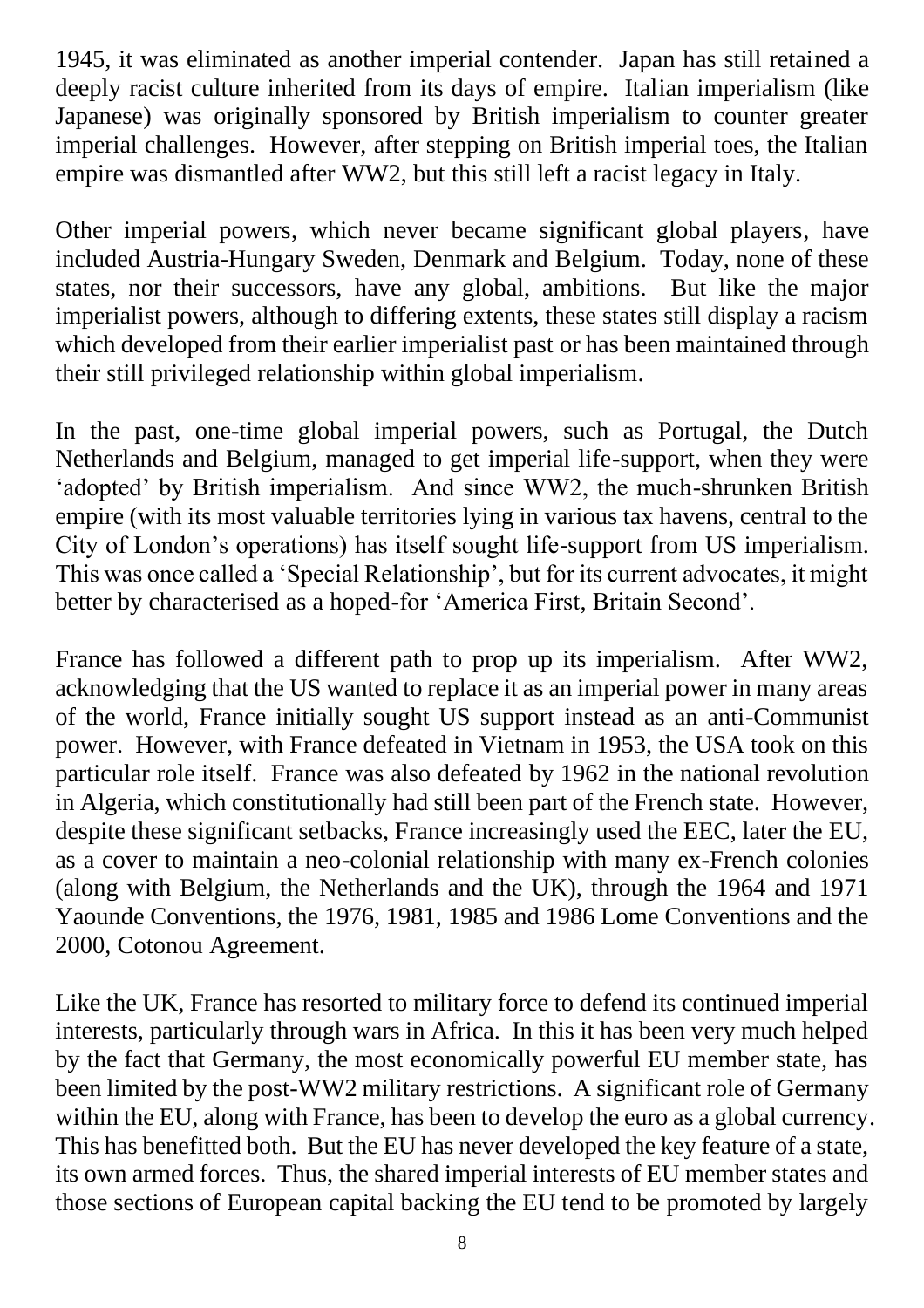economic rather than military means. This reflects the more advanced nature of production in the EU, especially Germany compared to South-eastern and Eastern Europe and the former colonies of France, Netherlands, Spain, and Portugal. However, France, like the UK has never felt constrained by the EU, when it comes to militarily asserting its own imperial interests.

And the leaders of Brexit Britain, now no longer sharing the neo-colonial benefits of the EU, have pushed for Empire2. This is not something that has much chance of success, given the continued waning of UK state power at a global level. Johnson's recent visit to India didn't persuade Modi to fall into line over Putin's invasion of Ukraine. Furthermore, the snubs given to various royals on their trips to even the smallest Caribbean Commonwealth states also highlight the hollowness of Empire2. Hence 'America First/Britain Second' remains Johnson's best hope, even if the UK has been pushed to the back by Joe Biden, eager to reconnect with the other EU powers. Johnson had placed his hopes on the election of Marie Le Pen as French president and now hopes for the return of Trump.

The 1949 Chinese Revolution was the first major setback to post-WW2 hegemonic US imperialism. The USA tried to reassert it hegemony by intervening and enforcing the division of Korea in 1953, by creating a client state in South Vietnam in 1955, and by backing the bloody crushing of Indonesian Communists in 1965. The US setback in Cuba in 1956 was contained by the USSR climbdown in the Missile Crisis of 1962, but the attempted Bay of Pigs invasion a year earlier failed to overthrow Fidel Castro. And in 1975, the USA was defeated in Vietnam, severely undermining its imperial hegemony.

And part of imperial USA's attempt to contain the USSR challenge was rapprochement with the PRC, beginning with President Richard Nixon's meeting with Mao-Tse Tung in 1972. The PRC was officially recognised by the USA in 1979. The Chinese government set up Special Economic Zones to attract US and other foreign capital. But neither the CCP's brutal clampdown at Tiananmen Square in Beijing in 1989, nor the collapse of the USSR in 1991, substantially derailed further US/PRC rapprochement. The PRC's continued commitment to opening up markets, was just seen as another variation of the opportunities for enrichment provided to the 'Harvard Boys' in Central and Eastern Europe through the wholesale privatisations of former COMECON member state assets.

But the crushing of the Tiananmen Square protests in 1989 ensured that Chinese oligarchs remained CCP members or allies fully committed to the PRC and its leaders' aspirations. But Russian kleptocratic oligarchs personally siphoned off vast amounts of their former state's wealth, buying expensive property in London,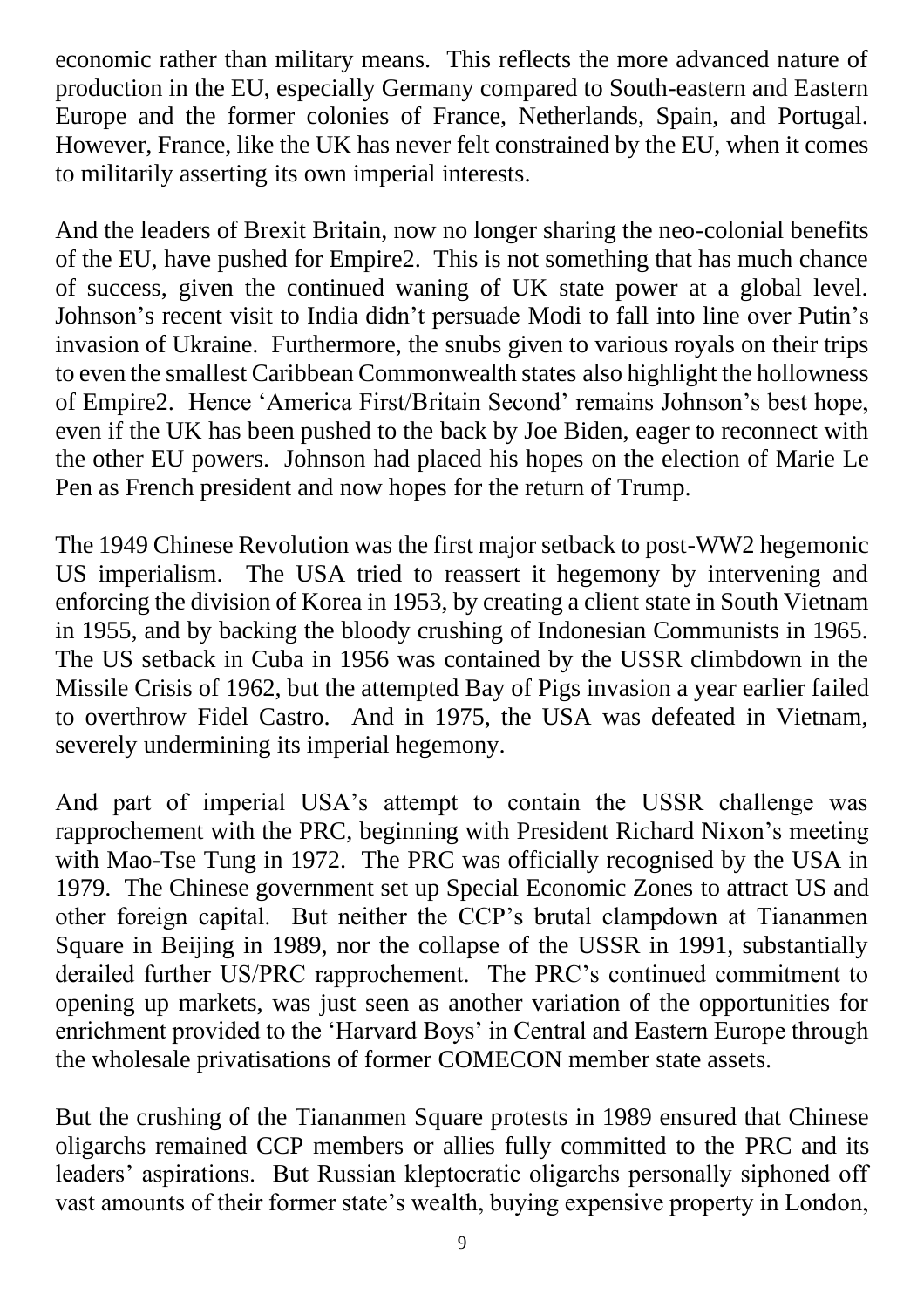Paris, Athens, California, Florida, Dubai, Tel Aviv and Limassol, football teams and art galleries, and hiding their money in shell accounts in Wall Street and City of London tax havens. Putin did eventually rein in the oligarchs' overseas activities, to ensure they also promoted the interests of the Russian imperial state, after some selected poisonings ('pour encourager les autres' - a la Russe). But by this time, the Russian Federation had lost any serious economic base for a leading imperial power and is largely dependent on primary sector exports, especially fossil fuels and minerals. It uses military force to compensate for these weaknesses.

The PRC, though, was permitted to join the World Trade Organisation in 2000. PRC leaders ensured that its growing wealth and its exports, contributed more effectively to the CCP's state aims. Export production was based more on the secondary and tertiary sectors, initially using imported new technologies. In the process, many very rich oligarchs emerged, but if they departed from the CCP line, they were removed in periodic 'corruption' trials and executions ('pour encourager les autres' - a la Chinois). But US corporations, welcoming immediate profitable investment opportunities and cheap Chinese imports which kept wages down, could not see the dangers for US imperialism. In the second half of the nineteenth century, the British ruling class massively invested in loans to US companies, whilst welcoming low cost imported foodstuffs which also kept wages down. Both UK and US investments contributed to their later competitors' industrial take-off.

But the 1991 collapse of the USSR seemed to leave the USA as the unquestioned global hegemon. However, the inability of the USA to impose a regime to its liking in Iraq after the brutal war from 2003, and the continued rise of the PRC, highlighted the underlying weakness of US imperialism. This has been recently accentuated in the US defeat by the Taliban in Afghanistan in 2021. Chillingly, these reversals have led to a new US imperial strategy. Wherever it cannot assert its will, it creates maximum mayhem and leaves behind 'failed states' hoping to prevent these areas falling under the sway of Chinese or Russian imperialism.

Many former official and some dissident Communists, though, have equated either Socialism (or more ironically 'Workers' States', where workers had no say) with nationalised property. Thus, they have been in denial about the imperialist nature of the old USSR or the PRC, where private capital had been largely eliminated or marginalised. But imperialist powers, whatever their balance of state-owned and privately-owned interests, are states which first seek to become significant players, beyond their original 'national' cores, at a continental level and often over their adjacent seas and oceans. These have included the Portuguese, Spanish, Dutch, French, British, German-Prussian, Japanese and US empires, but they have also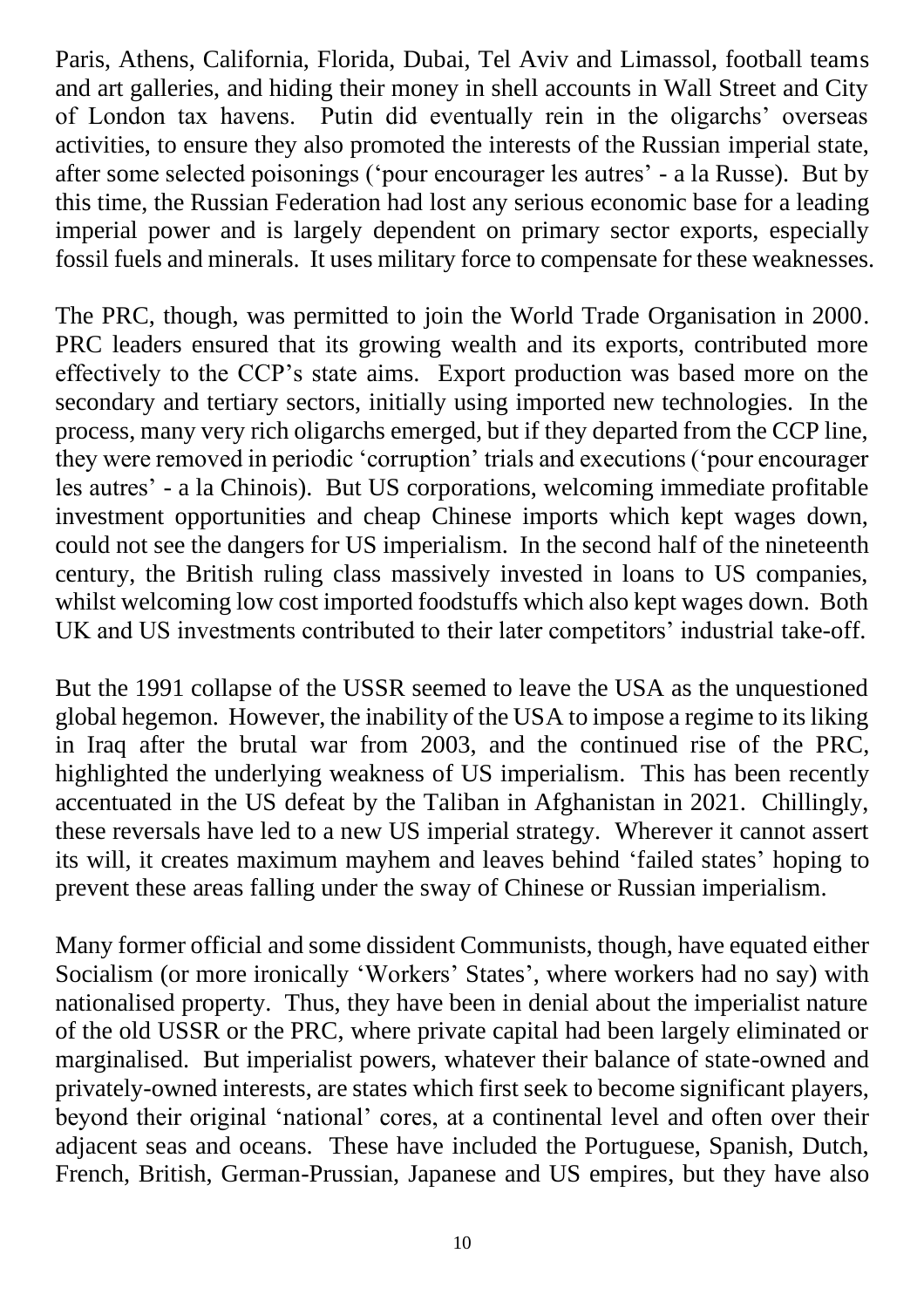included the USSR, its successor the Russian Federation and the PRC, modified continuations of earlier Russian and Chinese empires.

The CCP leaders of the 1949 Chinese Revolution, unlike the leaders of the national revolutions, which broke up the Ottoman empires in the nineteenth and early twentieth centuries, gave priority to the restoration of the boundaries of the earlier Ming/Qing .empires. These were two, pre-capitalist, tributary state empires, which left a deep legacy of Han superiority. These empires had included Tibet and Xinjiang which, in 1949, still had non-Han majorities. There was a decade of CCPled imperial restoration, between 1949-59, to restore the full territorial extent of the old Ming/Qing empires. Partly building upon this imperial restoration, a more recent turbo-charged, state capitalist, PRC, still controlled politically by the CCP, has emerged as a major imperial power with global ambitions. It is now the main challenger to US imperialism.

But imperialism has never been, nor is ever likely to be, a one-state controlled system. Today, the USA is a declining hegemon, with its weakening economic clout compensated for by its overall military superiority. The PRC's continued economic growth is constantly reinforcing its imperialist ambitions and it could overtake the USA economically by  $2030$ .<sup>10</sup> But the PRC is still much weaker in military terms, apart from the size of its army which is easily the world's largest. India is perhaps more like an earlier Japan, a regional contender, but in Southern Asia and the Indian Ocean. Today India is powerful enough to thwart any UK post-Brexit Emipre2 illusions. But despite a growing Indian oligarch presence in the USA, the relative strengths of the US and Indian economies places India in a subordinate position and it is no global imperial contender. Both British and French imperialism continue to decline, although they remain nuclear armed, more as imperial fig-leaves, since the use of these weapons could only be with the consent of the USA. But the UK's role in the global finance sector (underpinned by the constitutionally privileged position of the City of London) and its disproportionately large navy, are used to try to offset this decline. Russia's long imperialist tradition in the world and the current role of the Russian Federation will be examined in more detail in the next section.

# **c) The legacy of Russian imperialism**

Tsarist Russian imperialism had roots going back to the late sixteenth century, with its extension to the Black and Caspian Seas and deep into Siberia. Tsarist Russia came to wider European notice by making its weight felt in the West after the Battle of Poltava in 1709, and through its role as the gendarme of Europe in 1815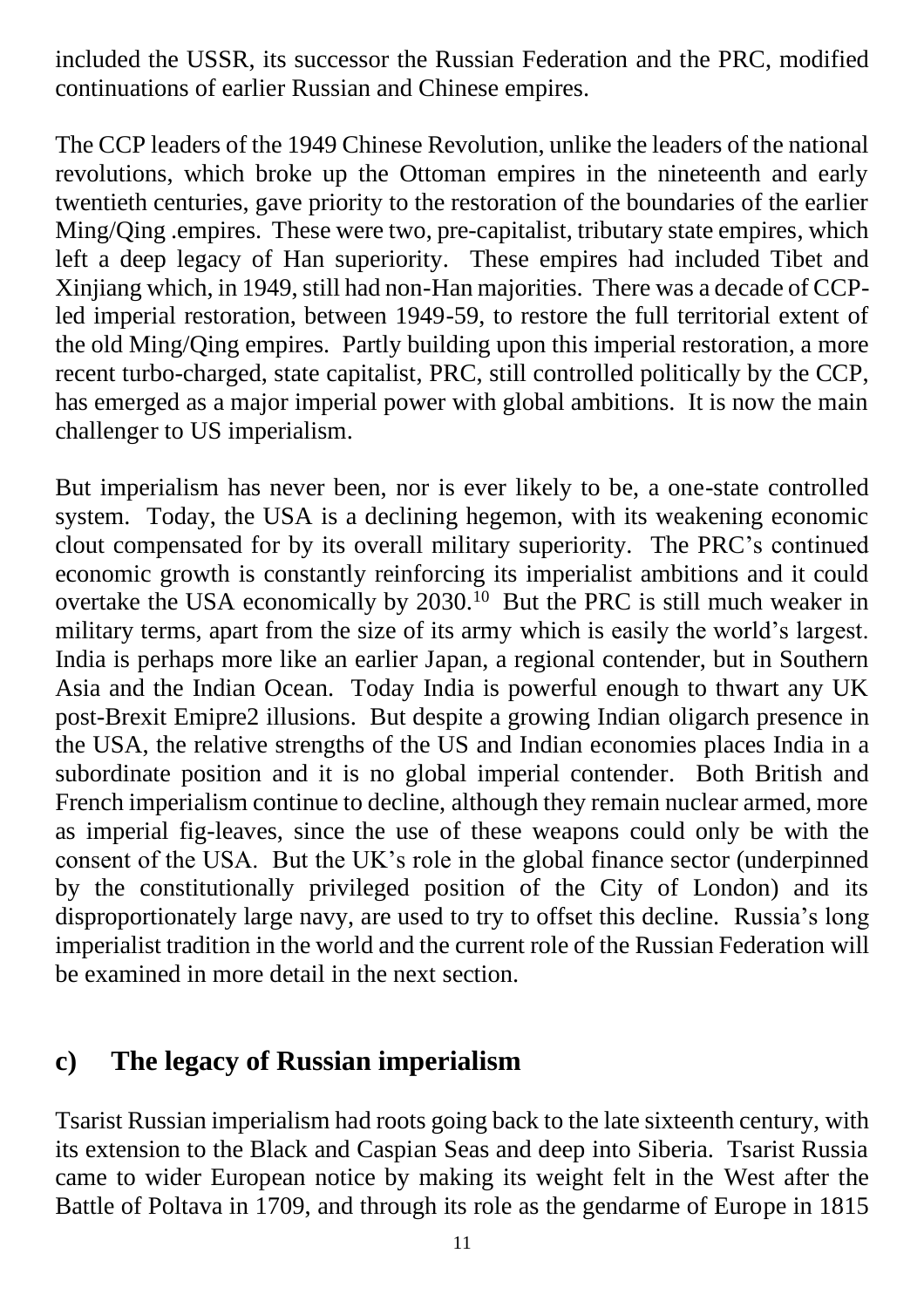and 1848. During much of the nineteenth century, Tsarist Russia also extended its territories to the Caucasus (with its own genocidal legacy against the Circassians) and Turkestan, with ambitions well beyond towards Chinese Turkestan (Xinjian today), Mongolia and Manchuria. This produced the tradition of 'Russia, One and Indivisible.' This was backed by Russian tsars supported by Russian Orthodox patriarchs.

Thus, Tsarist Russia had ambitions across two continents. But the collapse of the Tsarist regime in 1917, during the 1916-21 International Revolutionary Wave, did not lead to the break-up of inherited imperialist territories, except on Russian's western border. Here new national states, Poland, Finland, Estonia, Latvia and Lithuania were established more against the Revolution, than through its realisation. Initially, though, many people from nations and nationalities (ethnic groups) in these borderlands welcomed the new revolutionary wave. After the horrors of WW1, they were looking for a more universal order, which could end such murderous and destructive wars. But under pressures, both external and internal, the Russian Communist Party (bolshevik) - RCP(b) leadership promoted 'Bayonet Bolshevism', in these areas. They tried to extend the Russian Socialist Federated Soviet Republic (RSFSR) by military force across the territory of the old Tsarist Russian empire.

After the initial formation of the Union of Soviet Socialist Republics (USSR) in 1922, it continued to be dominated by the RCP(b), which only became the All-Union CP(b) (AUCP(b) in 1925. In effect, the USSR and the AUCP(b) remained firmly under Russian control, a reflection of their continued imperial nature. The massive area of former Tsarist Russian Turkestan remained part of the RSFSR as late as 1935. It was only then carved up from above by the one-party AUCP(b) into 5 new union republics, without any attempt at democratic self-determination.

And just as the formation of the specifically unionist USSR and the later AUCP(b) were designed to maintain Russian imperial control, so was Stalin's new 1936 USSR constitution. Whereas the 'federalism' of the RSFSR constitution only provided bureaucratic devolution to the various national republics, the 1936 constitution was of more recognisable federal nature. It introduced a second chamber, the Soviet of Nationalities, with 32 deputies from each national republic, 11 from each autonomous republic, 5 from each autonomous oblast and 1 from each national district. This constitution also retained what had long been dead letter in practice. It offered each nation and nationality the right of selfdetermination. However, this was negated when Stalin constitutionally embedded for the first time, what had long been the actual practice, the leading role of the AUCP(b). In the one-party, bureaucratic, police state of the USSR, the only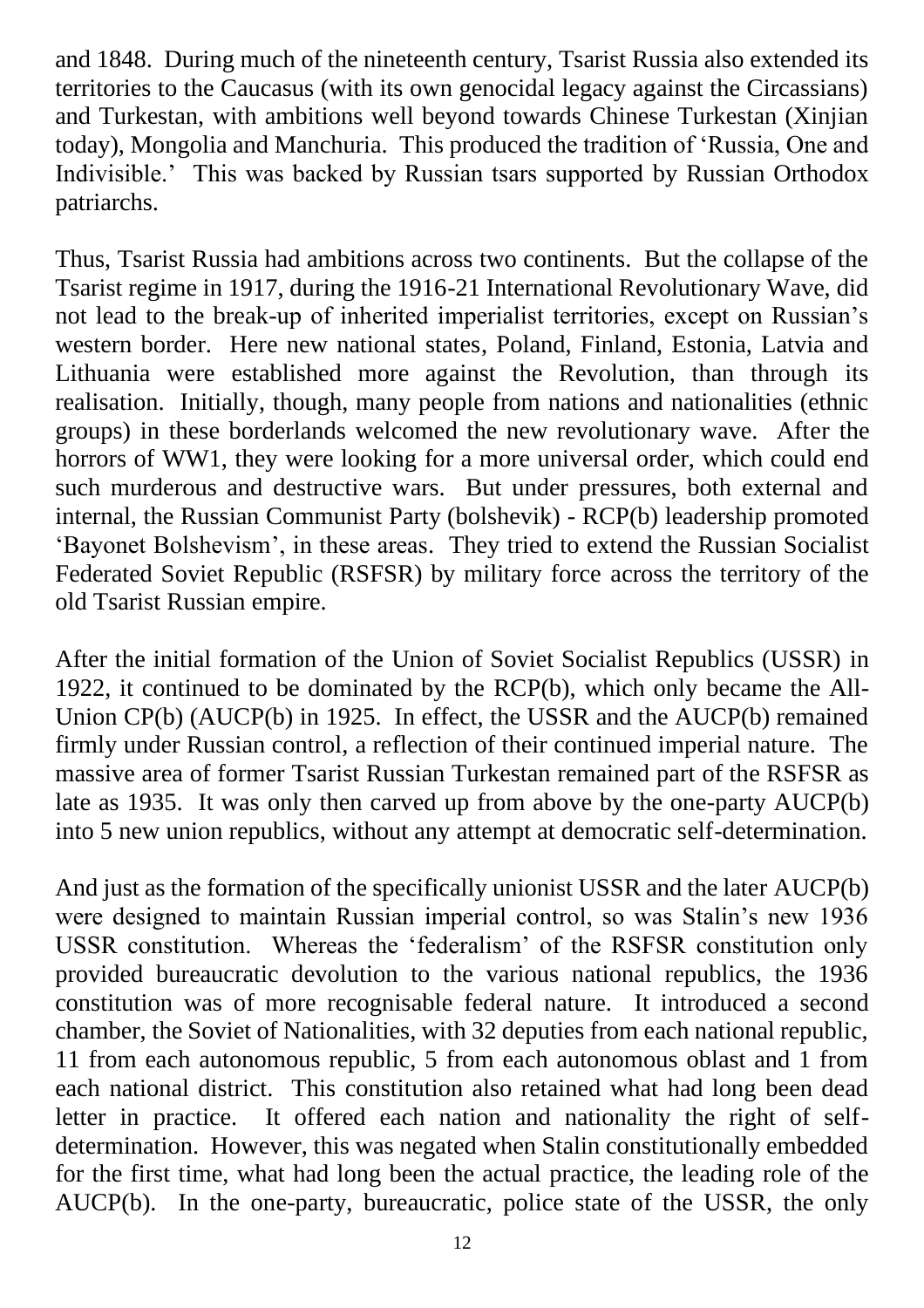mechanism for raising the issue of national self-determination was the AUCP(b). This led to a 'Catch 22' situation. If anybody raised this issue in the AUCP(b), they were accused of 'National Bolshevism' or being agents of imperialism, and subjected to police harassment, job loss, imprisonment, internal exile, labour camps, or being shot.

And from 1939-41, the Ribbentrop-Molotov (in effect the Hitler-Stalin) Pact represented an inter-imperialist carve-up, this time beyond the USSR's borders. This allowed the USSR to annex former non-ethnically Russian, Tsarist imperial territory in the west, until Hitler reneged on the deal. The WW2 Yalta and Potsdam conferences of 1945 amounted to other inter-imperialist carve-ups, this time in Europe and Asia. The outlines of these deals were mainly determined by the USA and USSR, reflecting the strength and disposition of their military forces on the ground. A much-weakened UK and British empire was already reduced to playing mainly a support role, a reflection of their greatly decreased power. One of Stalin's aims was to restore much more of the lost territory from the old Tsarist Russian empire, than had been achieved between 1918-24, or temporarily re-established under the Hitler Stalin Pact. And, after an initial period of the wholesale looting of Eastern and Central Europe, the relationship between the states there and the USSR was regulated economically by the COMECON after 1949, and militarily by the Warsaw Pact after 1955. These states were politically USSR clients subordinated economically and militarily by a new form of neo-colonialism. The USSR also used its continental bases to extend its field of operations globally.

Since the collapse of the USSR, COMECON and the Warsaw Pact in 1991, the new Russian Federation has tried to prop up Russian imperialism in a number of other ways. First, the Russian Federation adopted an older British precedent, and formed the Commonwealth of Independent States (CIS). The CIS initially included 10 former USSR republics, some of which later left. Following this attempt to maintain its imperial reach, the Russian Federation tried to join NATO, and become one of its leading member states upholding shared imperialist interests. Putin was very much in favour of this. The Russian Federation wanted to prevent the extension of NATO's nuclear hardware to its borders, but it did not challenge NATO as such. Despite the loss of so much imperial territory, following the breakup of the USSR in 1991, the Russian Federation still remained committed to Russian imperialism; just as the loss of French and UK state territory in Algeria and 26 Counties of Ireland, left states both looking for new ways to maintain their imperial power.

After the overthrow of the former USSR client regime in Afghanistan in 1992, at the hands of US and UK backed Sunni Islamic supremacists, Putin's concerns were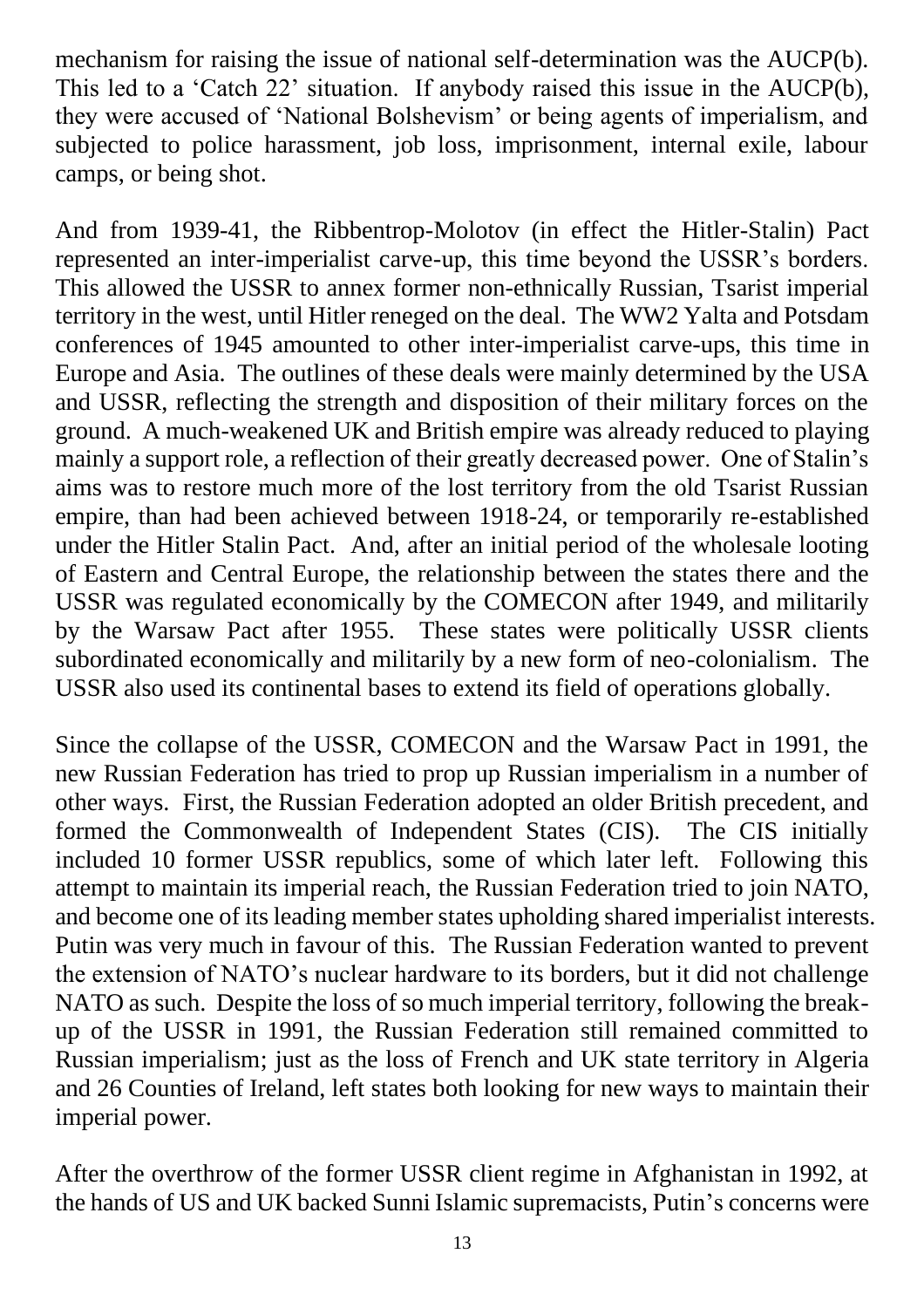initially primarily directed against the rise of such forces. They were gaining growing influence, not only on the Russian Federation's Central Asian borders, but even within its own state boundaries, particularly in the north Caucasus, and especially Chechenya. It was only in 2000 that the Russian Federation gained control of the breakaway Chechen Republic of Ichkeria, following the most brutal post-WW2 war in Europe. Amnesty estimated 25,000 civilian deaths and 5000 missing. Grozny was levelled to the earth, with pictures eerily reminiscent of the German Nazis' destruction of Stalingrad. Putin played a major role in this.

However, during this period, Putin thought that his own 'success' in Chechenya might contribute to the Russian Federation being welcomed as part of an expanded, anti-'Muslim terrorist', NATO imperialist alliance. And the US 'Shock and Awe' offensive against Baghdad in 2003 and the levelling of Fallujah in 2004 showed that it was unlikely to be squeamish about the methods such a reformed NATO might use. Back in 1900, the imperialist powers of the UK, Russia, Germany, Japan, USA, France, Austria-Hungary and Italy sent military forces to invade Qing China to suppress the Boxer Rebellion. In 2003, Putin went as far as to propose a UN-led invasion of Iraq, with NATO and Russian Federation military forces. As in 1900, in the face of their intense inter-imperialist competition, such cooperation could only have been short-lived. However, should Putin have achieved his aims at that time, the world would have faced a different inter-imperialist alliance and carve-up, with other horrific consequences. Perhaps Iran would have been reduced to the same imperially created wasteland as Afghanistan, Iraq, Libya and much of Syria.

But the USA initially stone-walled, before clearly rebuffing Putin's overtures. After the 1991 collapse of the USSR, the USA was still in its 'end of history' triumphalist mode. Even beyond Twin Towers in 2001, the USA remained confident it could still use Muslim supremacists for its own imperialist ends. Since 2016, the USA has opted to support the 'former' al-Quaeda (responsible for Twin Towers) Al Nusra Front in Syria against the dictatorial Arab nationalist, Bashar al-Assad, who had faced a popular challenge dating from the 2011 Arab Spring. For a brief period, the USA depended on the revolutionary democratic, Kurdish People Defence Units (YPG) to break the even more extreme Islamic supremacist ISIL. Once achieved, the US was quite happy to leave the YPG and Kobane to the 'tender mercies' of the Turkish ethnic supremacist, Recep Erdogan. Meanwhile, as much to break the spirit of those many Syrians, who had bravely defied Assad's dictatorial and corrupt regime, as to oppose Sunni Islamic supremacist forces, Russian airstrikes reduced Aleppo and Homs to new 'Groznys'.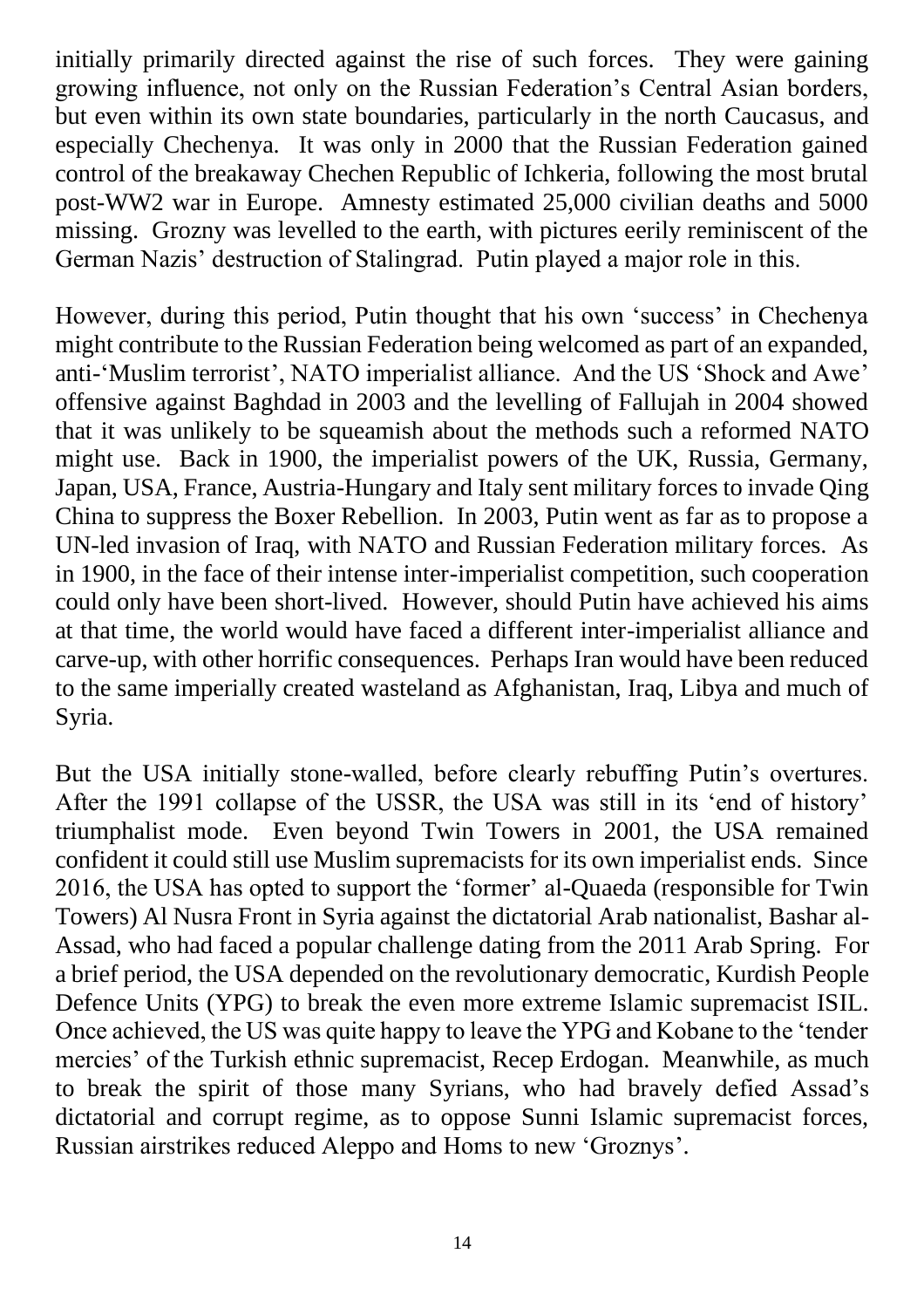Following the Russian Federation's failure to be recognised as a key imperialist player, after being denied NATO membership, Putin began to assert Russian imperialist interests by other means. The Russian Federation provided military support for Abkhazia and South Ossetia in their breakaways from the Georgian Republic. Those new pro-US politicians who took power in Georgia in 2003, were committed to Georgian ethnic supremacism. Putin saw his chance and backed Abkhazia and South Ossetia. Instead, the Abkhazh government promoted the ethnic cleansing of the Georgian majority, leaving a majority Abkhaz community. However, Putin's military backing did prevent South Ossetia from becoming fully absorbed into the Georgian state. But national self-determination options are strictly limited, as Putin's actions elsewhere in the Caucasus have highlighted. So, both Abkhazia and South Ossetia now use the rouble as their currency and could well join the Russian Federation. If Chechenya represents one extreme method of subordinating a Caucasian republic to the Russian imperialism, then Putin's success in dictating the terms of the settlement in Nagoro-Karabakh in 2020, after the war between Azerbaijan and its Armenia-backed residents, represents another. Land-locked Armenia, responsible for promoting some ethnic cleansing of Azerbaijanis in and close to Nagoro-Karabakh in 1993 has, after its defeat in 2021 by Azerbaijan backed by Turkey, nowhere else to turn. It is now a dependent client state of the Russian Federation.

Nevertheless, the Russian Federation remains a declining imperial power. Primary products still form the majority of its exports, highlighting its continued economic weakness. This is one reason that Putin has been unsuccessful in creating an economic counter-weight to the EU. The Eurasian Economic Community was formed in 2000, and its successor, the Eurasian Economic Union (EEU) in 2014. These names have deliberately mimicked the old European Economic Community, but the 'Economic' was retained after the conversion of the Russian controlled EEC to the EEU, to distance itself from any claim of being a political union. The EEU only consists of the Russian Federation, Belarus, Kazakhstan, Kirghizstan and Armenia and has far less member state economic interaction than the EU member states and is much more dominated by a central power, the Russian Federation.

Putin, though, has attempted to use direct political pressure elsewhere, threatening to cut off oil and gas supplies. Such pressures were one reason why the initial 2014 Maidan protests in Ukraine pursued a more pro-EU orientation. The EU's relationship with peripheral non-members may be a form of neo-colonialism, but it was hoped that EU rules-regulated trade would replace the kleptocratic and gangster activities of Russian oligarchs (and for some the Ukrainian oligarchs too). And EU attempts at regulation also appeared to be better than the US backed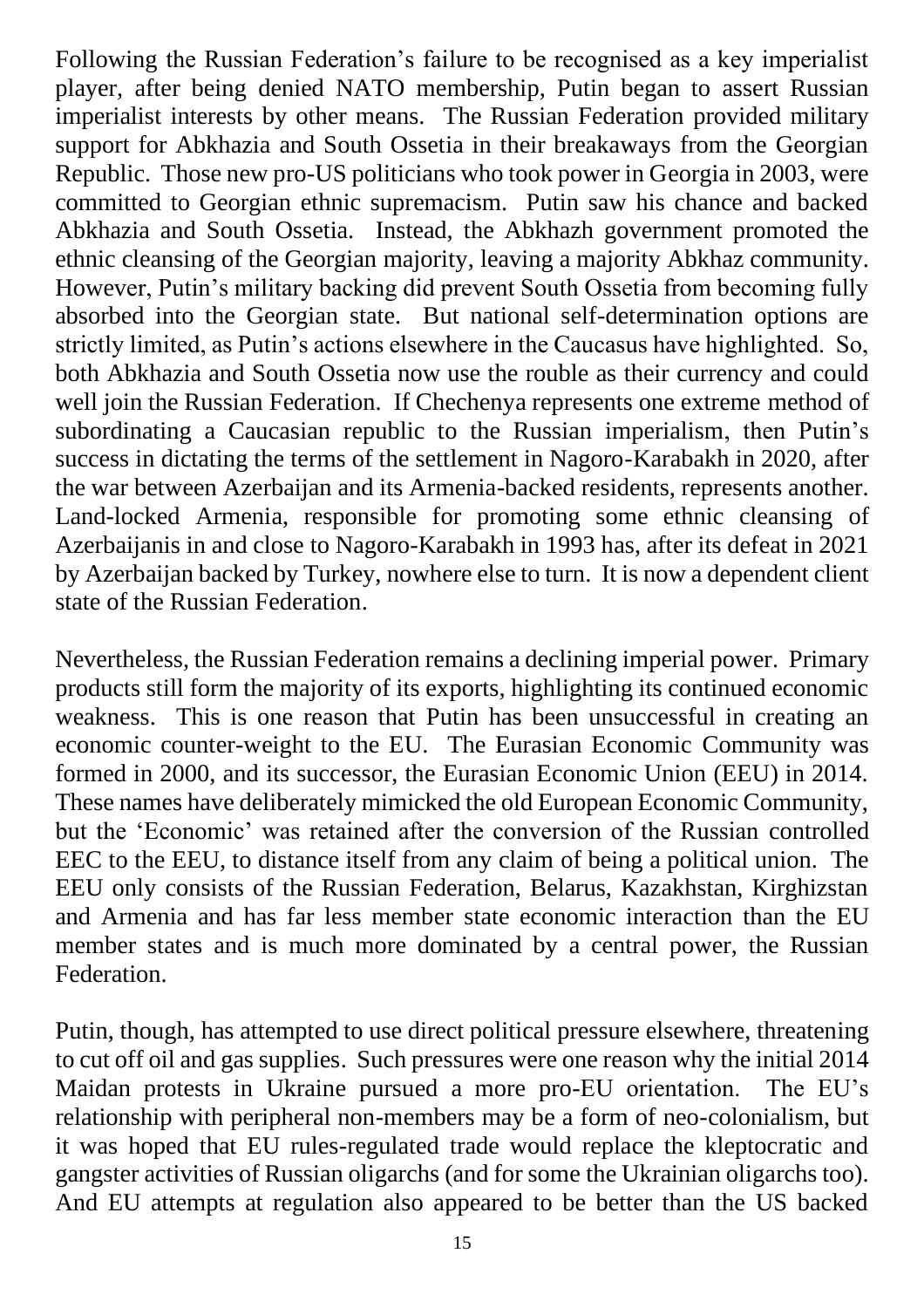system of behind-the-scenes cartel agreements to rig prices, in league with Saudi Arabia and the Gulf States. And in Brexit Britain we can now see the impact of oligarch power (British, Russian, Saudi Arabian, Gulf State, and Indian) where politicians and Johnson's Tory government are openly bought. And the Tories preside over rampant profiteering and racketeering on an unprecedented scale.

Putin has tried to compensate for the Russian Federation's economic weakness by asserting its military power. The Russian Federation has the world's greatest number of nuclear weapons (though not necessarily as technically advanced as the USA), and easily the biggest army in the theatre that currently matters– Eastern Europe. The Russian Federation's attempted equivalent to NATO is the Collective Security Treaty Organisation (CSTO). As well as the EEU members, this military alliance also has Tajikistan as a member, whilst both Serbia and Uzbekistan have observer status.<sup>11</sup> The CSTO briefly intervened, earlier this year, to assist the authoritarian Kazakhstan leader, Kassym-Jomart Tokayev, in the face of popular rebellion. Alexander Luvshenko, president of Belarus, recently challenged by popular mobilisations because of his own authoritarianism, has provided back-up assistance to Putin's invasion of Ukraine. There is some evidence that Syria's Assad is prepared to send military forces. But so far, such direct military assistance has not come officially from the CSTO, but from a coalition of those highly politically indebted to Putin - a new 'coalition of the willing'.<sup>12</sup>

And whereas all earlier forms of Russian imperialism, from Peter the Great onwards, had to look West for technological assistance, Putin's Russia is prepared to look East to another imperialist power – the PRC. This has the potential for new tensions to emerge, with the PRC today replacing Prussia-Germany's imperial role in the past, and the Russian Federation becoming its subordinate 'Austria-Hungary'. And it is an indication of the growing strength of Chinese imperialism that its leaders have a number of options following Putin's war in Ukraine. These include adopting a semi-detached attitude, with the possibility of President Xi Jinping and the PRC becoming an inter-imperial arbitrator, rather like Chancellor Otto von-Bismarck and Prussia-Germany were able to do in Africa at the 1884-5 Berlin Conference 'Scramble for Africa' negotiations. The PRC did not support Putin but abstained over the UN anti-Ukraine war resolution on March 2<sup>nd</sup>. Otherwise, the PRC could sit back, waiting for the USA to become bogged down in an economically costly tit-for-tat sanctions war. The USA waited until 1917 to become involved in WW1, and until 1941 to become involved in WW2, looking for the exhaustion of the European imperialist powers. Or, in a more chilling scenario, if Putin is seen to 'get away with it', the CPR could invade Taiwan.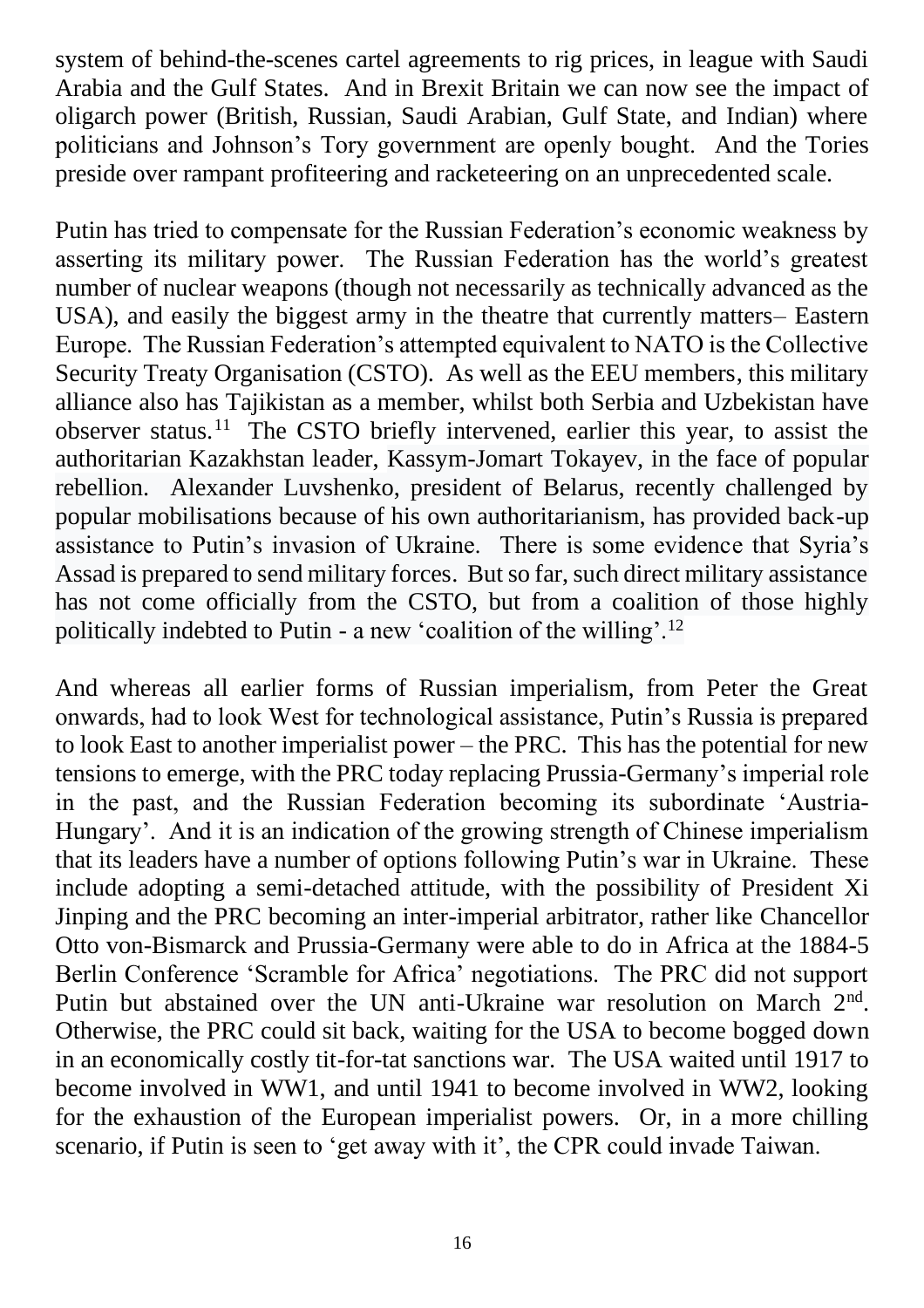And if the increased competition leading up to the First World War led to what Rosa Luxemburg called 'barbarism'; the growing contradictions of the current imperialist global order threaten either nuclear annihilation or catastrophic environmental degradation. Although another possible alternative might be, what the late Istvan Meszaros termed, "barbarism if we are lucky."<sup>13</sup> There are large areas of the world, particularly in Africa and the Middle East where that barbarism already exists.

#### **d) Fascism, Putin and the nature of the Russian state**

The mainstream media presentation of the Ukrainian war, in the UK and the Russian Federation, both invoke the Second World War struggle against the Nazis. This should provide a warning that something is seriously amiss here. Yet there is a common feature in their accusations. Neither side means by opposition to Nazism opposition to Fascism as such. The term 'Nazi' has become severed from the essence of what constitutes Fascism, only to be used as a term of abuse. Fascism involves the use of brutal extra-constitutional paramilitary forces, and a resort to extreme racism, national and male chauvinism to crush the working class and other exploited groups, who provide a challenge to the existing state.

Fascism, though, can take two different forms. The first form is the **restoration of an old political order**, after a limited period of bloodletting, e.g. the Loyalists in the Ulster Volunteer Force mobilised in support of the Ulster Covenant 1912, and other Loyalists in the pogroms of Irish Nationalists from 1920-23, 1936 and 1969; the White Russian armies and militias used to try and restore the Tsar from 1917-18 or the rest the Tsarist regime up to 1920; and the Freikorps in 1919 and the attempted Kapp Putsch in 1920, which tried to restore as much of the Kaiser's Prussia-Germany as possible. The more radical form of Fascism also resorts to racism, national and male chauvinism, and paramilitary force, but leads to the **establishment of a new corporate order**, snuffing out all elements of democracy by means of a permanent police state. This form of Fascism was first established in 1925 by Benito Mussolini in Italy and then taken further in Adolf Hitler's Third Reich in 1933. Under this system, both the capitalist and working classes are coerced to meet the state's imperial aims. But the owners of certain loyal private companies were still amply rewarded. In Nazi Germany, Krupps and I.G. Farben were provided with slave labour. There have also been hybrid versions of these two forms of Fascism, e.g. Spain and Portugal, where the powerful traditional Catholic hierarchy retained an important political role.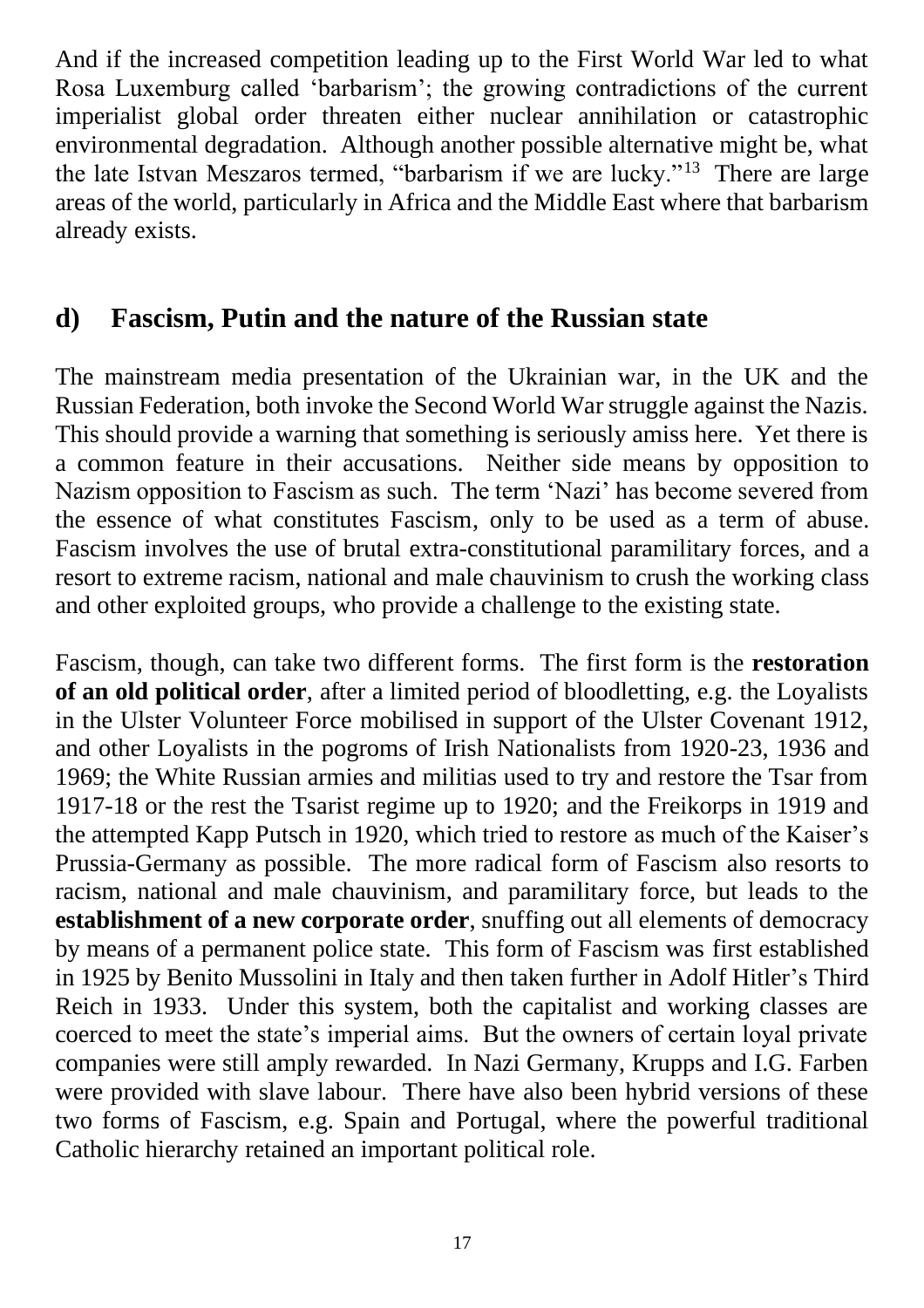The current Putin regime, backed by his Russia United party, sees itself more in the 'Russia One and Indivisible' restorationist mode. The three main upholders of the old 'Russia One and Indivisible', were the tsar, the Russian Orthodox patriarchy and the Tsarist Russian state machinery. In the face of democratic and Socialist challenges, the tsarist regime had also resorted to the extra-constitutional Black Hundred gangs (like the Irish/Ulster Loyalists from 1912, representatives of the earlier extra-constitutional, restorationist form of Fascism. Clearly today, the tsar himself cannot be restored, but Putin sees his own imperial presidency as performing the same role. And although the Russian Orthodox Church isn't the Russian Federation's established church, the privileged position given to it by the state-controlled media gives it that de facto status. Its leading Patriarch Kirill, of Moscow and all-Rus (i.e. Russia, Ukraine and Belarus), is a major supporter of Putin and in particular his current war upon Ukraine, including the use of Russian Fascist forces. Kirill hopes to eliminate the 'schismatic' Ukrainian Orthodox church. This church finally became autocephalous (autonomous) in 2018 under the equally reactionary, Patriarch Filaret. He transferred his earlier Russian ultranationalism to Ukrainian ultra-nationalism. He wants to eliminate the Russian Orthodox church in Ukraine.

But Putin has gone to much greater lengths than the Ukrainian or other European governments to also involve Fascists in the running of the state. The Far Right, Liberal Democratic Party (which despite its name is neither liberal nor democratic) led, until his recent death, by Vladimir Zhirinovsky, has been licensed as part of the official 'opposition'. So has the Communist Party of the Russian Federation (CPRF). The CPRF's ideology is not Fascist but glorifies the days of Stalin's USSR. Its Hobbesian strong-state 'Socialism' is based on Party-State control of the economy and society. The CPRF is also concerned about the decline in the number of ethnic Russians, and hence is a supporter of reactionary anti-LBGT+ and anti-abortion laws, so there can be a boost in Russian family numbers. To this end, the CPRF seeks cooperation with Russian Orthodox patriarchy.

Other parties, which have emerged in the Russian Federation, which could threaten Putin's power, are dealt with far more brutally, denied access to state controlled media, their leaders jailed, beaten up or 'disappeared'. However, Putin's licensed 'opposition', although sometimes feeling his 'stick', is also wooed by the 'carrot' of access to the state-controlled media and behind-the-scenes funding. The 'Reds' own organisations sometimes display three-panelled posters, showing a Russian tsar, Stalin and a Russian Orthodox patriarch. In effect the Putin regime amounts to an institutionalised 'Red'-Brown coalition, with the 'Reds' in a tolerated subordinate position.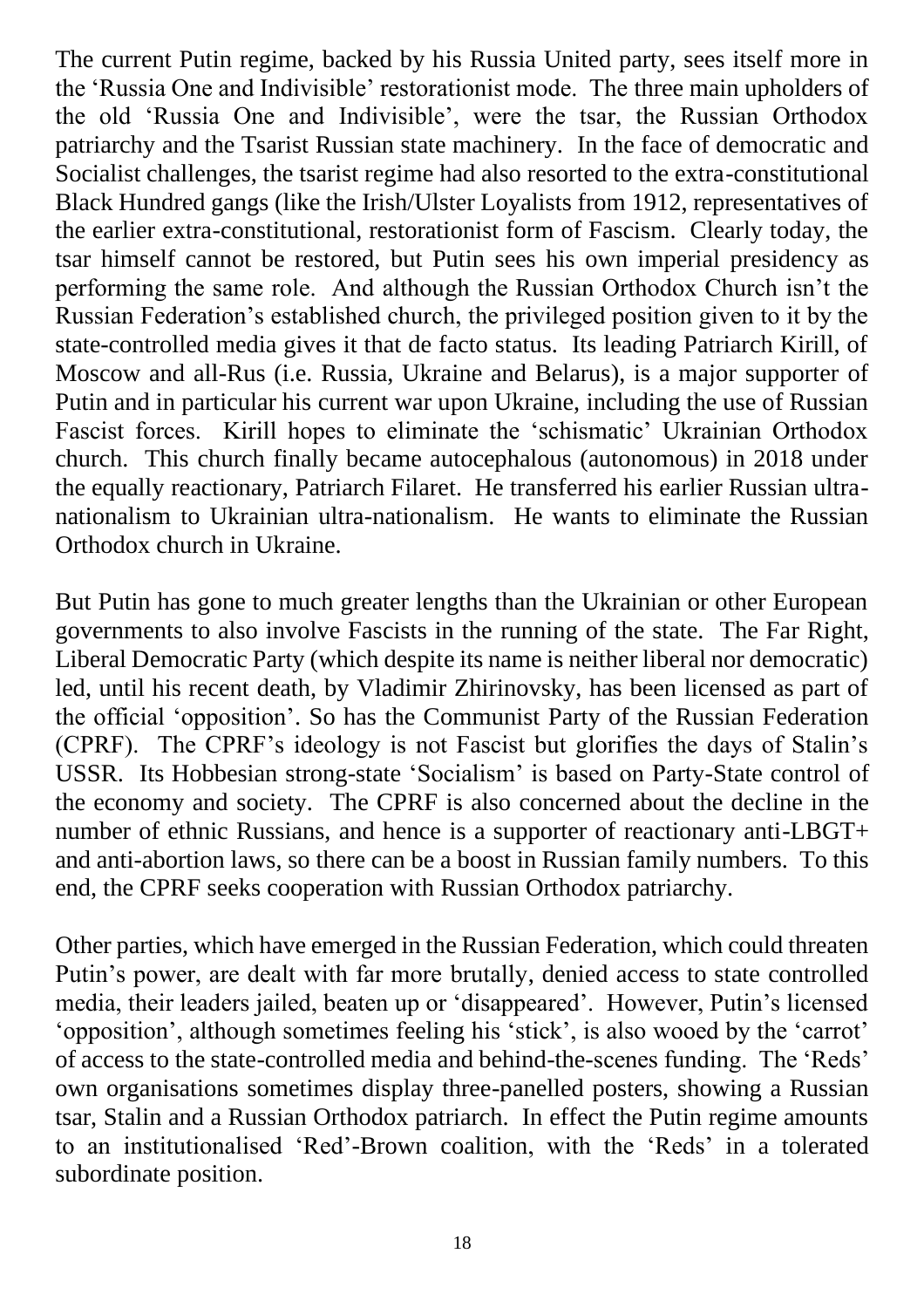Nevertheless, Putin also permits the existence of Mussolini and Nazi inspired Fascist forces, often financed by particular Russian oligarchs. The Wagner Group, led by Yevgeny Prigozhin, runs a mercenary army. This army has acted on behalf of Putin in Syria and now in Ukraine. Its method of operation is very similar to the US-based private mercenary army, Blackwater, run by former US naval officer, Erik Prince. (It also remains quite legal even under 'liberal' Joe Biden, despite being illegal under international humanitarian law <sup>14</sup>). These companies' 'independence' also provides their governments the cover of deniability. But Putin also tolerates the Russia's most influential full-blown Fascist, Aleksandr Dugin, who first organised the National Bolshevik Front, later the Eurasia Party, and became an advisor to the Russian State Duma speaker (who was also a member of Putin's Russia United). Dugin "calls for an illiberal totalitarian Russian Empire to control the Eurasian continent from Dublin to Vladivostok to challenge America and 'Atlanticism.'" 15

Clearly such an attempt to create a two continents-wide Russian imperial order has little more prospect of success than the Johnson's Empire2. But two other Russian billionaire oligarchs, who are ultra-Russian Orthodox, are trying to build an alternative White Christian alliance which stretches around the whole of the northern hemisphere from Chukotka in far north-eastern Siberia, west through the rest of the Russian Federation, on through Europe, across the Atlantic to the USA, Canada and Alaska. Certainly, such an alliance faces its own major contradictions, since it seeks the cooperation of Russian Orthodox, traditionalist Roman Catholic and Protestant supremacist forces. However, significant well-financed Hard Right leaders from each of these Christian denominations are currently prepared to set aside their views of each other as schismatics, heretics and anti-Christs, in order to build an 'internationalism from above', pro-patriarchal family, anti LBGT+ and anti-abortion alliance.

Thus, the Far Right, ultra-Russian Orthodox, billionaire oligarchs, Alexey Komov and Konstantin Malofeev have heavily funded the American Protestant supremacist, World Congress of Families (WCF), one of the wealthiest and most influential Hard Right organisations in the USA.<sup>16</sup> The WCF promotes laws attacking  $LBGT+$  and abortion rights<sup>17</sup> This Hard Right, in states with more liberal social laws, is currently promoting anti-trans legislation and is the main financier behind this campaign. But for the WCF, this is just a first step against gays, lesbians, pro-abortion feminists, progressive lecturers, teachers and others involved in the social welfare sector.

When it comes to others on the Far Right, Putin keeps his options open, promoting or dumping them, to serve the Russian imperialist state as he sees fit. But whatever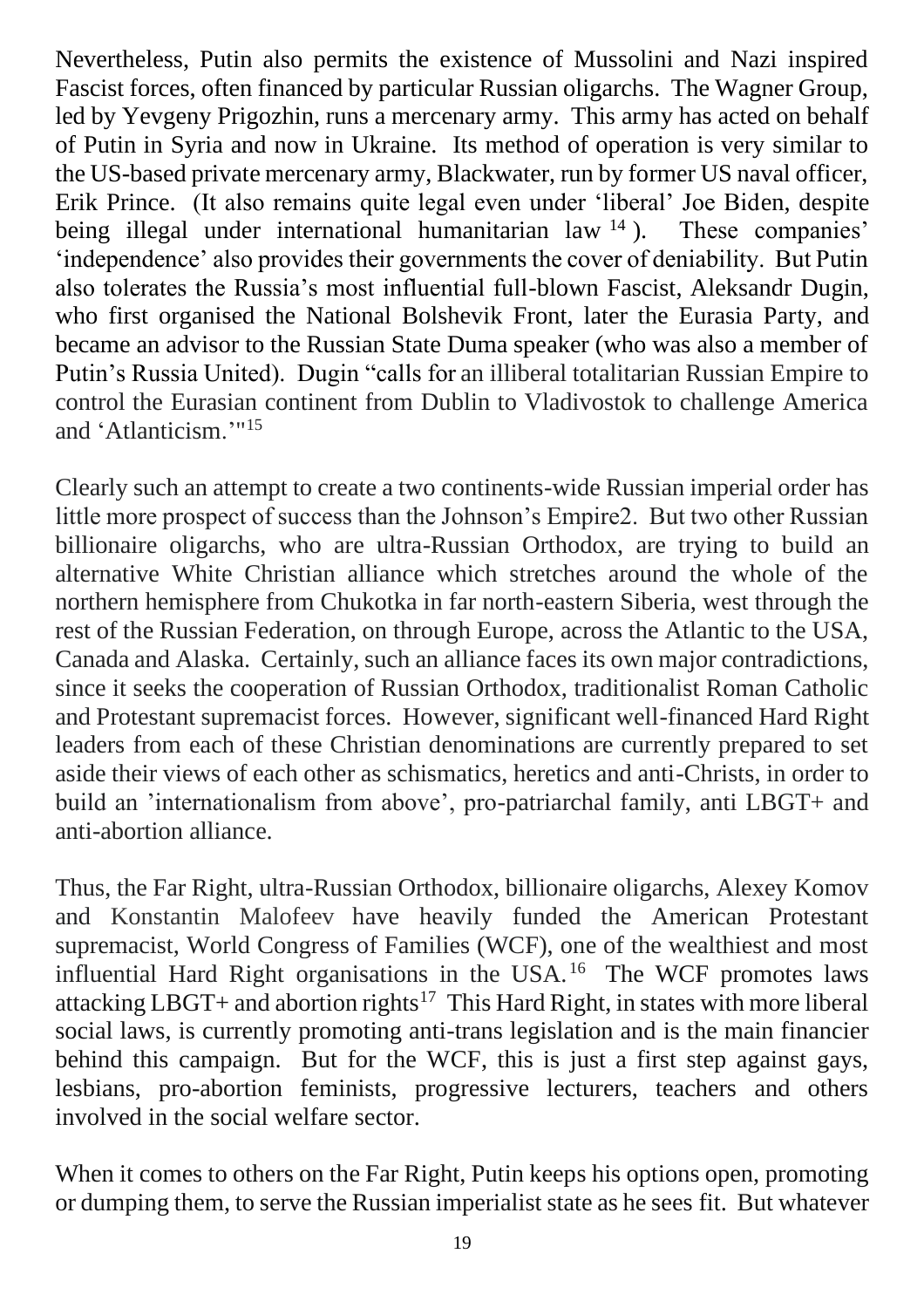the Russian Federation's balance between traditional 'Russia One and Indivisible' restorationist and Fascist Duginist and other Far Right forces, it remains an imperialist police state, serving kleptocratic oligarchic interests, taking action well beyond the Russian Federation's borders. This has included the deployment of Spetsnaz (special operations forces), which have operated in Ukraine from 2014 and in the UK (e.g. the poisoning of double-agent Sergei Skripal and his daughter in 2018) and also the most likely force behind the shooting down of the Malaysian Airlines Flight 117 on July 2014 over the then Russian Ukrainian controlled part of Donetsk( $18$  (And, of course, the USA has a long record of similar activities abroad, including the shooting down of Iran Air Flight 655 in 1988).

#### **e) The British Right, Putin, 'Nazis' and Fascists**

The British Right like to invoke Winston Churchill 'leading' the struggle against the Nazis. Some even see Boris Johnston, as a latter-day Churchill (which is how he sees himself), and the leader of the British fight today against the latter-day 'Nazis' headed by Putin. But Churchill was long enthusiastic in his support for Fascist states and for Fascist methods. He was a supporter of Mussolini.<sup>19</sup> And in 1937 Churchill said, "One may dislike Hitler's system and yet admire his patriotic achievement. If our country were defeated, I hope we should find a champion as indomitable to restore our courage and lead us back to our place among the nations."<sup>20</sup> Churchill did not want to impose Fascism on Great Britain at the time, because he thought that as an undefeated imperial power, this was not necessary. But he thought that Fascist methods should be used if the existing UK state itself was strongly challenged. And Churchill had not been squeamish about resort to Fascist forces elsewhere, e.g, in Ireland, or in supporting the brutal methods used by British armed forces in India, Egypt or Kurdistan. His deeply engrained British racism led him to say, "I am strongly in favour of using poisoned gas against uncivilised tribes."<sup>21</sup> When questioned by the UK government's Peel Commission in 1937 about British complicity in ethnically cleaning Palestinian Arabs to make way for Jewish settlers, Churchill said, "I do not admit that the dog in the manger has the final right to the manger even though he may have lain there for a very long time." He denied that "a great wrong has been done to the Red Indians of America, or the Black people of Australia," by their replacement with "a higher grade race."22

Churchill opposed the German Nazis not because they were Fascists, but because they threatened British imperial interests. And on becoming PM of the UK in May 1940, Churchill clearly stated his overriding imperial war aims. "Without victory, there is no survival. Let that be realised; no survival for the British Empire, no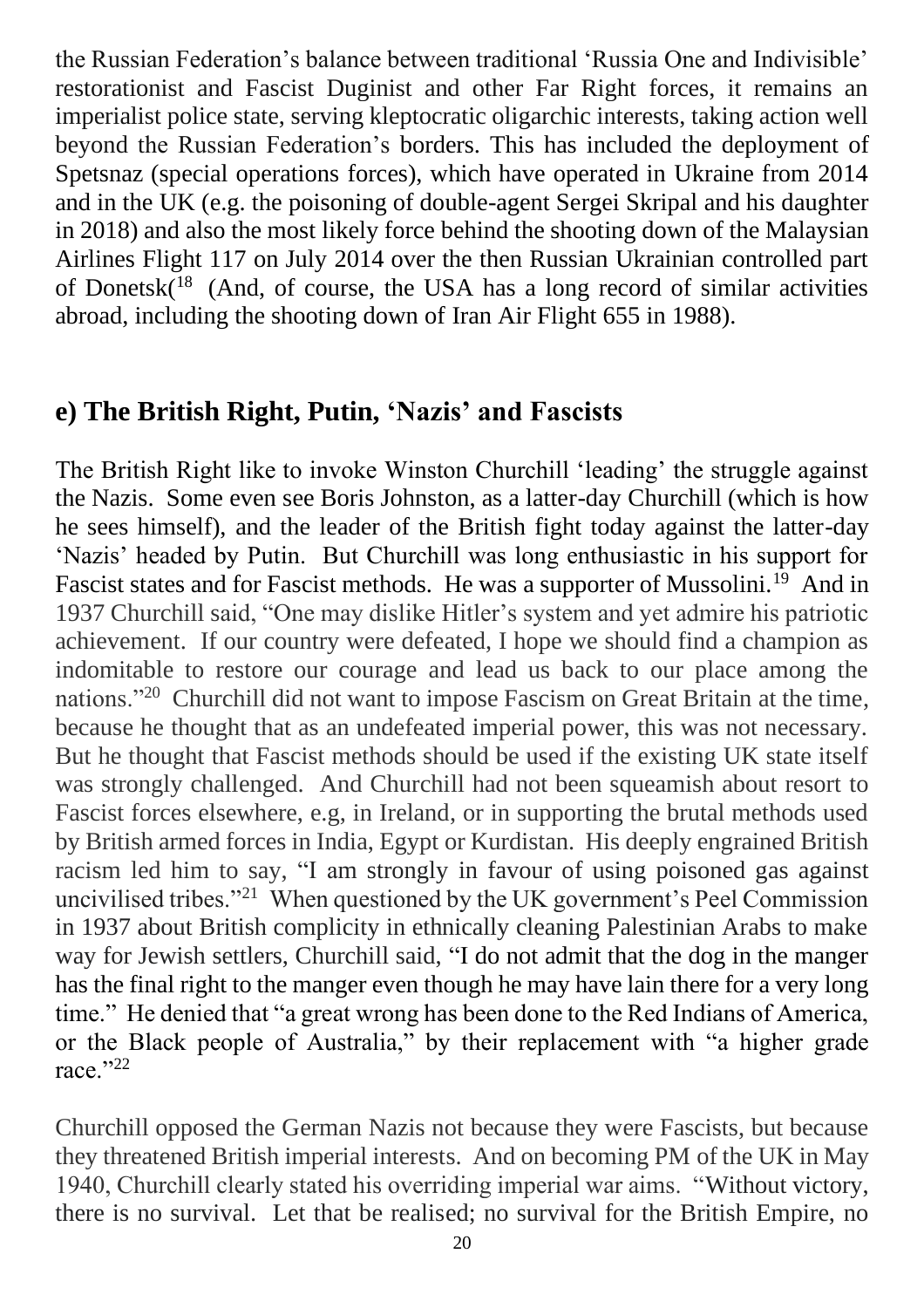survival for all that the British Empire has stood for, no survival for the urge and impulse of the ages."<sup>23</sup> And in 1944, when the Greek Communist-led Partisans had liberated most of Greece, Churchill turned to Greek Nazi collaborators and to British troops to crush them<sup>24</sup> (something Stalin allowed as a quid pro quo for being given a free hand elsewhere). Furthermore, when Labour took office in July 1945, they sent 20,000 troops to Saigon and 60,000 troops to Indonesia to hold Vietnam and the Dutch East Indies for French and Dutch imperialism, rearming Japanese troops to help them.  $25$  The Attlee government's differences with Churchill were over how much of the British empire could still be saved.

And Putin has also called his war against Ukraine an anti-'Nazi 'crusade. But Putin's anti-'Nazism', like Churchill's, is not because Hitler was a Fascist. If there is one CPSU leader, Putin can still find some time for, it is Stalin. Putin has defended the Hitler-Stalin Pact on almost identical grounds. They both claimed that it was a necessary after the British and French capitulation to Hitler at Munich in September 1938.<sup>26</sup> Like Stalin, Putin thinks in Russian imperialist terms, so he accepts the secret protocol, which allowed the USSR to annex huge areas of Poland, Lithuania and Romania, with its consequent mass repression. Putin today is no doubt also pleased that the Stalin's NKVD handed over hundreds of German CP members, living in exile, to the Gestapo. $27$ 

Just as Churchill wanted to fight a British imperialist, not an anti-Fascist war, Stalin wanted to fight a Great Patriotic War. This invoked Russian Slavs against German Teutons. This was highlighted in Sergei Eisenstein's propaganda film *Alexander Nevsky*, <sup>28</sup> which won the Stalin Prize in 1941. And the Red Army invasion from 1944, and the post-war occupation of Eastern and Central Europe from 1945, were accompanied by the mass ethnic cleansing of Germans. This policy, along with some territorial restoration and additions in Ukraine, Byelorussia, Poland, and Czechoslovakia (the last two as compensation for losses elsewhere), was pushed by Stalin in an attempt to win over ethnic Slav Ukrainians, Byelorussians, Poles, Czechs and Slovaks to support what he clearly understood as a Slav USSR. At Stalin's prompting, the Russian dominated USSR, the Ukrainian and Byelorussian SSRs were given membership by the infant UN in 1945, in an attempt to further emphasise the 'Slavness' of the USSR.

But in the course of the Great Patriotic War, in areas of what had been the USSR before being occupied by Nazi Germany, Russian Nazi collaborators emerged. Some Fascists from the post-1917, counter-revolutionary, White Russian tradition, and the later more radical Fascist Mussolini-admiring, Russian Fascist Party<sup>29</sup> were involved. However, the leader of the Russian Liberation Army (RLA) was Andre Vlasov, one of 180 ex-USSR generals and officers who signed up. 30 By1943, several hundred thousand Russians had joined.<sup>31</sup> But Putin describes all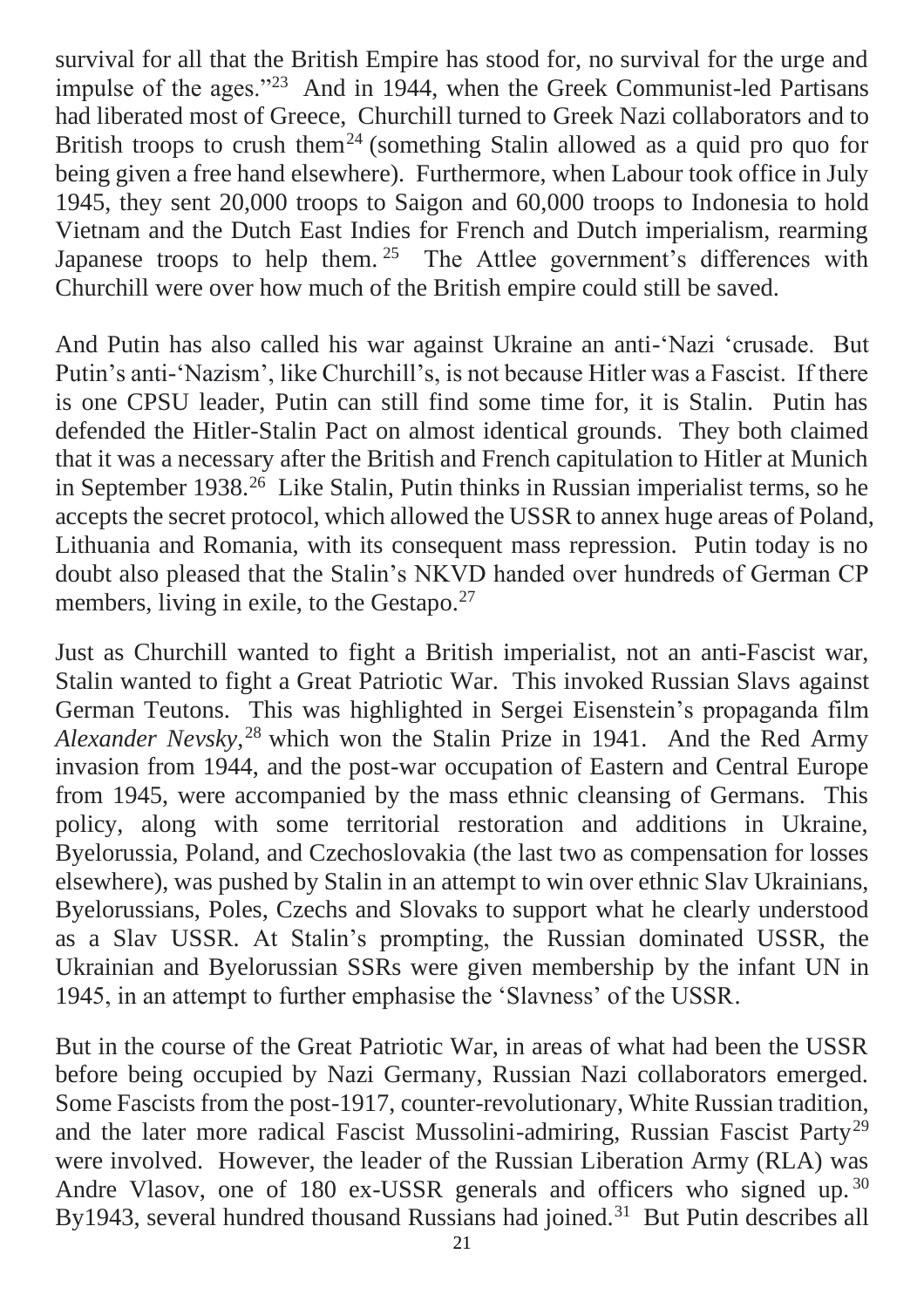who consider themselves Ukrainians to be 'Nazis', because some Ukrainians supported the collaborationist Ukraine Insurgency Army (UIA) led by Stepan Bandera. But when it comes to calling people 'Nazis', Putin's Great Russian chauvinist and imperialist logic does not extend to all Russians, despite extensive RLA collaboration with the Nazis.

There are Fascists in Ukraine today, just as there are in every state, including the UK (e.g. BNP, Britain First, English Defence League and their Scottish and Welsh Defence League allies, the Loyalist paramilitaries in Northern Ireland), Scotland (Soil nan Gaidheal), and Ireland (the National Party). The Ukrainian state has tried to use Fascists, something very widespread in Europe, including the UK. The main components of Ukrainian Fascism have been Svoboda formed in 2004, the Right Sector formed in 2013, both with paramilitary wings. The paramilitary Azov Battalion was formed in 2014. During the 2014 Maidan Protests, some of these Ukrainian Fascists countered the pro-Russian president, Victor Yanokovych's resort to the thuggish Berkut special police forces and Russia supporting Fascists with their own armed and anti-Russian Ukrainian actions. The Ukrainian Fascists' most brutal action (after Russian-supporting Fascist armed provocation) was the burning down of the Trade Union House in Odesa, where 42 were killed.<sup>32</sup>

Once the pro-Russian Ukrainian oligarch, Yanokovych had been replaced by the anti-Russian Ukrainian oligarch Petro Pereshenko, the Azov Battalion began to receive direct government support and heavy arms. It was partly integrated into the National Guard. It played a leading major led by Russian-backed Fascists supported by Putin. Ironically, apart from their competing Ukrainian and Russian ultra-nationalism, they both share very similar versions of Fascist ideology, based on White Christian supremacy. Their members in the USA both work in the same Far Right, White Christian milieu and have tried to cultivate supporters of Trump and the US Far Right.

During WW2, the Bandera-led UIA and the Vlasov-led RLA, collaborated with the Nazis and killed many Jews. However, like the Ustase in Croatia, killing Jews was not as much a priority for the UIA as killing other ethnic groups – the Serbs for the Ustase, and the Poles and Russians for the UIA. Furthermore, just as the RLA probably gained wider support, arising from the many Russian deaths in Stalin's 'Great Famine', so the UIA also gained support arising from the many Ukrainian deaths, accentuated by Stalin's specifically anti-Ukrainian offensive, together known as the Holomodor. Today's Ukrainian Fascists do celebrate Bandera and the UIA. Some apologists point out that at times the UIA fought the German Nazis, as did the RLA on occasion. But this was only because Hitler would not provide the cooperation both groups of Fascists wanted to set up their own independent Fascist states. He always considered Ukrainians and Russians to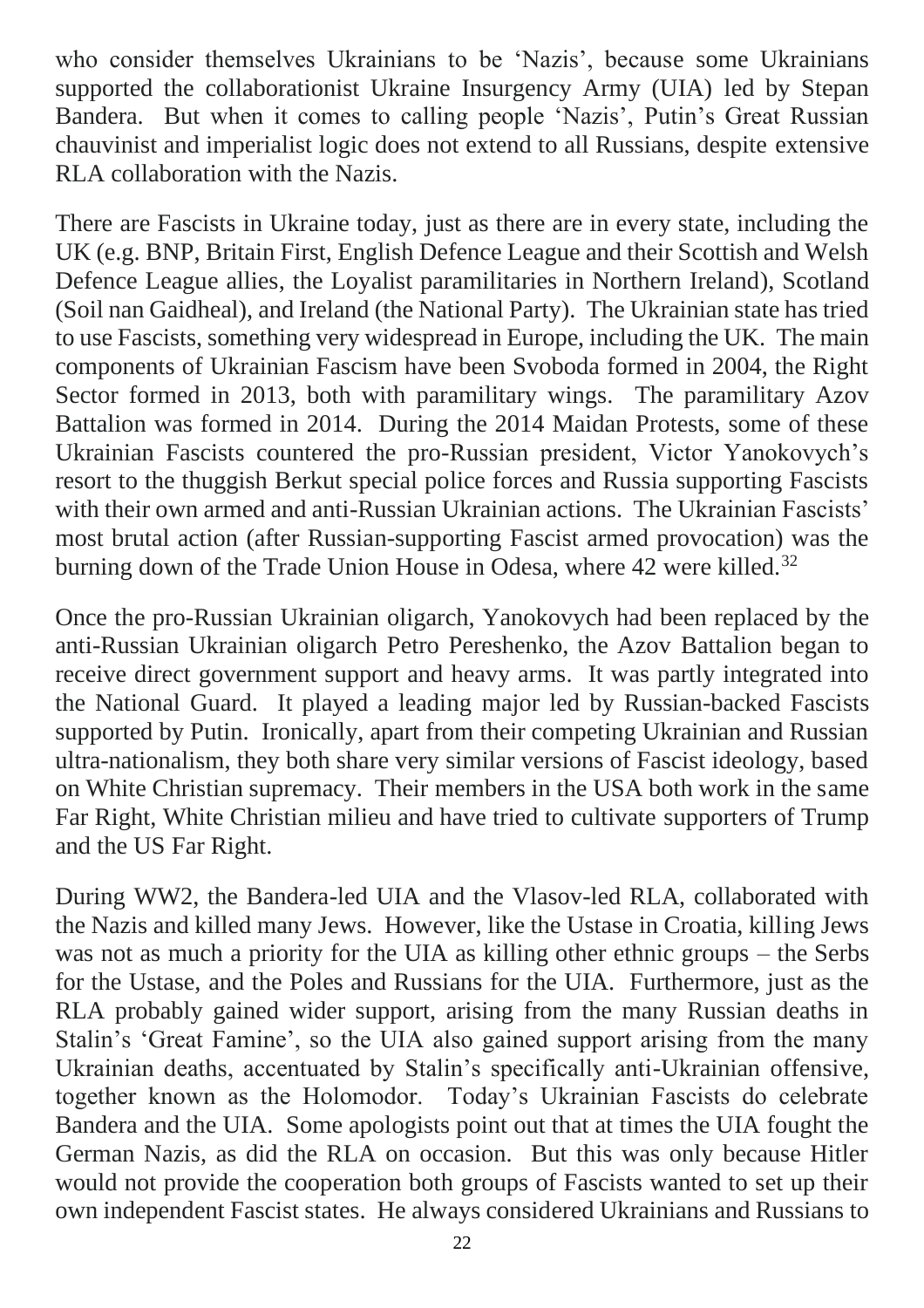be inferior 'untermenshcen' and treated them accordingly. This led to far more Ukrainians and Russians joining the Partisans, or remaining in the Red Army, Navy and Air Forces. Together they played the main part in defeating the German Nazi forces and their allies.

However, the RLA and UIA contributions to the killing grounds of Nazi occupied USSR have to be seen alongside Stalin's own brutal role, after the Hitler Stalin Pact. In occupied Poland this included the 1940 Katyn massacre; in the occupied Baltic States this led to the execution, deportation or enforced conscription of over 200,000 people. Things did not improve after Hitler reneged on the Pact. Many, particularly Moslem peoples, had longer-standing reasons than Stalin's Russian and Ukrainian victims to oppose the regime. Not surprisingly, in desperation, some also sided with the German Nazi armies. However, Stalin imposed a 'collective guilt', particularly upon the Crimean Tatars and Chechens. They were deported en masse to Siberia, many dying on the way, and those surviving being subjected to forced labour. The proportion of deaths have been estimated from 18% to  $46\%$  for each nationality.<sup>33</sup> Some were deported whilst their family members were fighting in the Red Army.

But tellingly, even when the German Nazi threat was removed after the Second World War, Stalin and successive USSR governments refused to let the deportees return to their homes. The US policy of interning Japanese Americans was ended in 1944 when Japan no longer represented a military threat. Many Japanese Americans continued to suffer from racist discrimination though, whilst the deported indigenous Aleuts of the Alaskan islands did not receive compensation until 1988. However, it was only in 1957 under Nikita Khrushchev that Chechens were allowed to return to Chechenya, and only in 1989, under Mikhail Gorbachev that Crimean Tatars were allowed to return to Crimea. Neither group was allowed to return to their original homes unless they were unoccupied, nor did they receive any compensation.

Resort to Fascists has been a quite common feature of Conservative, Liberal and Social Democratic parties. In the UK, successive Conservative and Labour governments resorted to the use of Loyalist death squads in Ireland, North and South from the late 1960s to the early 1990s. The Social Democratic, Spanish Socialist Workers Party (PSOE) used death squads in Euskadi from 1983-7.<sup>34</sup> When elected in 2020, another PSOE government, this time with Left populist Podemos support, pardoned nine jailed Catalan politicians who had exercised the right of national self-determination following a majority vote in the Catalan Generalitat (parliament). They had organised a non-violent campaign for an independent Catalan Republic. But the PSOE-led government refused to acknowledge the role of the largely unreformed, semi-Francoist, Castilian legal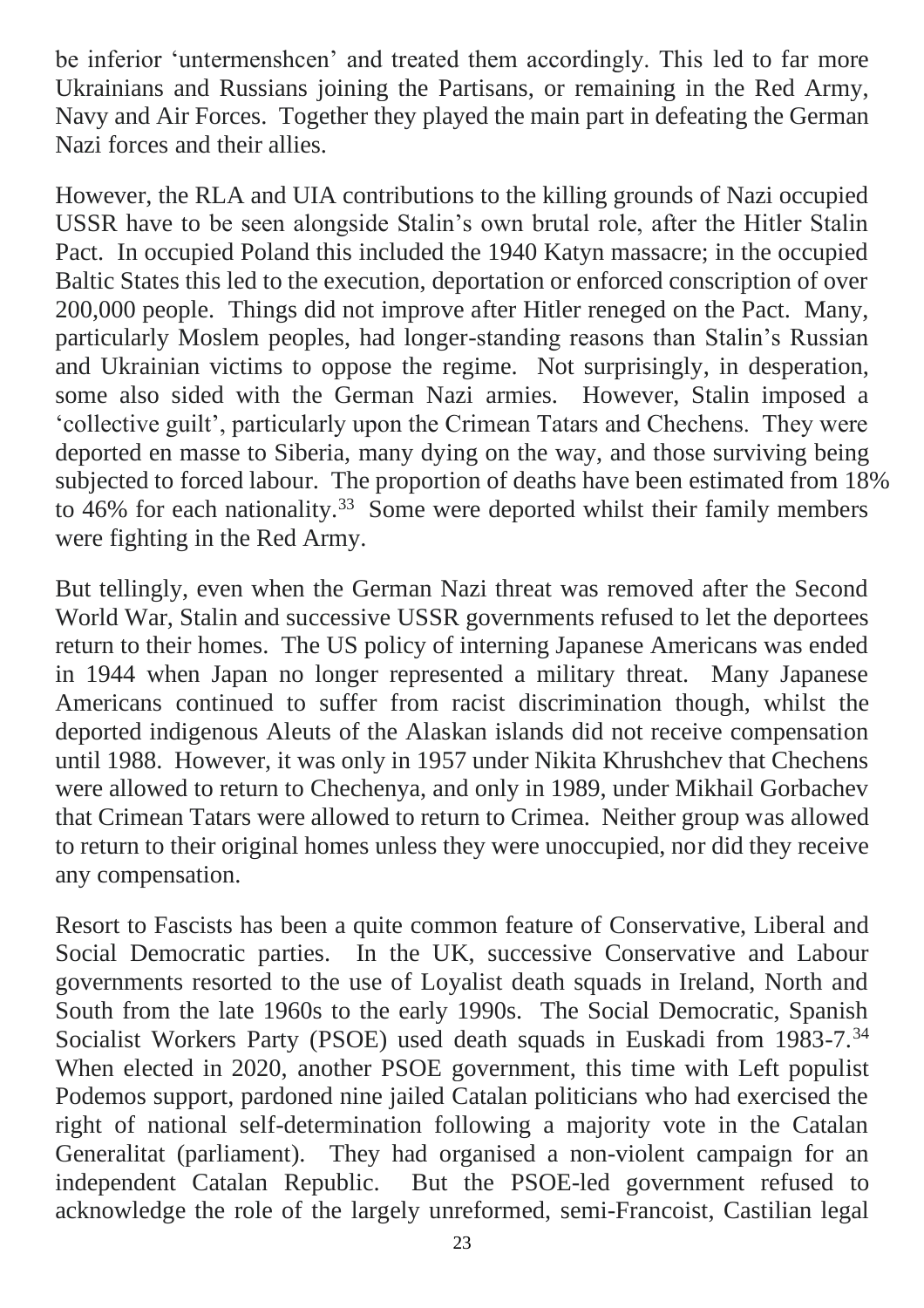system in Spain and the pressure of the Far Right Vox, in the jailing of these political prisoners. So, despite the limited pardons, they continued to ban these Catalan politicians from standing in elections for 10 years and allowed a further 3000 activists to be pursued by the Spanish state. The violent actions of the Spanish police and Vox were ignored. Yet, despite this history of using Fascists, the UK and Spanish states are still considered to be parliamentary democracies.

The Christian Democrat, Austrian Peoples Party entered a coalition with the Hard Right, Freedom Party of Austria. In Slovakia, the Social Democratic Party has been prepared to join a coalition with the Hard Right Slovak National Party. These Hard Right parties are ultra-nationalist and have Fascist skeletons in their cupboard. In the 2022 Hungarian general election, the Social Democratic and Green parties entered into an electoral alliance with the Far Right Jobbik to try and beat the incumbent Hard Right, Fidesz government, led by Victor Orban. But the Russian Federation, already in the hands of Putin's Hard Right authoritarian government, makes the most extensive use of state managed full-blown Russian Fascists and 'Left' parties. The latter glorify the USSR's past, providing a pseudointernationalist cloak to mask Putin's imperialist 'Russia One and Indivisible'.

With all its faults, Ukraine remains a parliamentary democracy, which has not yet passed over to the authoritarian Hard Right nationalism of Putin's Russian Federation, Lukashenko's Belarus, Orban's Hungary or even Jaroslav Kaczynski and Andrzej Dudas' Poland (where a powerful women's movement still provides a real opposition). In politics, Ukrainian President Volodymyr Zelinsky more resembles that strange creature of neo-liberal fightback in France, the Liberal populist, Emmanuel Macron. The range of parties in Ukraine is similar to other European parliamentary democracies. Along with Ukraine, they have all pursued privatisation, undermined public welfare provision, resorted to ethnic nationalism and the persecution of migrants and minorities, particularly Muslims and Gypsies (or Travellers) and courted Jewish supremacist Israel. But in these regards, the UK has often had a worse record than Ukraine. Genuine Socialists don't call for or provide apologetics for imperialist military intervention to overthrow such states. We build our own working class and other oppressed-based opposition and seek wider solidarity on an 'internationalism from below' basis.

Given all those accusations of 'Nazism', how has the Ukrainian Far Right been rewarded in the Ukrainian parliamentary and presidential elections, following their role in Maidan? In the 2014 parliamentary elections, Svoboda only got 6 seats (a big fall), and the new Right Sector 1. In the 2019 parliamentary elections Svoboda fell to 1 seat, whilst the Right Sector got 0. They performed no better in the presidential elections. The Azov Battalion did play an important role in the defence of Mariupol in 2015. In the process. it was reported to the UN High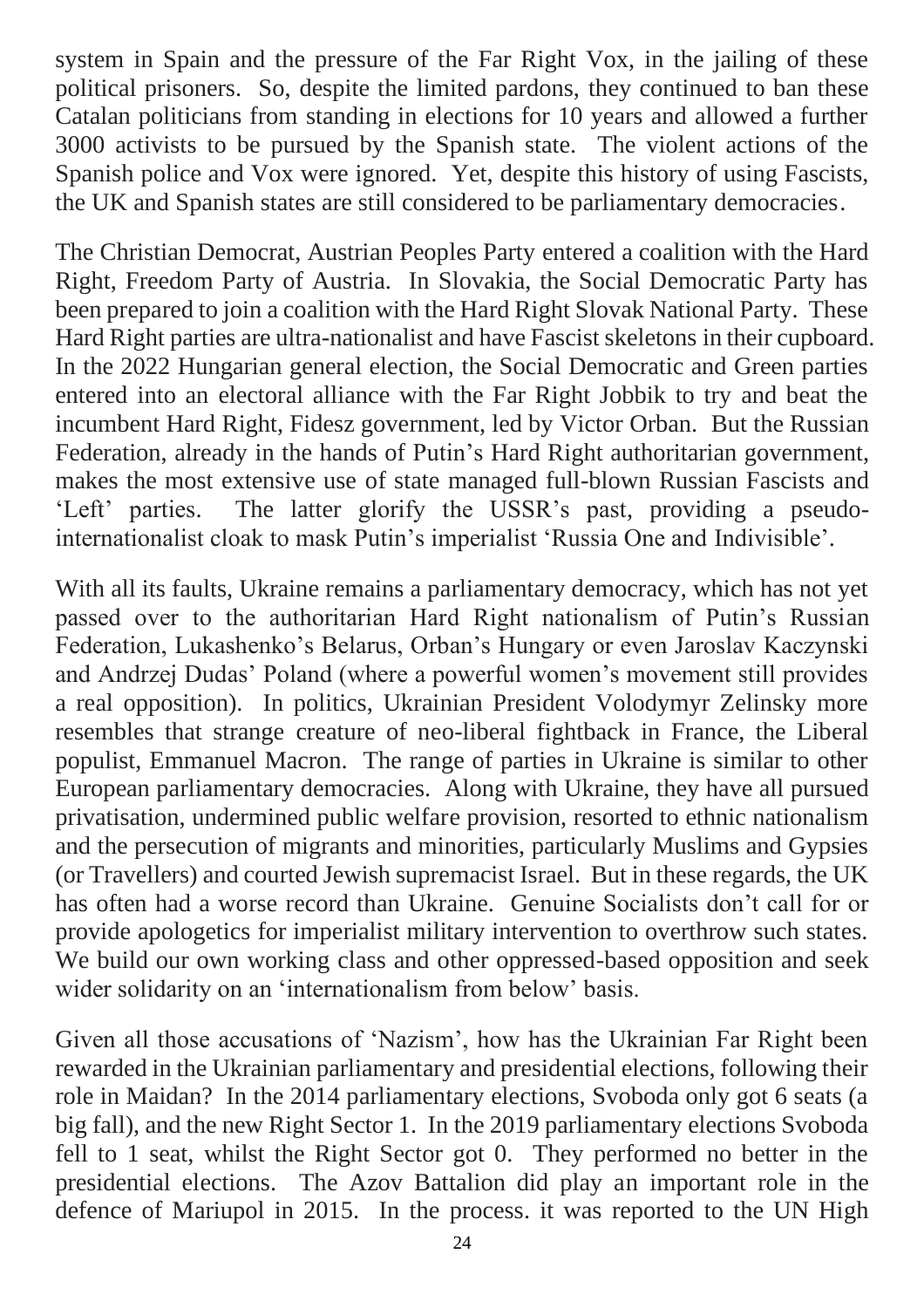Commissioner for Human Rights, for clear war crimes.<sup>35</sup> But despite Putin's 'Nazi' accusations, Mariupol was not ethnically cleansed of Russian speakers. The Azov Battalion was only part of the Ukrainian defence forces there. Since Putin's 2022 invasion, Vadym Boychenko (originally elected mayor as a member of the anti-Maidan party) has been very publicly seen speaking for the defence of Mariupol against Putin's brutal attacks. Russian-speaking Boychenko has condemned Putin's false generalised 'Nazi' allegations directed at all Ukrainians. No pro-Maidan parties or Ukrainian speakers stood in the Donetsk and Luhansk elections.

One issue over which the Ukraine government has been publicly accused of 'Nazism' by Putin and others has been over its attitude towards the Russian language. Most recently this has been highlighted in the 2019 Law on Supporting the Functioning of the Ukrainian Language as the State Language. This law is primarily designed to promote the Ukrainian language and restrict use of the Russian language. (It also has the effect of undermining some other languages found in Ukraine, e.g. Yiddish, since they aren't EU officially recognised languages.<sup>36</sup>) But Zelinsky, like other inconsistent Liberals over many issues (e.g. over BME and LBGT+ rights), has defended the liberal principle of language rights for Russians, in Ukraine<sup>37</sup> albeit unsuccessfully.

Furthermore, the Ukrainian government's attitude to language rights is far from unique in Europe. Theresa May's Tories were in coalition with a DUP from 2017- 19. The DUP has consistently refused to recognise Irish language rights. Nobody has called for the Republic of Ireland to invade the Six Counties! Such behaviour can only be undertaken by imperialist states. And the online vitriol directed by Ukrainian ultra-Nationalists against the Russian language and speakers, reciprocated by Russian ultra-Nationalists, can be matched by that of British Unionists (not all on the Right) directed against the languages and speakers of Welsh, Irish and Scottish Gaelic.

If there is one distinctive feature of Nazism as a form of Fascism, acknowledged by any genuine anti-Fascist, it is the genocidal persecution of Jews. This was done through the use of gas chambers in Poland, by Nazi organised death squads, by working slave labour to death, and through starvation and disease in Germany, Poland and other Nazi occupied territories. In Poland, nearly 3 million or 90% of Jews died, and in occupied USSR 1,340,000 Jews died, 44% of the total<sup>38</sup> (here there was some possibility for escape). Unbelievably though, Putin supporter, Russian agent and Duma deputy, Maria Butina used an interview on the BBC to call the Jewish Ukrainian president, Zelinsky a Nazi! Before this, she had served 18 months in a US prison for trying to establish ties between Moscow and the Trump administration.<sup>39</sup> For her, 'Nazi' is just a term of abuse to describe anyone who disagrees with Great Russian chauvinism and imperialism. And for Trump,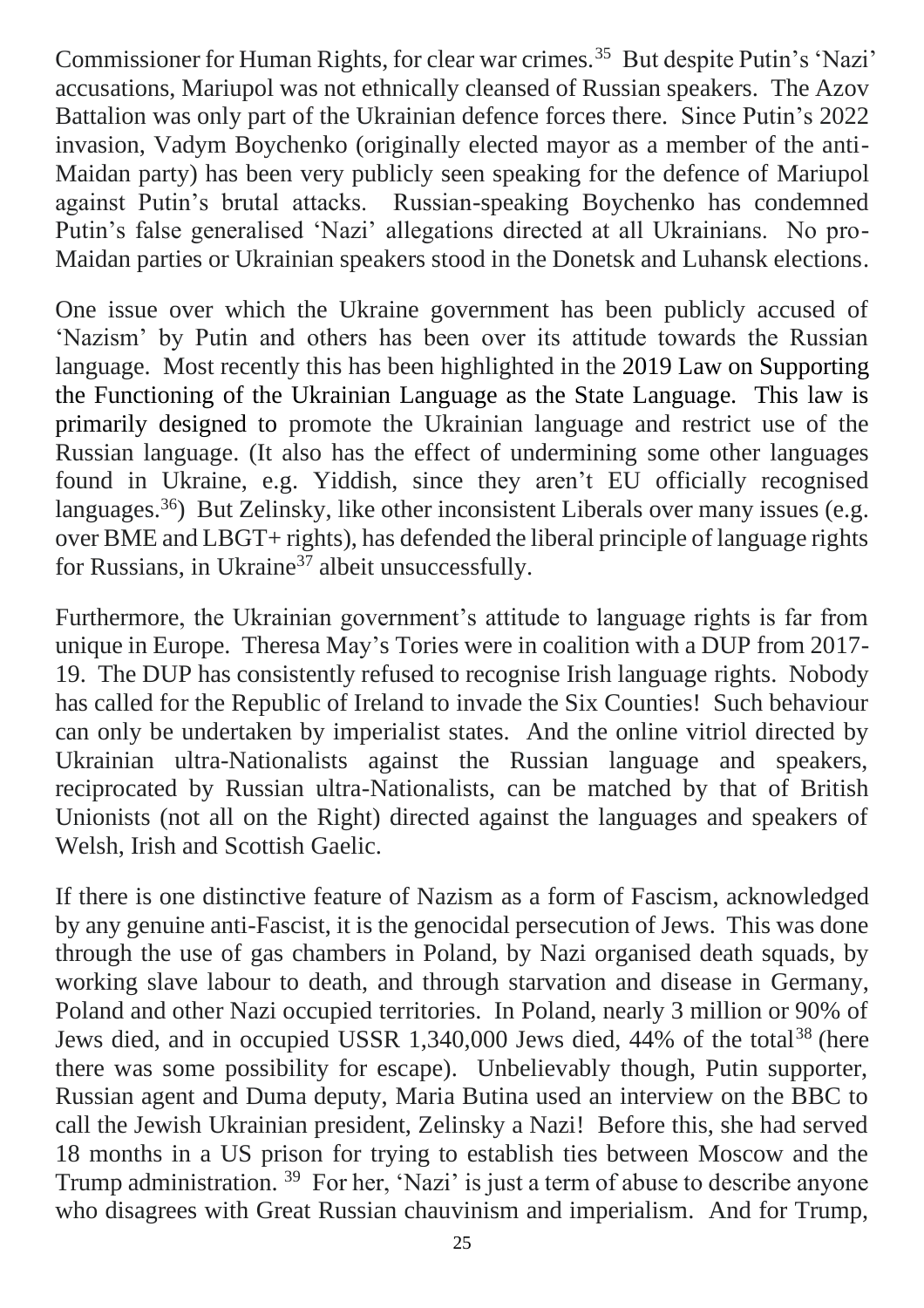the promoter of an attempted Fascist coup on January  $6<sup>th</sup>$ , 2021, anyone who disagrees with American chauvinism and imperialism is also called a 'Nazi'.

Many Socialists do try to prevent Fascists from organising publicly to spread their hate and violence. This is done through No-Platforming. But this is confined to organised Fascists. It is not common practice to target individual Far Right supporters at work or elsewhere, unless they attack others. There is an understanding that some Far and Hard Right supporters can be weaned away through collective action, e.g. during trade union struggles. But when the Hard and Far Right and their apologists attack those they call 'Nazis', they extend their hatred, and potential violence to major social and political groups, and in Putin's case to a whole nation. In this, Putin is far closer to the Nazism he pretends to oppose.

# **e) Putin's little helpers 1 - Boris Johnson and the City of London's 'Oligarchs United'**

What is the political nature of those purporting to oppose Putin's war in Ukraine? UK state leader, Boris Johnson, following his mentor Churchill's attitude to Hitler, is not opposing Putin because of his oppressive and repressive politics. Johnson's Brexit Britain is not as far along the road to a national authoritarian state as Putin's Russian Federation, but it is following the same political trajectory. Johnson's clampdown on dissent has been shown in the state's long-term detention and preparedness to hand over Julian Assange to the US state. This seems designed to push him to suicide, or to have appeared to commit suicide. Both the falsely charged Leonard Peltier of the American Indian Movement and Mumia Abu-Jamal of the Black Panther Party have been in US jails since 1977 and 1984 respectively. This is considerably longer than the iconic Russian political prisoner, Aleksandr Solzhenitsyn (author of *One Day in the Life of Ivan Denisovitch*), sent to a USSR labour camp from 1945-53 and internal exile in Kazakhstan up to 1956.

The Tories' Police and Crime Bill is designed to severely limit political protest.<sup>40</sup> Their Election Bill is meant to reduce voter participation through mandatory ID, which will exclude the most marginal in society. It also allows long-term, ex-pat, British oligarchs of more than 15 years to donate to the Tories.<sup>41</sup> The Tories' Nationality and Borders Bill is designed to intensify the effects of the already draconian Immigration Bills<sup>42</sup> and ratchet up by several notches the government's already brutal and murderous 'hostile environment'.<sup>43</sup> If there is truth in the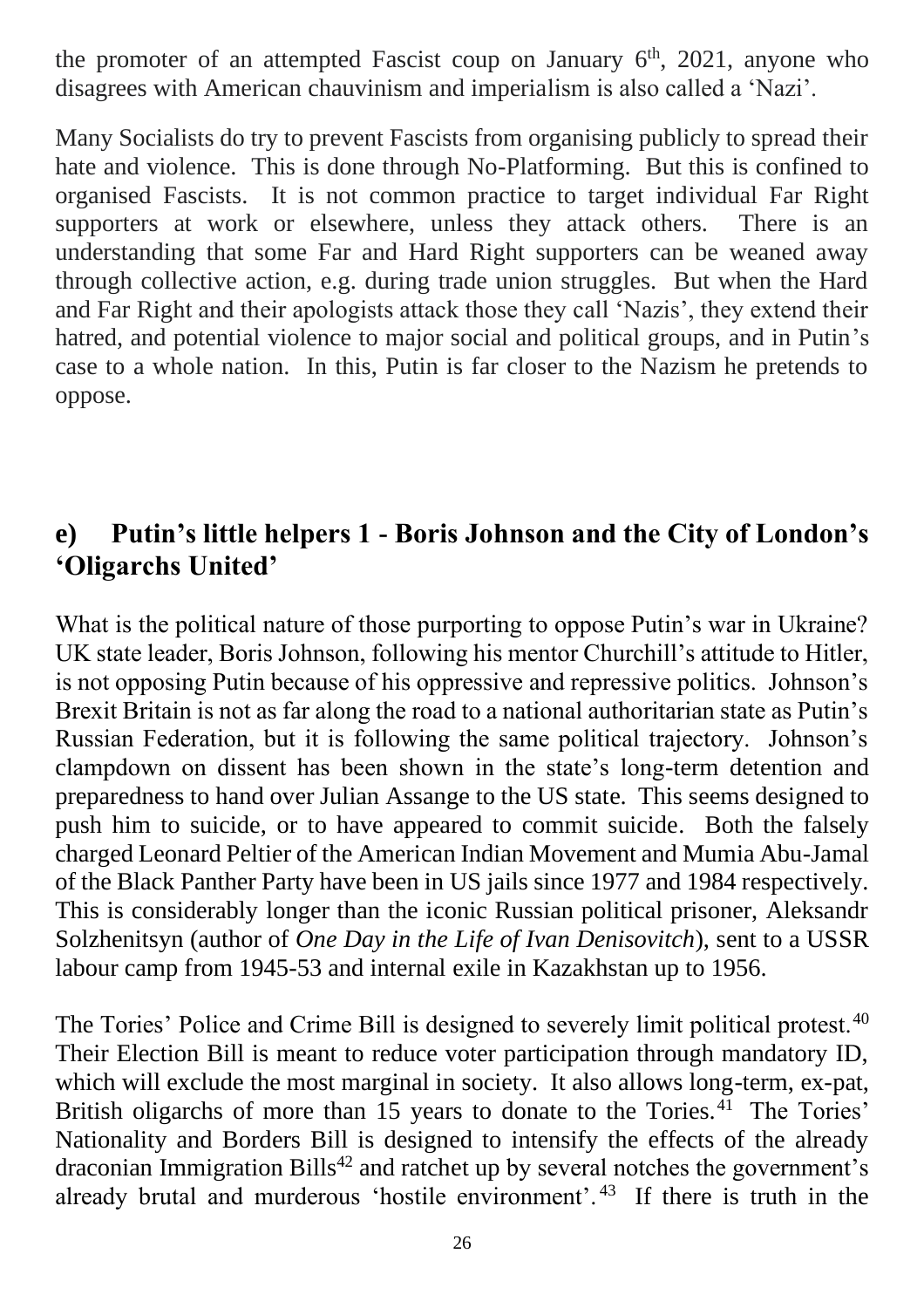accusation that Putin intends to forcibly deport many thousands of Ukrainians to Siberia (he only denies the use of force), then he has already been upstaged by Priti Patel's decision to send asylum seekers to Rwanda. Here detainees already suffer from arbitrary detention, ill-treatment, and torture in official and unofficial facilities".<sup>44</sup>

The Tories' have resorted to on-line platforms to produce constant disinformation and lies. They have also resorted to attempted election manipulation using the selfdescribed, "global election management strategy" <sup>45</sup> private intelligence firm, Cambridge Analytica. These methods have as much in common with Putin's manipulative methods, as they have with the US Far Right, e,g. Breibart. Indeed, there is considerable overlap between them.

Indeed, when you examine Johnson's opposition to Putin, the most striking thing is how the government is going to great lengths to protect Russian oligarchs in the UK. These oligarchs have paid millions into Tory coffers. Johnson gave Evgeny Lebedev, a Russian billionaire, and liberal social gadfly, a peerage. Johnson is particularly indebted to him for the free use of properties in Perugia Italy and at Hampton Court for partying.<sup>46</sup> However, Lebedev is the beneficiary of his father Alexander's extensive kleptocratic looting of old USSR assets. Like Putin, he was a former KGB officer and worked with him before they fell out.<sup>47</sup>

The Tories have tried to minimise the number of Russian oligarchs facing sanctions, with the highest profile being Roman Abramovich, until recently the owner of Chelsea FC. The reason for this is clear. London isn't just the location of 'Londongrad' but also of 'Londonistan', home to Saudi Arabian Arab oligarchs. They have used Saudi state power to ensure they cream off vast amounts of their country's oil revenues. Here they have legalised kleptocracy. They also have a record of super-exploitation of domestic staff,<sup>48</sup> including the use of sex slaves.<sup>49</sup> Saudi oligarchs, like Russian oligarchs, pay the Tories well. And both appreciate that 'British justice' is the best that money can buy. The Tories' strategy to protect wider oligarch interests appears to be to give the Russian oligarchs time to arrange property sales to other oligarchs. Some property may well end up owned by oligarchs with worse records. Thus, the current owner of Newcastle United is the Saudi Arabian Public (state backed) Investment Fund.<sup>50</sup> This is controlled by Mohammed bin Salman, responsible for the murder of journalist Jamal Khashoggi, supporter of the Chinese 'Uighur re-education' camps in Xinjiang, and business associate of Jared Kushner, Trump's son-in-law.<sup>51</sup>

However, in changing political circumstances, other oligarchs' large mansions and other properties could become very publicly visible. Despite being worth countless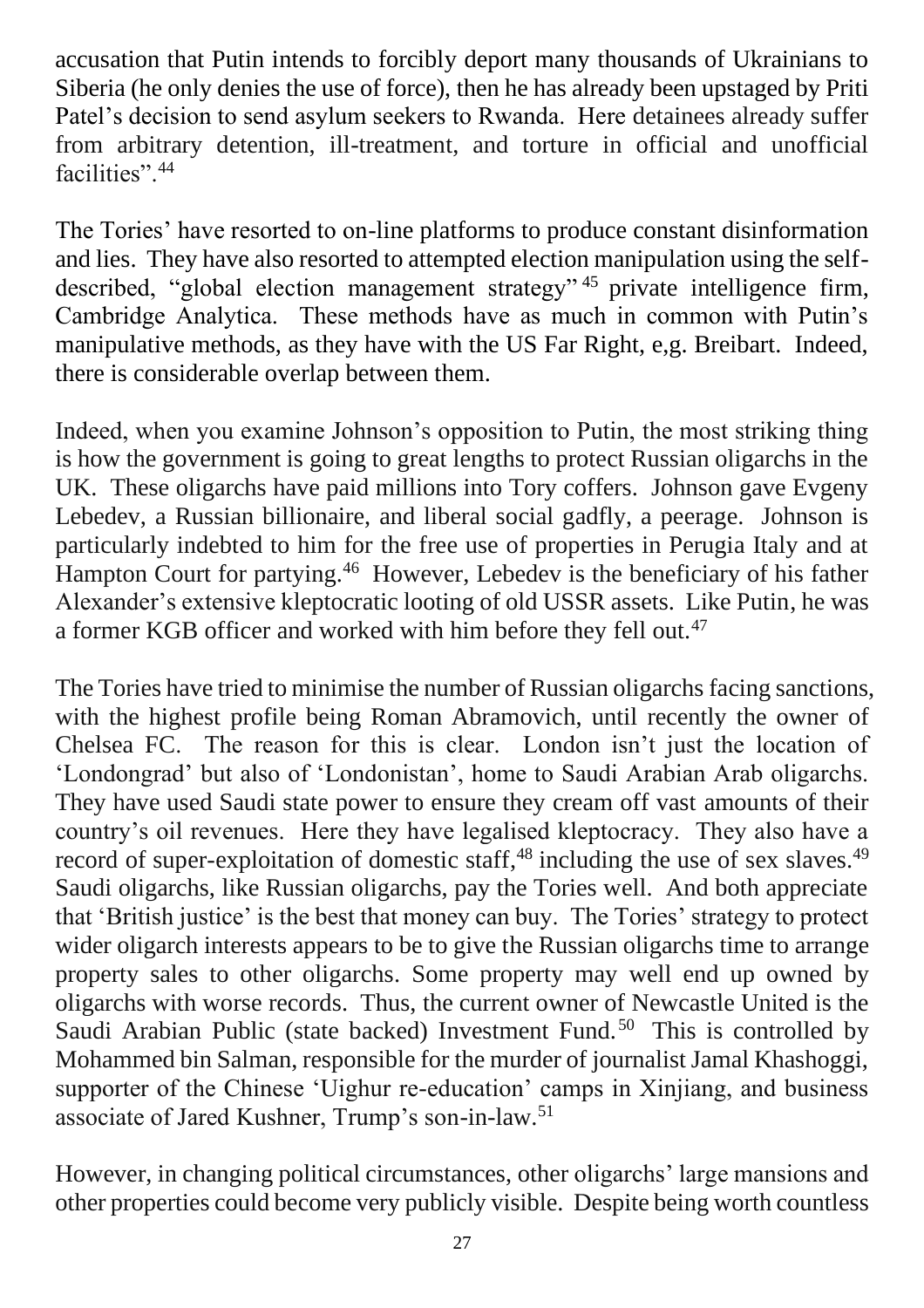billions, these visible property assets represent a small proportion of the financial wealth which is legally hidden away in the City of London's tax havens. A politically discredited Johnson may have to go, and some token oligarchs' property might have to be forfeited, but the City will ensure that the UK, and London in particular, remains home to 'Oligarchs United'. There may even be a shell account for Putin! 'Oligarchs United' is open to oligarchs of whatever nationality.

The Tory Cabinet includes Rishi Sunak, the richest man in the House of Commons, and Priti Patel, also one of the richest women in the UK. Both are children of East Africa-Indian refugees. But as with some other ruthlessly careerist migrants, and desperate to be seen as British ruling class 'insiders', Patel constantly derides the current 'outsiders' - those migrants trying to reach these shores today. By 2020, over 300 had died,<sup>52</sup> drowned or asphyxiated in containers. That number continues to rise.<sup>53</sup>

The UK's earlier neo-liberal regime, under Margaret Thatcher, John Major, Tony Blair, Gordon Brown, David Cameron and Nick Clegg, ensured that public provision was rolled back, and extensive privatisation enforced. But this was meant to be accompanied by open competition to get government contracts. Certainly, there was behind-the-scenes corruption, shown in Mark Thatcher "trading shamelessly on his mother's name son", <sup>54</sup> and when Labour's Peter Mandelson was twice forced to resign,<sup>55</sup> However, what was once considered corruption has now been mainstreamed by the Tories, with money for contracts handed out to party donors, even when they have no capacity to fulfil them. The Tories have set up a special government Advisory Board consisting of large contributors to Tory coffers.<sup>56</sup> This body doesn't have constitutional status but is very like some of the shadowy background groups of oligarchs found in the Russian Federation.

And Labour is not likely to put up much resistance to this. Mandelson has enjoyed close relationship with Russian oligarch, Oleg Deripaska, one of seven sanctioned by the Tory government because of their links to Putin.<sup>57</sup> And Blair, an early friend of Putin, has been a well-paid advisor to Nursultan Nazarbayev, Putin's favoured autocrat in Kazakhstan.<sup>58</sup> Sir Keir Starmer, ever sycophantic before the rich and powerful, congratulated Lebedev when Johnson made him a baron.<sup>59</sup> However, he is no doubt kicking himself in not realising early enough that the British ruling class had transferred its backing from Eurosceptic support for EU membership to Europhobic backing for Brexit. Bank of England governor, Sir Mark Carney announced his support for the Johnson Deal, over a month before the 2019 general election.<sup>60</sup> Starmer has now declared his backing for Brexit. And in his attempts to woo ruling class support by attacking Johnson, often from the Right, he may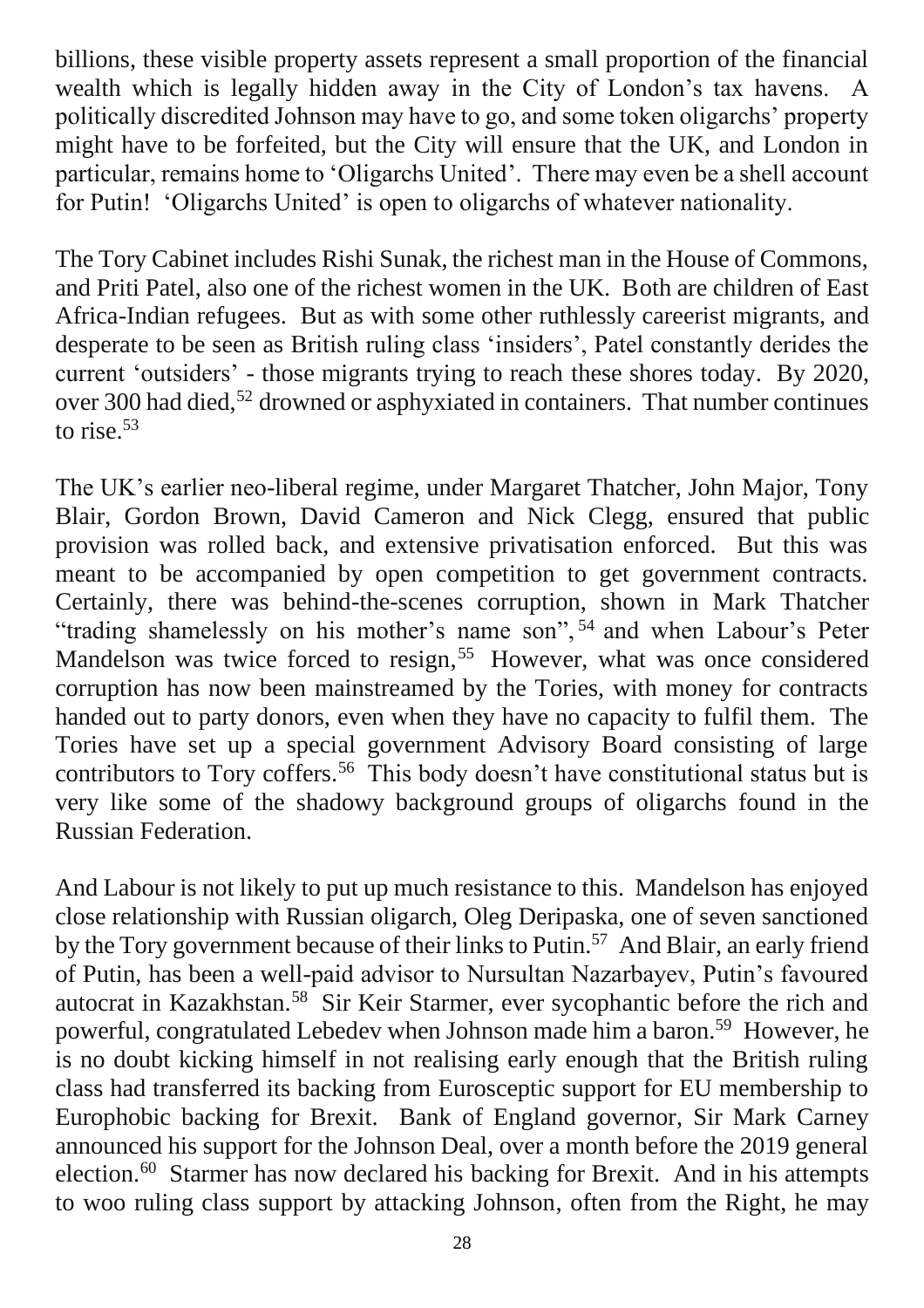well find that old UKIP-Lite, Blue Labour tradition useful. And as has already been shown, Social Democrats elsewhere in Europe have already struck deals with the Hard and even Far Right.

It is not the Tory government's intention to pursue an open or even much of a proxy war against Putin's Russian Federation, despite all their bluster. The US and NATO want to be in control of any post-war deal with Putin. That means limiting military backing for Ukraine to far less than Putin has at his disposal, but still with enough arms contracts to whet the appetites of the UK arms industry. Putin's war is aimed at getting a new imperialist deal from the USA and NATO. But of course, any such deal could only stabilise things temporarily, as in the case of German, French and British deals at Algeciras in 1906 and after the Agadir Crisis in 1911 before WW1, or the Munich Pact in 1938 before WW2.

However, wars don't follow rules and can have unpredictable outcomes. Therefore, the threat of the use of nuclear weapons today cannot be ruled out. If this nightmare scenario were ever to come about, one thing that is clear. Tory Cabinet members would be very unlikely to stay in the UK. They would be helicoptered and then flown out quicker than those US Vietnamese agents in Saigon in 1975, or their Afghan agents in Kabul in 2021. The Tories already have form on this over Brexit. Jacob Rees Mogg transferred funds to Dublin to avoid the financial consequences of Brexit<sup>61</sup> Vote Leave leader, Nigel Lawson transferred his residency to a Gascony mansion.<sup>62</sup> Although Stanley Johnson has a second home in Greece, his son, Boris makes more use of the overseas residences of friendly oligarchs like Baron Lebedev. None of these people face the post-Brexit travel problems of ordinary 'Brits' flying to Europe or of cross-Channel lorry drivers. Instead, the Tory 'chumocacy' has access to private planes, special airport lounges, flunkies to make arrangements, and financial advisors to keep up with latest exchange rates, hedging against losses and hiding their clients' monetary dealings in tax havens.

And we know how the Tories would treat other now desperate UK asylum seekers trying to leave. Their 'Me First' concerns are only for themselves. The UK government has the worst record in Europe when it comes to admitting Ukrainian refugees.<sup>63</sup> In public Patel has promised to admit 200,000 refugees, but behindthe-scenes she has continued the government's 'hostile environment' policy, drastically forcing down these numbers by bureaucratic methods and through reduced staffing. Asylum applications have been 'disappeared' from the official website<sup>64</sup> Patel has also attacked the Republic of Ireland for implementing the EU's three years, open door policy for Ukrainian refugees.<sup>65</sup>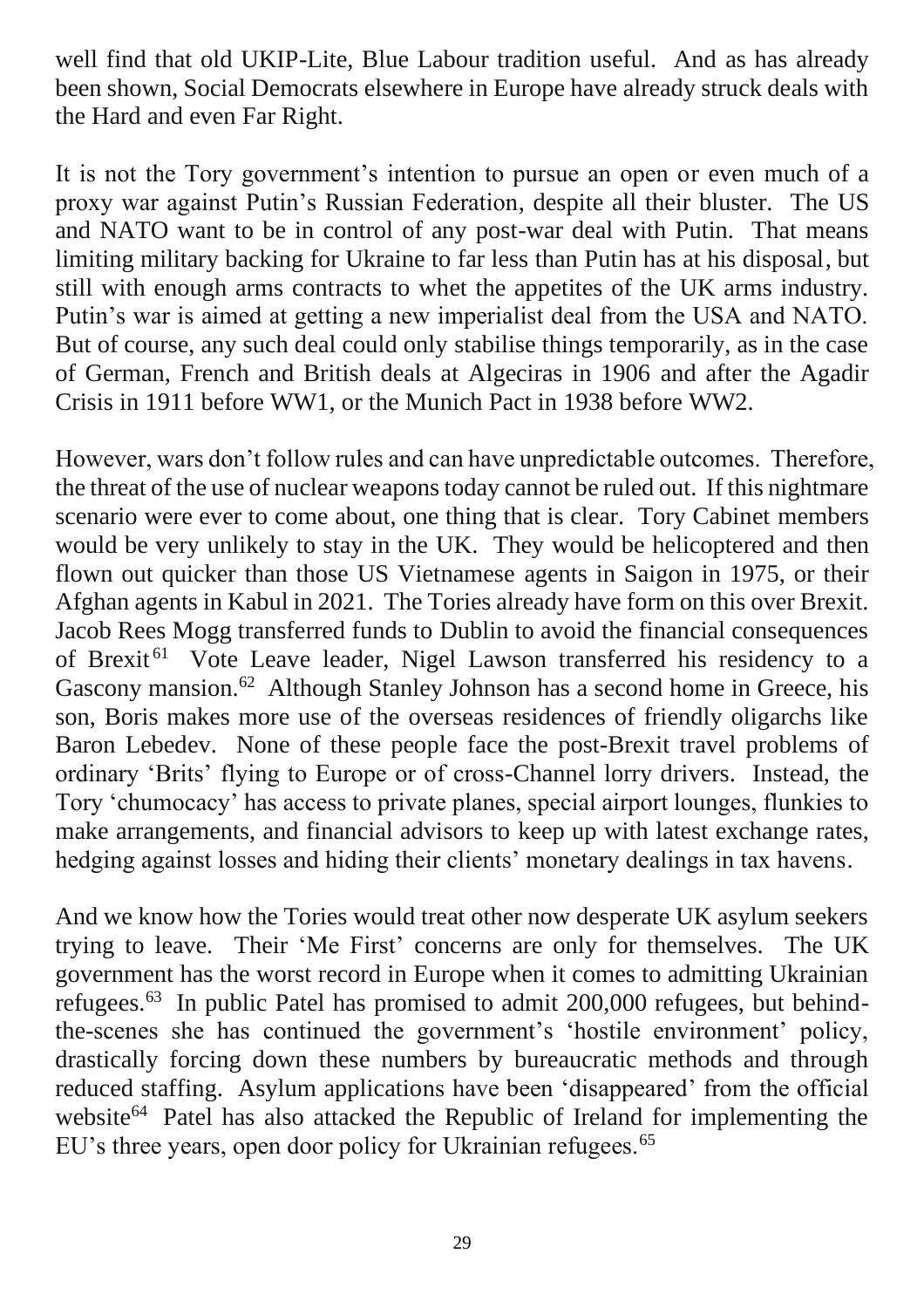# **f) Putin's little helpers 2 - the Right Populists and Fascists**

As a result of long-term imperialist competition, the USA, Chinese and Russian empires now have a different relationship with each other than they did twenty years ago. This opens up the possibility for renegotiated imperial alliances and territorial adjustments and for shifting politics to the Hard and Far Right. These possibilities are at the heart of Putin's war aims. And with the opportunities provided by Putin's reactionary social agenda, some European and US Right Populists and Fascists are also prepared to accept an imperialist realignment over Ukrainian territory and revised spheres of influence.

It is instructive to look to the lead-up to WW1 to see how different imperialist powers responded in changing political situations. For most of the nineteenth century, the leaders of the British empire felt threatened by the 'Russian Bear' and 'La France du Tricoleur'. However, the rise of Prussia-Germany and the occupation of Alsace and much of Lorraine, led France into an alliance with Russia in 1894. The UK had actively backed Prussia-Germany and given Bismarck a special role at the Congress of Berlin in 1884. But by the end of the nineteenth century, the rise of German commercial and naval fleets led a key section of the British ruling class to join France and Russia in the Triple Entente of 1907. They began to prepare for a joint war against Prussia Germany, whilst an equivalent prowar party emerged amongst the military Junkers in Prussian-Germany. These changes of alliances were aided by Britain's backing for Japan during the 1904-5 Russo-Japanese War. The Japanese victory severely curtailed Tsarist Russian ambitions in eastern Asia, diverting them south to the Hapsburg Austria-Hungarian and Ottoman empires.

One effect of this was to undermine the longstanding British and French support for the Ottoman empire. This backing had been given to prop up 'the Sick Man of Europe' to stymie Russian imperialism. Now, another option came to the fore. That was for Tsarist Russia, constitutional monarchist UK and the republican France (highlighting the opportunist politics often found in imperial alliances) to divide up Ottoman empire between them. It was this that pushed the Ottoman empire into a last-minute alliance with Prussia-Germany, just before WW1 broke out. However, prior to WW1, Italy had been part of the Triple Alliance with Prussia-Germany and Austro-Hungary. But, by 1915, the Triple Entente was able to break Italy away, with promises of territorial aggrandisement at the cost of Austro-Hungarian and the Ottoman empires.

Before the outbreak of WW1, inter-imperialist jostling had led to negotiated transfers of territory in Africa and Oceania to Prussia-Germany. And long-term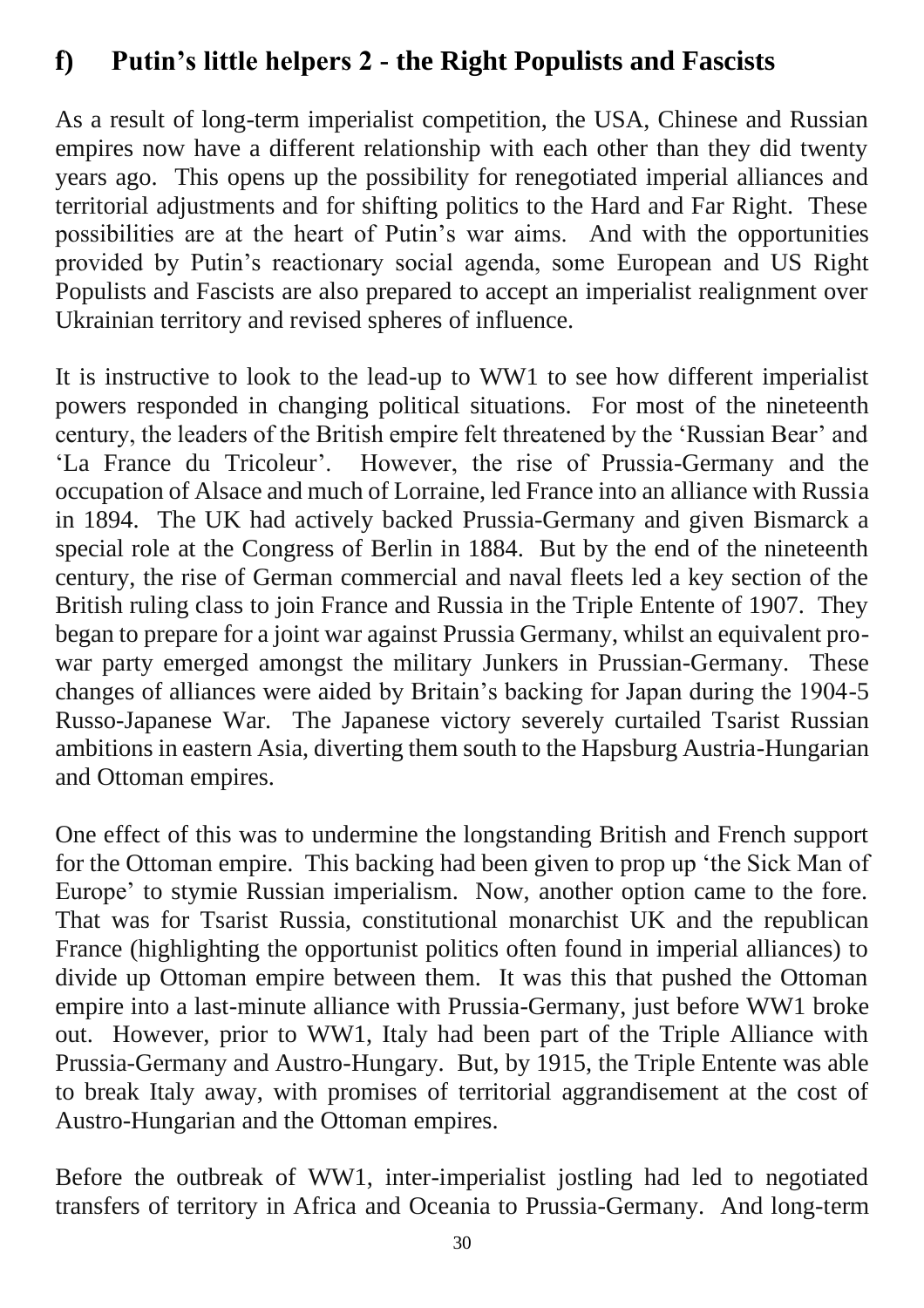Prussia-German imperial plotter, Bismarck, realised as early as 1888, that Heligoland, a British-held island on the German North Sea coast, would represent a possible British threat to German naval power. He traded Zanzibar, important for British imperial ambitions in East Africa, to get Heligoland.

Fast forward to today, and we can see that the USA's main imperial contender is no longer the old USSR or the Russian Federation but the PRC. After its debacle in Iraq and Afghanistan, US imperialism had clearly over-extended itself. Democrat President Barack Obama tried to reorient US imperial policy to contain the PRC in what he called 'the strategic pivot'. However, US imperialism remained bogged down in Afghanistan. It was unable to deal with the consequences of the Iraq War it had started, which spilled over into Syria when ISIL emerged. It found it very difficult to handle the consequences of the Arab Spring. In Egypt, the USA initially backed the least radical challenger, President Mohamed Morsi in 2012, only to retreat to supporting a representative of the old order, Abdal al-Sisi in a military coup in 2013. Iran had been the location of one of the USA's most deadly policies – generalised sanctions, which hit women and children particularly harshly. Obama's attempt in 2015 to retreat from this, by means of a nuclear processing deal with Iran, had relatively little impact. A frustrated US administration, egged on by Secretary of State, Hilary Clinton, then resorted to exactly the policy which had failed in Afghanistan and Iraq - bombing Libya.

The creation of another imperial wasteland did not provide any more stability for US imperialism. Worse, it enabled the PRC to sit back and watch the USA further weaken itself through imperial over-reach. Chinese CCP leader, Xi Jinping, could now exert maximum pressure in East Asia and the south-west Pacific, with the USA unable to do much about it. Why was it so hard for Obama to make the US ruling class understand its longer-term interests? Many US corporations were doing very well out of their investments in the PRC. Cheap Chinese imports kept down US wages, and any economic sanctions could hit the US economy hard, especially as Chinese corporations had taken over many US companies. Thus, some corporate CEOs backed Hilary Clinton, a war-hawk with regard to Russia, to keep their Chinese interests on the road.

It was Donald Trump, representing a growing section of the US ruling class, as well as many figures in the military, who began to pursue a foreign policy, which appreciated the need for US retreat in some arenas, the better to advance in others. This was tied to his 'America First' policy. This was designed to tear up previous neo-liberal, multilateral, international agreements; including with the EU, and to enforce trade deals on a one-to-one state basis. For most states this is bit like letting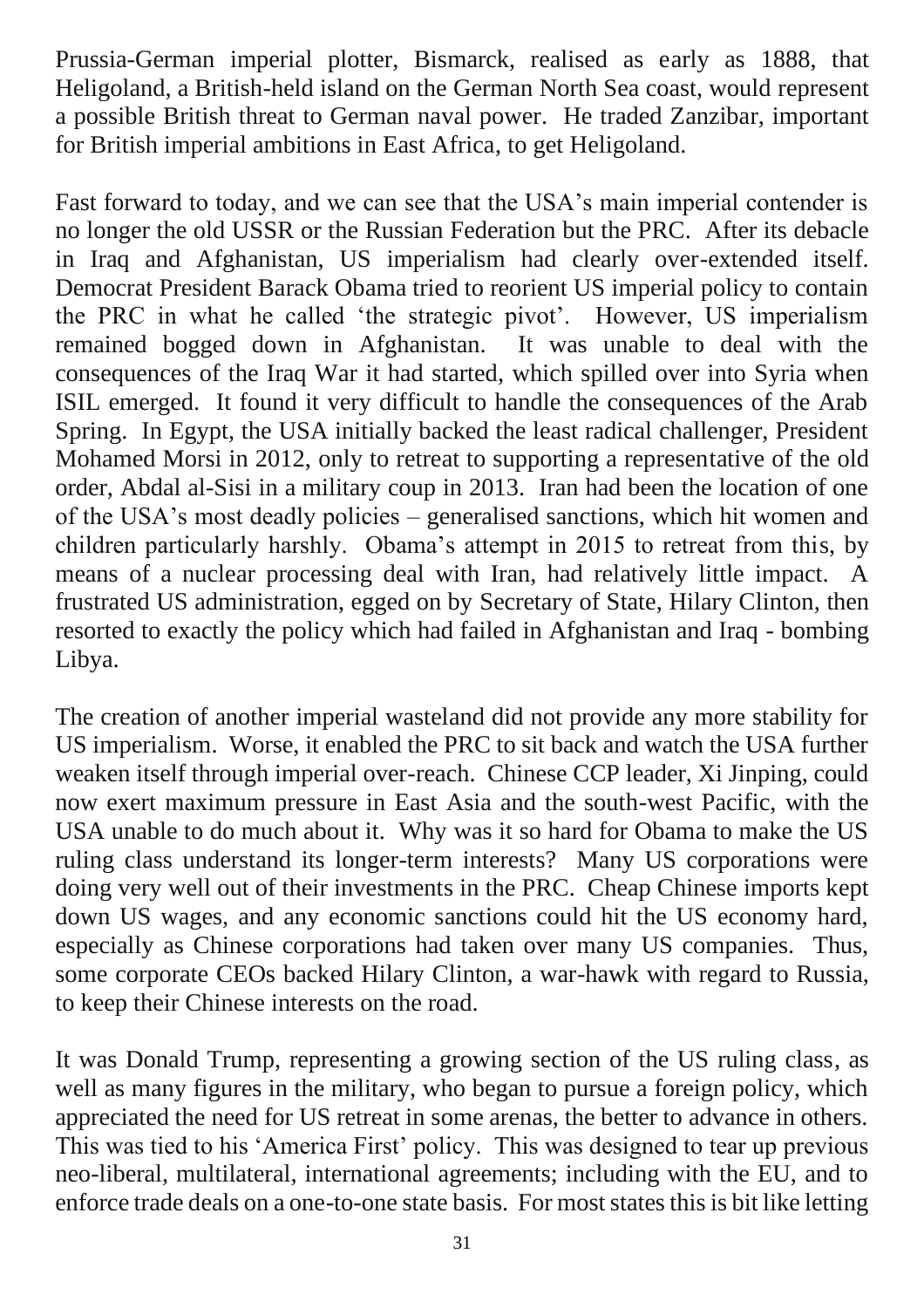a new-born baby enter the boxing ring with the world heavyweight champion, who can also line his gloves with lead! At an international level, the Investment State Court system, already pioneered under neo-liberalism, would be extended and replace multilateral state deals. This would empower corporations to sue states for any losses on profit-making investments, even if they threatened peoples' lives, health, livelihoods or severely degraded the environment. This is an update of British imperialism of Victorian times, when slave owners were compensated for the abolition of slavery, and the UK went to war with China to enforce the opium trade.

Supporters of 'America First' became a very significant group in the US ruling class shortly after their Brexit counterparts took the leadership of the British ruling class in 2016. Trump called his presidential candidacy later that year, 'Brexit Plus, Plus, Plus' (whilst Marine Le Pen relaunched herself as 'Madame Frexit'). US 'dark money' played a considerable part in the Brexit campaign. Trump also found common ground with Putin in wanting to prevent the EU, as yet still a non-state body with no independent military forces, from emerging as another imperial competitor with the euro becoming a major world currency.

Trump though appreciated that developing new alliances meant some US imperial retreats in Europe and major adjustments to imperial spheres of influence elsewhere, particularly in the Middle East. And as a particularly brash businessman he knew this would involve horse-trading. Trump is quite open about seeing political negotiations as being a game of bluff, threats, bribes, costly legal actions to bankrupt any opposition, lies and bullying subordinates to get what he wants. And this is little different from how Putin and his oligarch backers behave. The one thing these two oligarchs do in elections is attack "oligarchs". The purpose behind this, though, isn't to ditch the oligarchy of which they are very much members, but to get state support for their particular clique of oligarchs.

Oligarch-style business horse-trading was shown in Trump's dealing with Putin over Syria. Neither minded too much who crushed those brave communities of resistance involved in the original Arab Spring in 2011. But Trump realised that Putin's lethal backing for Assad was tied to the Russian imperial desire to have a naval base on the Mediterranean at Tartus and an airbase at Latakia. The Israeli government also assessed the Assad regime as being probably the least bad option for them in Syria. However, Israel was not going to allow Iranian proxy forces, especially Hezbollah, to gain any long-term position in Syria. The net effect of this was that Putin was permitted to back Assad by whatever means he thought necessary, whilst Israel was free to attack Iranian and Hezbollah forces in Syria.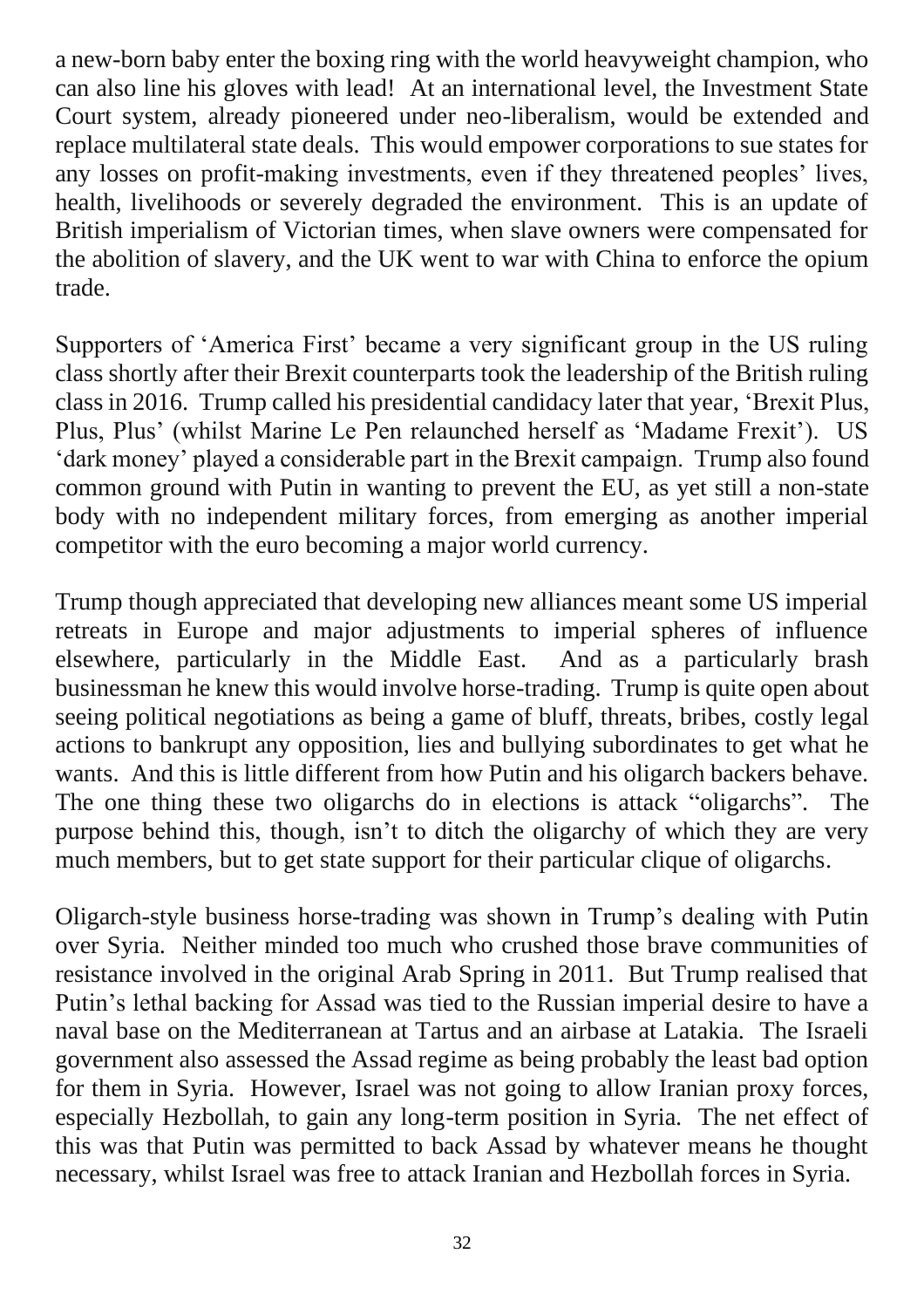Reflecting this attempt to balance between hostile imperial forces, Trump displayed uncharacteristic restraint when US forces launched a limited Cruise missile on the Syrian Sharyat airbase in 2017, in response to Assad's use of chemical weapons. 66 Furthermore, when Obama had begun to wind down US land forces in Afghanistan, he depended more and more on drones. The local Afghan leaders, financed by the USA, were very corrupt and siphoned off much of the allotted military aid into their overseas bank accounts. This led to the military collapse of the US's corrupt Hamid Kazai-led client regime.

However, Trump got a better deal with Israel's leaders. To prepare for this, he allowed the corrupt President Benjamin Netanyahu to make Jerusalem Israel's capital and to take full control of Syria's Golan Heights, in the face of international opposition. And what did Trump get in return? The USA has been able to resort to 'Israelisation' like the British government's resort to 'Ulsterisation' from the mid-1970s. US forces are limited to offshore naval fleets and to more distant military bases around the Mediterranean, from which they can still deliver lethal strikes, whilst Israeli forces are constantly in the imperial frontline. When it came to Putin's war with Ukraine, Netanyahu's successor, Naftali Bennet, a Hard Right, Jewish supremacist, did not rush to condemn or introduce sanctions. He met up with Putin two days after his invasion with an offer to 'mediate'.<sup>67</sup>

Putin has open friends in Donald Trump and Nigel Farage and closet friends amongst the Tories. Johnson also suppressed a parliamentary report into Russian oligarch donations to the Tories before the 2019 general election.<sup>68</sup> US Democrat attempts to impeach Trump over his links with Putin provided plenty of evidence of these but were unable to prove that Trump aided Putin in changing the course of the 2016 US presidential election.<sup>69</sup> This is not surprising because Trump's links with Putin and Russian oligarchs have been designed to benefit Trump – 'Me First' being his motto. Furthermore, in the golden days of the 'Harvard Boys', plenty of Democrats were in league with Russian oligarchs too. More recently some, like Biden's son, Hunter, have transferred their support to Ukrainian oligarchs<sup>70</sup>.

Any democrat should be concerned at these and other attempts by the state and business to buy support to advance their own interests. However, US and British attempts to denounce foreign interference in elections are a bit rich given the US and UK record of interfering in overseas elections. These have included organising successful coups in Iran in 1954, Guatemala in 1954, Congo in 1960, Brazil in 1964, and Chile in 1973 and assassinating politicians, Salvador Allende in 1973, Walter Rodney in Guyana in 1980. And there were attempted coups in Venezuela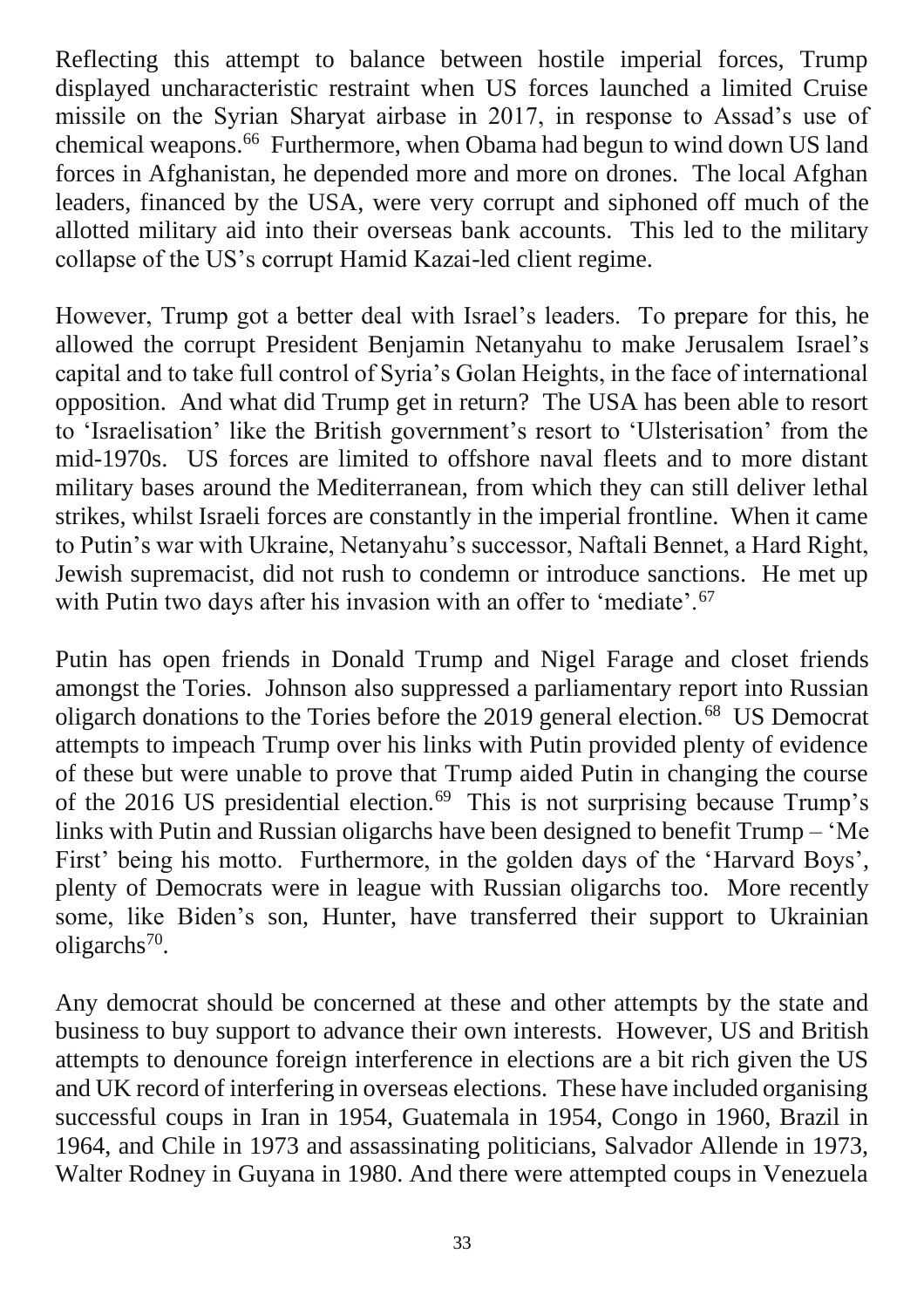against Cesar Chavez in 2002 and Maduro in 2020 and eight CIA attempts to assassinate Fidel Castro.

One way that Putin has attempted to gain influence is by cultivating Hard and Far Right politicians, parties and paramilitary groups in the EU including the Front National in France, the Lega Nord in Italy, the People's Party in Austria, Alternative fur Deutschland in Germany,<sup>71</sup> Golden Dawn in Greece, Jobbik in Hungary and Atak in Bulgaria.<sup>72</sup> Le Pen, Hard Right, Rassemblement National (RN) (former Front National) and winner of 42% of the vote for the French presidency, is a supporter of Putin's aims to come to a strategic rapprochement with NATO.<sup>73</sup> Although realistic enough to know that NATO influence over western Europe will not be easily shifted, Le Pen wants to downgrade French NATO membership, to make closer links to the Russian Federation. The Russian Federation is much closer to the anti-LBGT+, anti-abortion and openly national chauvinist policies, which the RN supports. And the majority of former UKIP and current Tory members supported Le Pen too,<sup>74</sup> despite her preference for Putin's Russian Federation.

However, Le Pen only stated openly, what neo-liberal politicians from Emmanuel Macron to Joe Biden are already preparing for. In the absence of an international movement from below in support of the Ukrainian people, then some NATO-Putin deal will be imposed, and President Zelensky will be forced to front it, or be removed. Large sections of the ruling class in various NATO member states know that Putin cannot be overthrown externally. Indeed, as with Israel's attitude to Assad, they see Putin as the least bad option at the moment for the Russian Federation.

But Putin's invasion has proved beneficial to NATO too, even if Ukraine were to be forced to cede territory to the Russian Federation. Finland and Sweden have already indicated they want to sign up to NATO. The whole of the Scandinavian landmass, unlike the Baltic States, could provide enough territory in depth to be defended. This also goes for Poland, already a member. Germany and other NATO members look ready to increase their financial contributions to NATO. The UK, of course, is already the US number one supporter in NATO. Furthermore, escalating debt could force Ukraine to accept even more state and private company sell-offs to western companies. Some quick-footed or new Ukrainian oligarchs could then be found to take on an intermediary role. Ukraine would not be allowed to become a full member of the EU (although the long-term promise will be held out). Instead, a territorially diminished Ukraine would have to accept a revised neo-colonial relationship.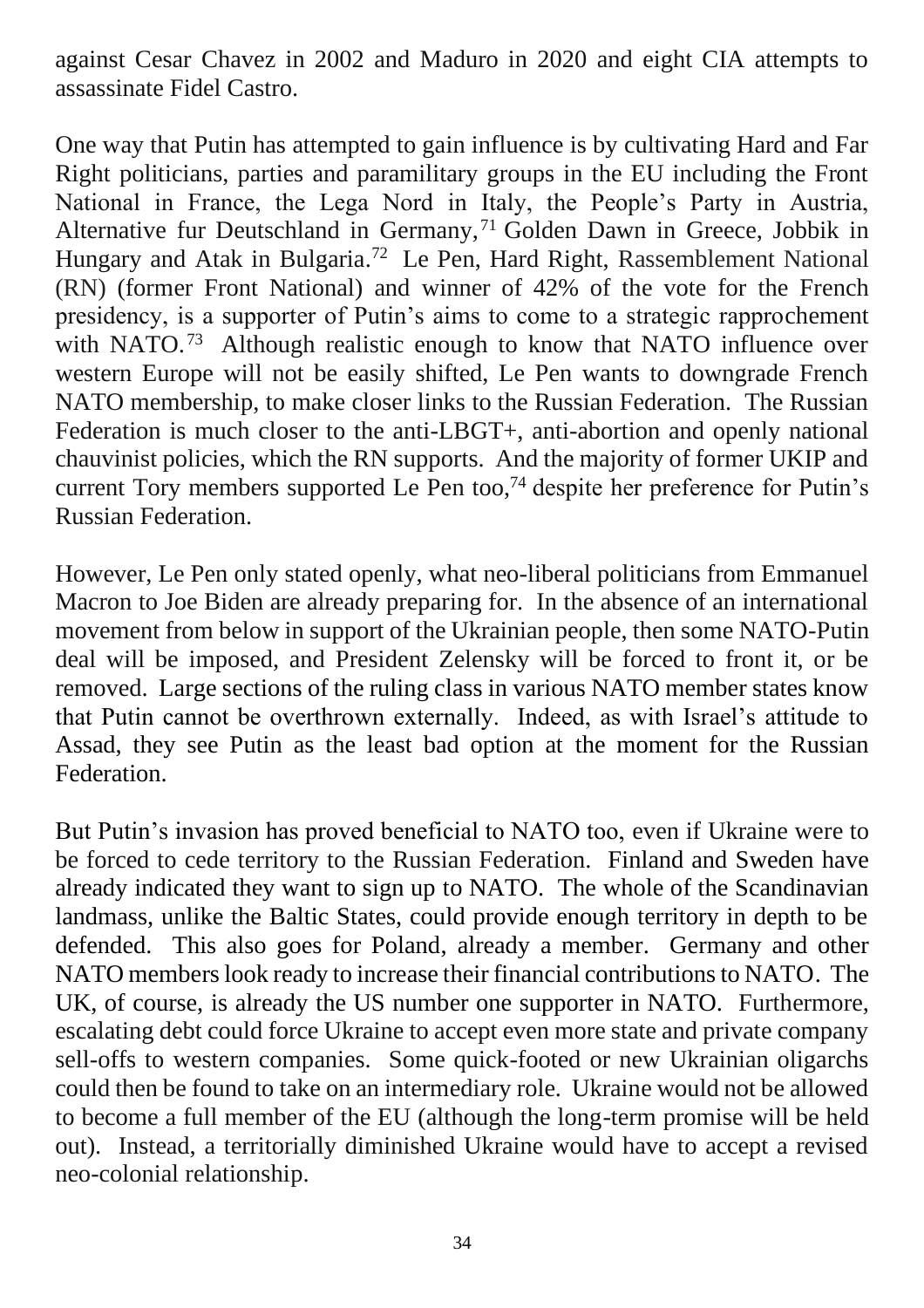# **g) Putin's little helpers 3 – The Right's Left outriders**

Although Putin and the Russian Federation, often using 'independent' Russian oligarchs, have provided open support and very large sums of money to Far Right organisations in Europe and the USA, they have also cultivated some on the Left. The Russian Federation state-backed *Russia Today (RT)* and Sputnik are two forums given money to promote these links. *RT* has certainly invited Hard Right politicians, like Nigel Farage, and several Tory MPs, e.g. Mike Freer, also member of Conservative Friends of Israel;<sup>75</sup> and Johnny Mercer, breaker of the very loose ministerial code regarding second jobs and defender of British soldiers accused of war crimes in Northern Ireland.<sup>76</sup>

But *RT* has also promoted some, once identified with the Left, including the ultraunionist George Galloway and the Scottish national populist, former SNP First Minister, Alex Salmond. They have hosted their own *RT* TV shows. The purpose behind promoting such apparently contradictory politicians is similar to how hedge fund managers operate, buying and shorting assets so they can profit whichever way their investments go. This has helped to promote other Putin objectives, e.g. undermining David Cameron's UK neo-liberal government; and breaking up potential competition using Brexit to undermine the EU. Although state-owned, the *RT* programmes' format is copied from the US Hard Right Fox News, and other similar channels.

There has been a long history of official Communist flirting with the Far Right. In 1922, diplomatic negotiations took place between the USSR and Germany leading to the Rapallo Treaty. This provided a cover for a secret deal with Hans von Seekt, Far Right, anti-Semitic leader of the post-war German Reichswehr. Under this deal ships, airplanes, artillery, rifles and chemical weapons were produced for the Reichswehr on USSR soil. Leon Trotsky was in favour of this.<sup>77</sup> (Later, von Seekt became a support of Hitler's Nazis.) Leading Comintern official, Karl Radek along with others developed a theory which viewed Germany as a victim of imperialism. This did not recognise that Far Right Reichswehr officers had no interest in fighting an anti-imperialist war, but were German imperial revanchists, wanting to revive the German Reich, first by dismembering Poland, and later by seeking vengeance against France. In 1923 Radek made overtures to the German Fascists under a policy known the Schlageter Line.<sup>78</sup> These policies followed the ending of the International Revolutionary Wave. They led to a state-backed National Bolshevism quite prepared to join with the Far Right in other states by forming Red/Brown alliances. In these the 'Reds' were subordinate, a continuing feature of such alliances today with Putin. And whenever, the Far Right no longer feel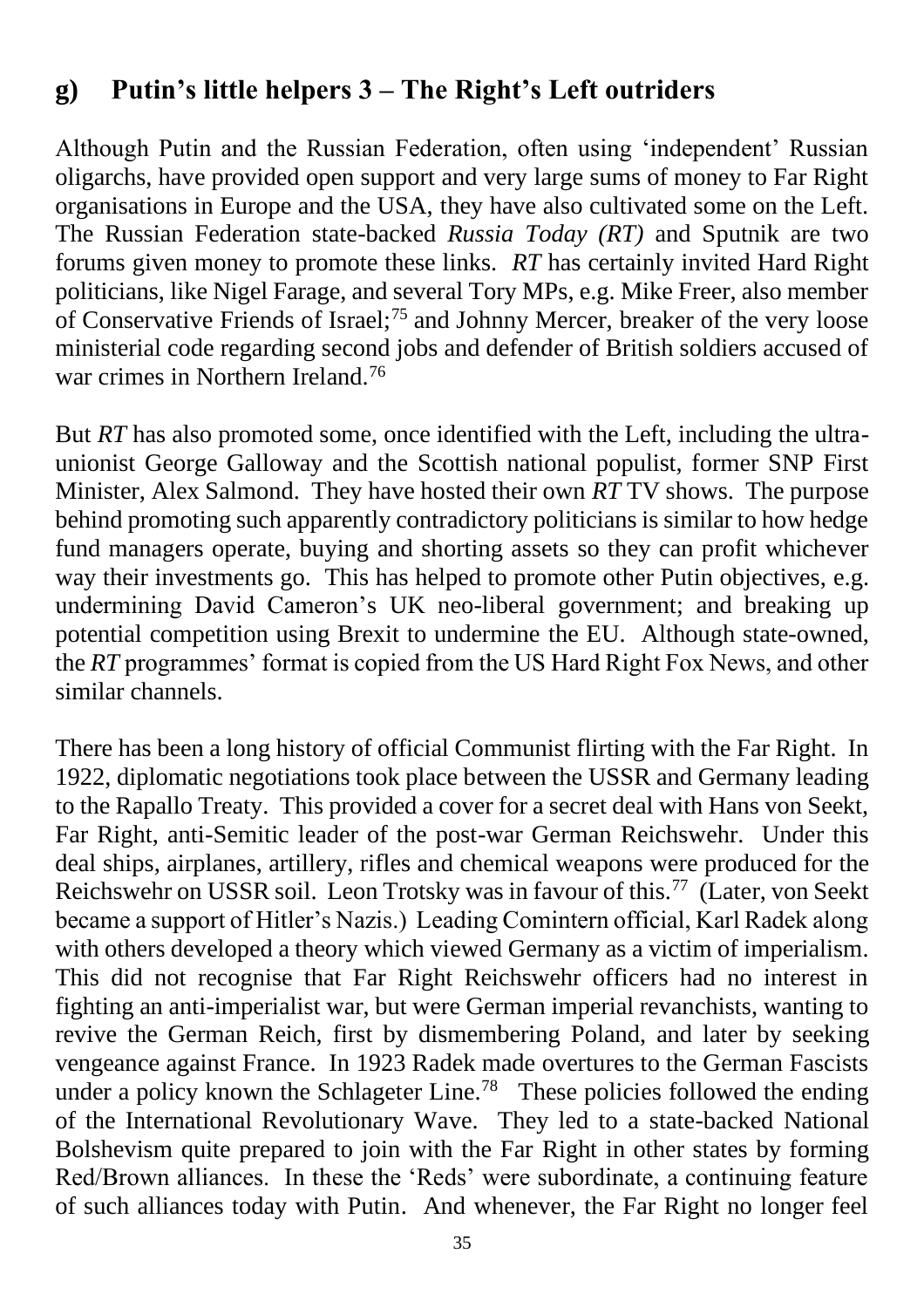their need, the National Bolshevik 'Left' are dumped. - very brutally so, when Hitler tore up the Molotov-Ribbentrop Pact.

Unless you are a Putin believer, or trapped by abstract political schemas, which in classic religious and political sect style, try to shoehorn events into preconceived dogmas, then the nature of the Ukraine war is very obvious. Ukraine is the victim of Russian imperialist aggression. In a wider imperialist world dominated by global capitalism, the leaders of Ukraine, like the leaders of every other state, have to try and manoeuvre between the competing imperial powers. There has been a history, led by competing oligarchs in Ukraine, of jostling between Russian and Western imperialism (with a further division on whether to adopt a more pro-EU or pro-US strategy). There hasn't been an anti-imperialist struggle in well over a hundred years which did not attract the attention other imperialist powers looking to weaken their imperialist competitors. Thus, one common feature of all imperialist powers facing anti-imperialist resistance is to lay the blame, not on its own exploitation and oppression, but as something stirred up by other imperialist powers. Those claiming to be on the Left who fall into this trap deny the exploited and oppressed any agency and end up as 'campists' who tail end one imperial power or other. And sometimes, this lack of belief can extend to the exploited and oppressed in their own county, looking instead to other imperialist powers to install 'Left' Quisling regimes, as happened over much of Eastern Europe, after WW2.

And this subordination under global imperialism also goes for some declining imperial powers like the UK, which has been 'licensed' by the USA to indulge in some imperial bullying in agreed areas of the world. States can lose even the restricted national self-determination possible under imperialist conditions and become client states. This appears to be what is happening to Lukashenko's Belarus, as it becomes an open tool for Putin's USSR. But in relation to the USA, Ukraine is probably as politically independent as Canada. Ukraine and Canada are flawed parliamentary democracies but are not yet client states. And they have yet not travelled as far along the road to national authoritarianism as several other states, including the UK.

Socialists across the globe, adopting the principle of 'internationalism from below', should support Socialists in other states who try and challenge attempts by their ruling classes to worsen workers' pay and working conditions and undermine the democratic rights of the oppressed (women, LBGT+ and BIPOC). Only an imperialist apologist of the worst order would say that the way forward for any such state with these socio-economic deficits is for an imperialist state to invade, annex and balkanise it. Under such thinking, Putin is allowed to invade Ukraine, impose his own stooge government, and detach selected parts of the state's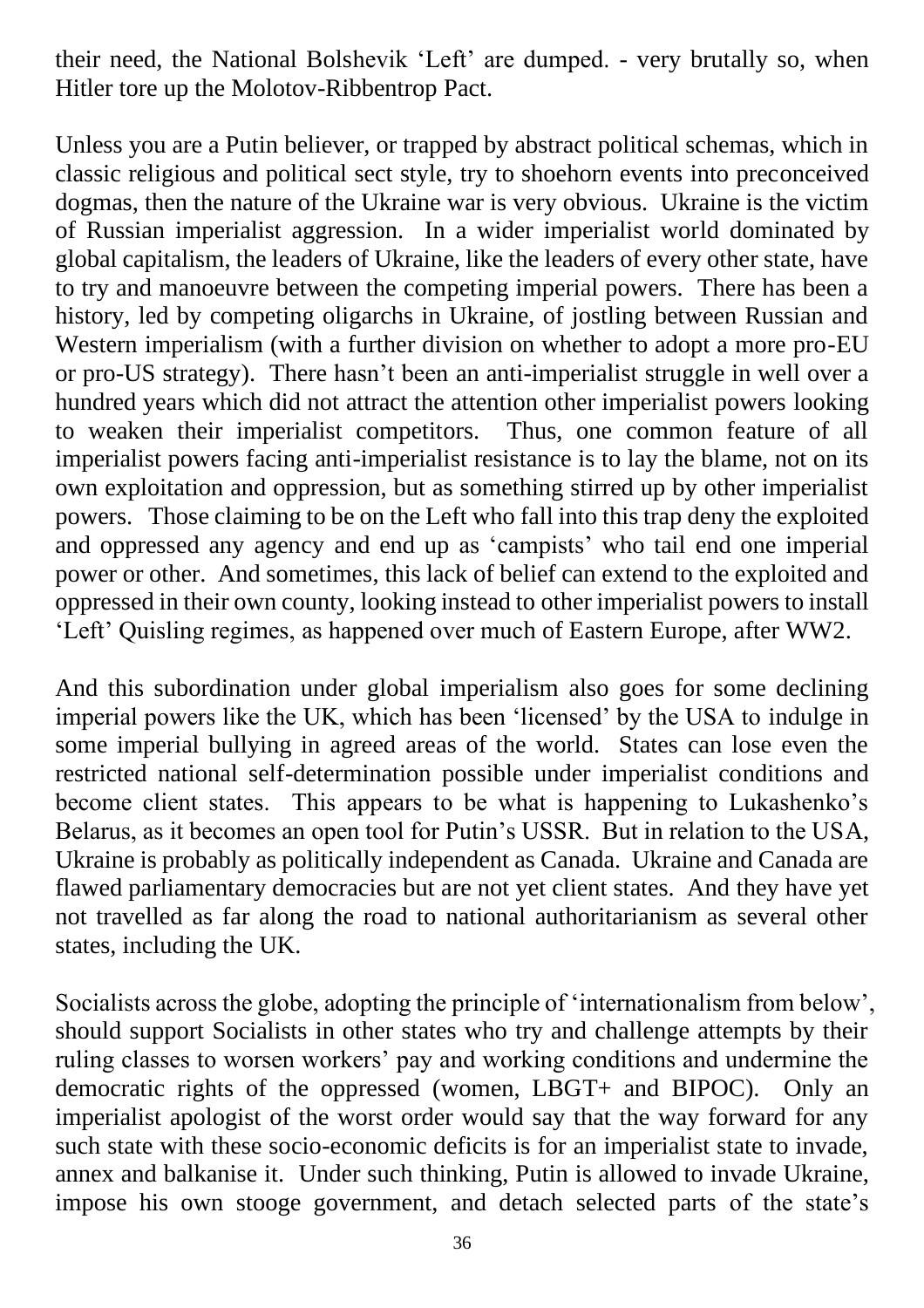territory. Some of the more shame-faced Left say 'No' they are opposed to Putin's invasion. But because Ukrainian politicians have asked for NATO and EU membership (neither of which have been granted) the Ukrainian people cannot be allowed to defend themselves. They should just accept a Putin/NATO imposed deal instead.

In the worst scenario, Putin would impose his chosen Quisling on a rump Ukraine. Even this though would not meet Putin's original 'Russia One and Indivisible' war aim, which was the termination of Ukraine altogether. However so unexpected and strong were the initial Ukrainian communities of resistance, that Putin appears to have bac-tracked to the forced annexation of some Ukrainian territory. And what sort of regimes would be imposed by Putin in those parts of Ukraine which he detached? The Chechen Republic is run by the political thug, Ramzan Kadyriv, with a particularly murderous record  $\frac{79}{9}$  The parts of Donetsk and Luhansk seized by Russian separatists with Putin's backing in 2015 have been under the control of either the local Russian Hard and Far Right or of Putin appointees.<sup>80</sup> Leonid Pasechnik, president of the breakaway Luhansk Republic, joined Putin's Russia United party in 2021. Transnistria is a one-party statelet, run by President Vadim Krasnoselsky, promoted by the Sheriff company oligarchs and backed by the Obnoveinie party, affiliated to Putin's Russia United. However, unlike some areas, where Russian supremacists have been so 'committed' to getting the vote out, that election or referenda participation rates with a 100+% turn out have been recorded, the 2020 Transnistria Supreme Council elections, which retuned 29 Obnovienie candidates and 3 additional Sheriff backed 'Independents', only recorded a 28% turnout. But then this 100% clean sweep of all the seats in Transnistria makes it appear that there is some opposition in Putin's Duma, where other parties can be found. The key thing is that political conditions are even worse in Putin's satellite statelets than in the Russian Federation itself.

It is perhaps not so surprising that some sections of the British unionist Left find little problem with Putin annexing Ukrainian territory and imposing his stooges. Their nostalgia for the old USSR is often linked to their nostalgia for Clement Attlee's post-war Labour government, or the relatively brief 1974-6 reforming period of the two Harold Wilson Labour governments. British unionism has had a long history on the Left. The old, self-declared Marxist, Social Democratic Federation and the infant Independent Labour Party both based their 'British road to socialism' politics upon the Victorian, Radical/Liberal tradition, which saw 'Great Britain' as 'a beacon of progress' in the world. The Union and Empire provided the basis for their hoped-for reforms.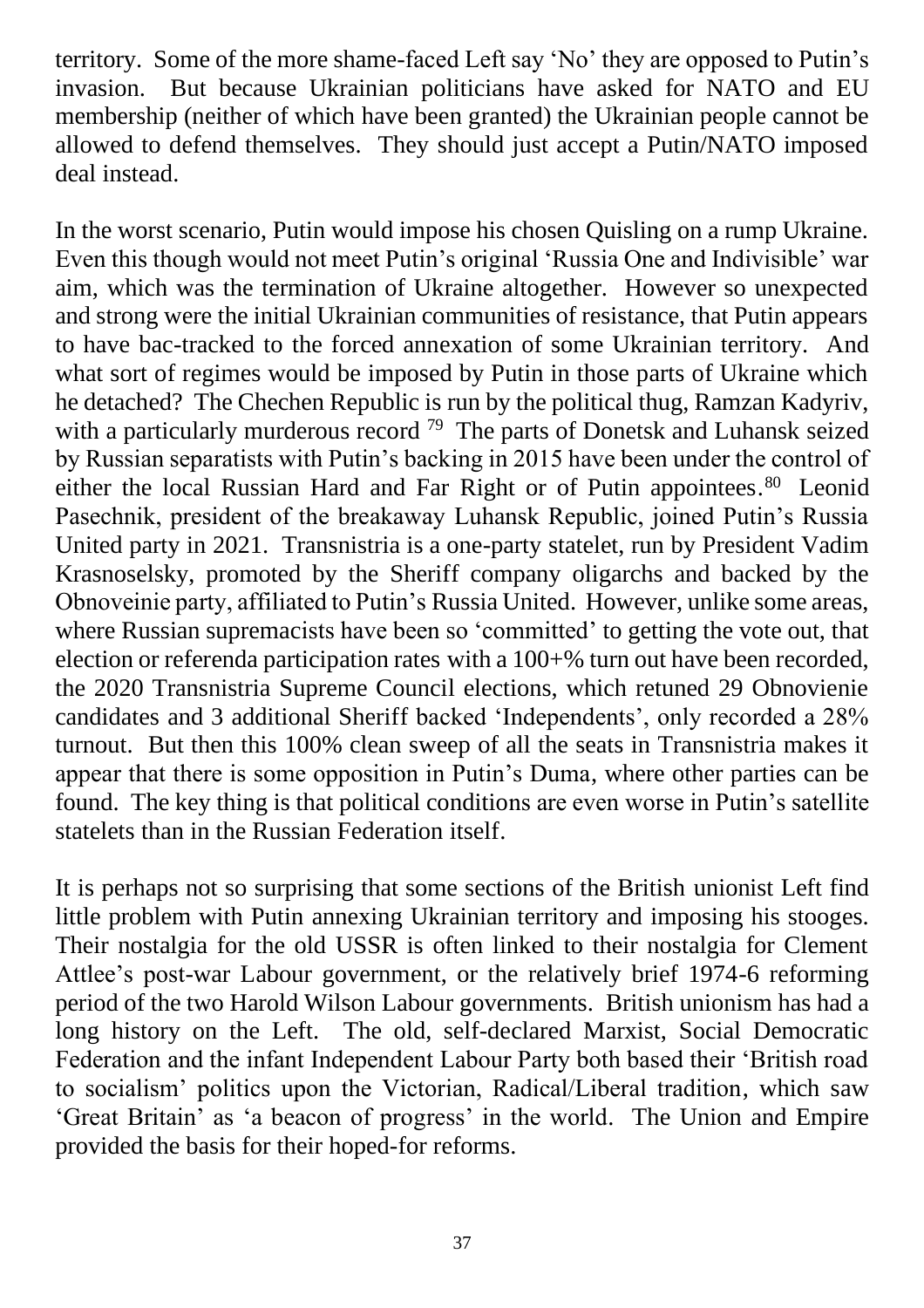But following the debacle of WW1, many on the 'Left 'could see that Great Britain was no longer so great, or the holder of the 'baton of progress'. But the emergence of another unionist state, meant that this 'baton' could now be handed over. The lead role was taken by the USSR. A 'British road to socialism' which was already a feature of the early CPGB, had been challenged by Irish and Scottish communists, e.g. Roddy Connolly<sup>81</sup> and John Maclean.<sup>82</sup> *The British Road to Socialism* was later to be enshrined by the CPGB on a programmatic basis under the guidance of Stalin in 1951. And like their Radical and Liberal predecessors, Left unionists, consisting of official and dissident Communists and Left Labour, became divided over the best way to maintain the Union - by administrative or political (Home Rule) devolutionary means.

The most reactionary manifestation of 'Left' British unionism today is George Galloway. After leading his own vanity 'Just Say Naw' campaign against Scottish independence from 2013-14; he joined Nigel Farage and Labour's Ulster Unionistsupporting MP Kate Hoey, in 2016 to campaign for Brexit. He voted for the Brexit Party in 2019. Galloway helped to form All-for-Unity in 2020, with various Hard and Far Right supporting members. They stood as anti-SNP candidates in the list seats during the 2021 Scottish parliamentary election, telling voters to support Tory candidates in the constituency seats. They got a derisory vote.

Galloway has held a special admiration for Nicolae Ceausescu, former Romanian Communist, ostentatious spendthrift and national dictator. When questioned about his preparedness to work with the Right, Galloway answered that this only amounted to "allies in one cause. Like Churchill and Stalin."<sup>83</sup> Presumably he sees himself as Stalin! Galloway's Workers Party of Britain (WPB), formed in 2019, has links to the Communist Party of Great Britain (Marxist-Leninist) (CPGB(ML). The CPGB(ML) is a Maoist and ultra-unionist organisation which denies the existence of English, Scottish or Welsh nations, recognising only a 'Great British' nation. The WPB and CPGB(ML) are examples of the sort of party which would be quite prepared to work in 'Red'/Brown alliances.

But there are also some Socialists and even some Republicans in Ireland and Scotland who have revealed themselves as Putin apologists. Whilst usually rejecting Putin's invasion in words, they can see no further than a Putin/NATO deal, one furthermore before which Putin should be left to continue his military invasion of Ukraine unchallenged. Clare Daly, Irish Left, Independents 4 Change MEP correctly rejected generalised EU sanctions but she didn't argue for sanctions targeted at the Russian Federation state apparatus and Russian oligarchs. Instead, she called for "peace… delivered by diplomacy, by dialogue." But she doesn't say who will do the "diplomacy and dialogue," but it will clearly be Putin and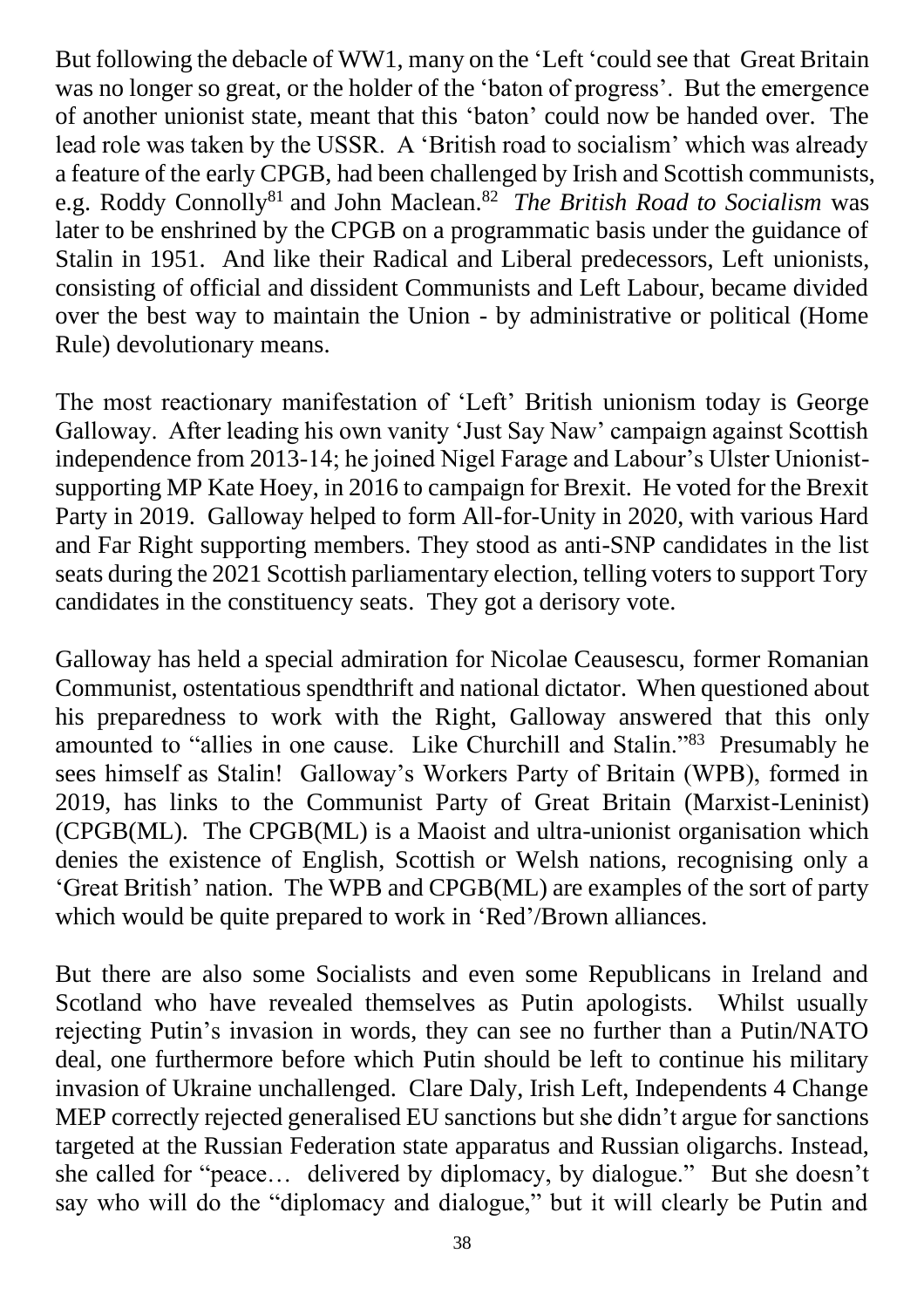NATO. Furthermore, she opposes the Ukrainian people's right to resist, hinting that a rapid surrender would bring on early negotiations. Under this scenario, the terms of any negotiations would be set by those occupying Ukrainian territory - Putin's Russian imperialists and their Far Right 'Russia One and Indivisible' backers. If you went into a trade union dispute by allowing the bosses' thugs to occupy union offices, be given a free rein to attack union members, and were also told that the best thing you could do was offer no resistance, then you wouldn't expect to get a very good deal!

Whilst Daly comes from the old partitionist Irish Militant tradition, even she (along with the Communist Party of Ireland, and the Socialist Worker Network electoral front, People before Profit) and some dissident Republicans, who have become Putin apologists, must be aware of the sort of regime Unionist breakaways impose on the territories they control. They know the history of the 50 year 'Ulster'-British, Unionist/Loyalist and Protestant supremacist Six Counties Orange statelet from 1922-72, including its history of pogroms.

In 1921, Ulster Unionists received 77% of the vote for their partitioned parliament, after only receiving 29% of the all-Ireland vote in the 1918 Westminster general election, which provided Sinn Fein with a mandate to set up the 32 Counties Irish Dail. However, in the 1991 Ukraine independence referendum, the Donetsk oblast voted in favour of independence by 64%, whilst the Luhansk oblast voted by 68%.<sup>84</sup> You can be pretty sure that those who advocate an Irish reunification referendum in Northern Ireland would be cock-a-hoop at winning these percentage votes in East Antrim and North Down! But one thing is sure, the methods and the regimes that the Russian Federation and its Far Right 'Russia One and Indivisible' backers would need to impose in their occupied areas, would make the post-1920 Ulster Unionists look restrained! What is happening to Mariupol would just be the start.

Another Putin apologist is the fading celebrity Left Scottish nationalist, Tommy Sheridan, currently member of Alex Salmond's vanity party, Alba.<sup>85</sup> Alba is moving rightwards across the political spectrum on many issues under the cloak of a newly declared republicanism (opposition to the monarchy not opposition to the UK state's Crown Powers and the championing of the sovereignty of the people). But even this 'republicanism' doesn't sit well with Alba leader, Salmond's record as one of the most pro-Elizabrit politicians in Scotland. And Salmond the 'sex pest' (his defence lawyer's 'off-the-record' words  $86$ ) is now opposing transgender recognition on the grounds of defending women's 'safe spaces'! Sheridan, looking for the earliest Scottish IndyRef2, would also be cock-a-hoop at the 92% support in favour independence, with a large majority in every single constituency (except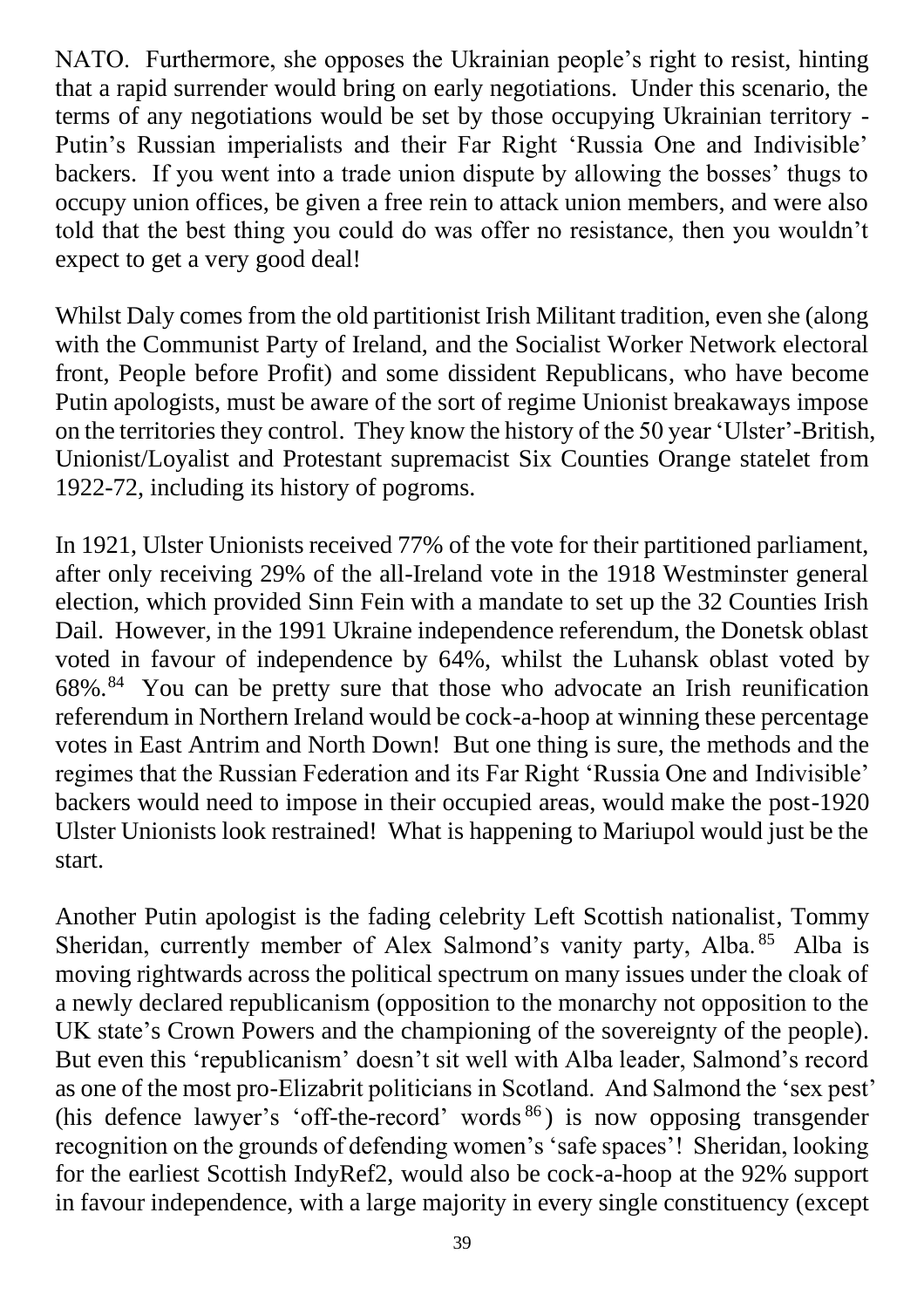Crimea with a small majority where there was also a high abstention rate), as occurred in Ukraine in 1991.

But Sheridan in his apologetics for Putin's invasion, has written that, "Putin and Russia have acted rationally from their point of view and in response to very real and frightening aggression from the US run NATO". Yes, NATO has extended its borders and provided arms to East European states, just as Putin has done with the CSTO in Belarus, Central Asia and Syria. But there has been no "frightening aggression"– invading and bombing say Kaliningrad or St. Petersburg close to NATO's borders. NATO has confined that to the Middle East and Central Asia, where Putin has happily joined in too. Sheridan also goes on to repeat the Putin accusation of "outrageous internal attacks on Russian speaking people and communities by the Ukrainian security forces, many of whom are openly Nazi enthusiasts."<sup>87</sup> There have certainly been past attacks on Russian speakers by Ukrainian Fascists, but Sheridan cannot explain why an elected Russian-speaking mayor (and formerly anti-Maidan) is the spokesperson for Mariupol. There are certainly no elected pro-Maidan, Ukrainian-speaking mayors in either Far Right controlled Donetsk or Lukansk. And what does he think will be the future for any Ukrainian language speakers in areas controlled by the Russian Federation army and the Far Right paramilitaries? As 'Russia One and Indivisible' supporters they deny existence of Ukrainians. There is chillingly only one way of making that a reality.

Other Putin Left apologists offer different degrees of support for, or opposition to Putin over his invasion of Ukraine. Most claim though that they are opposed. It's just that he was provoked by NATO. And presumably if Putin defeats NATO in Ukraine, or if this Left can force NATO to offer Putin a deal, he will turn into a pacifist lamb and the Russian Federation will give up being an imperial power – and pigs might fly! And many of these Left Putin apologists are also people who campaigned for Brexit, claiming that this would shift politics to the Left, providing fertile ground for Socialists! But when the 'No' to EU membership vote was passed (helped by the disenfranchisement of most non-UK EU residents and 16- 18 year olds, who had been given the vote in the 2014 IndyRef1), the Socialist Party and the SWP just gave up standing candidates in the 2017 Westminster general election. Meanwhile the Hard and Far Right offered plenty of choice.

Corbyn-led Labour caused some excitement amongst these two non-Labour Left sects, but Corbyn did nothing to halt the wider gallop to the Right. Theresa May moved into a parliamentary alliance with the DUP, the most reactionary party in UK mainstream politics, only to be upstaged by Boris Johnson with his new Brexit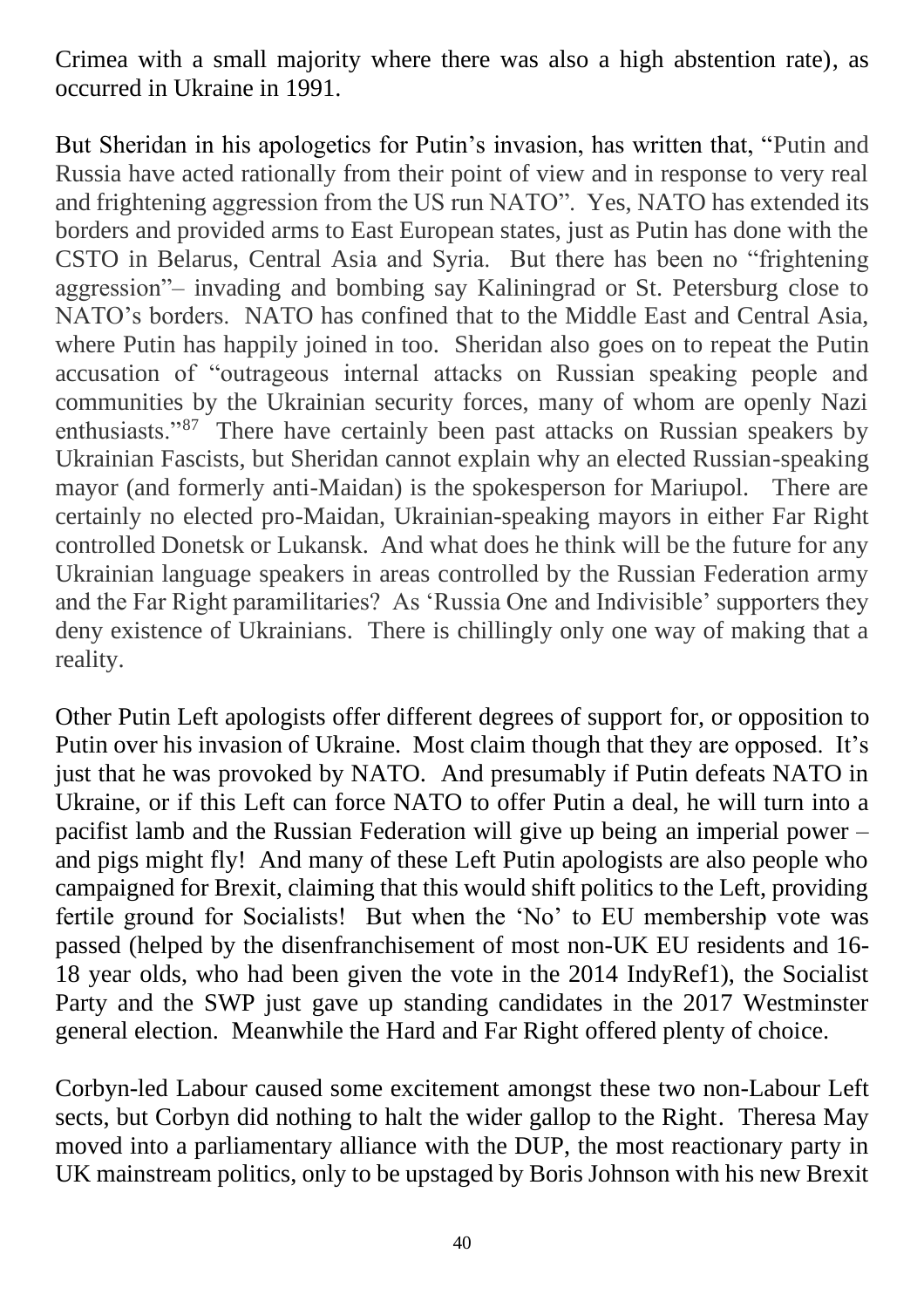Britain in 2019. So, we should be extremely wary of these Socialist parties' predictions for Ukraine following any Putin-NATO deal.

And some amongst this Left, like the ex-SWP and ex-International Socialist Group (Scotland), now organised around the *Conter '*think tank', are backpedalling on support for transgender rights. They use the same language as the Hard Right – anti-"woke". The more shamefaced say the Left should avoid the Hard Right's 'culture wars' and concentrate instead on economic issues. But when the Hard Right launches a culture war, you don't concede that territory, but fight back on all fronts. The arguments used to attack transgendered people are just rehashes of those once used to attack gays and lesbians, and before that, women, when they fought for their rights. They must once more be reduced to their physical or biological sexual roles and condemned as sexually predatory for failing to abide by socially conservative-imposed norms. Capitalism isn't just a system of exploitation, but also of oppression and alienation. The vast majority of transgendered people are working class and the Socialist answer to Hard and Far Right's divide-and-rule tactics is to campaign to unite our class in its diversity and to provide solidarity.

When it comes to the democratic right of national self-determination, you either support it globally, or treat it as a cynical ploy only to be exercised by your camp, e,g, US President Woodrow Wilson's 14 Principles in 1918. And for those, dogmatic Socialists, who say that the right of self-determination should always be subordinated to the higher principle of Socialism, are they seriously arguing that Putin's Russia is invading Ukraine to bring about Socialism?! Putin's Russian Federation is based on capitalism in the political form of an oligarchical kleptocracy. And if the turbo-charged, state capitalist, PRC invades Taiwan, it will not be to bring about Socialism either, but to impose the yuan and bring the Taipei stock exchange in line with those in Shanghai, Beijing and Shenzhen, as is already in the process of being enforced in Hong Kong. And those who disagree, if they are not just 'disappeared', will end up in the 're-education' camps like those in Xinjiang.

All sides in a military war situation produce exaggerated stories and other disinformation. For many years, the SWP, in a less lethal class war situation, developed a certain notoriety on the Left for their constant inflation of numbers of people attending SWP-approved events. However, together with the police they have provided us with a useful service. Halve the SWP estimate and double the police estimate and you will get a rough approximation of the numbers attending! The method used by many Putin apologists is to question the numbers killed by Russian occupying army attacks, and to relay some of their false claims, using the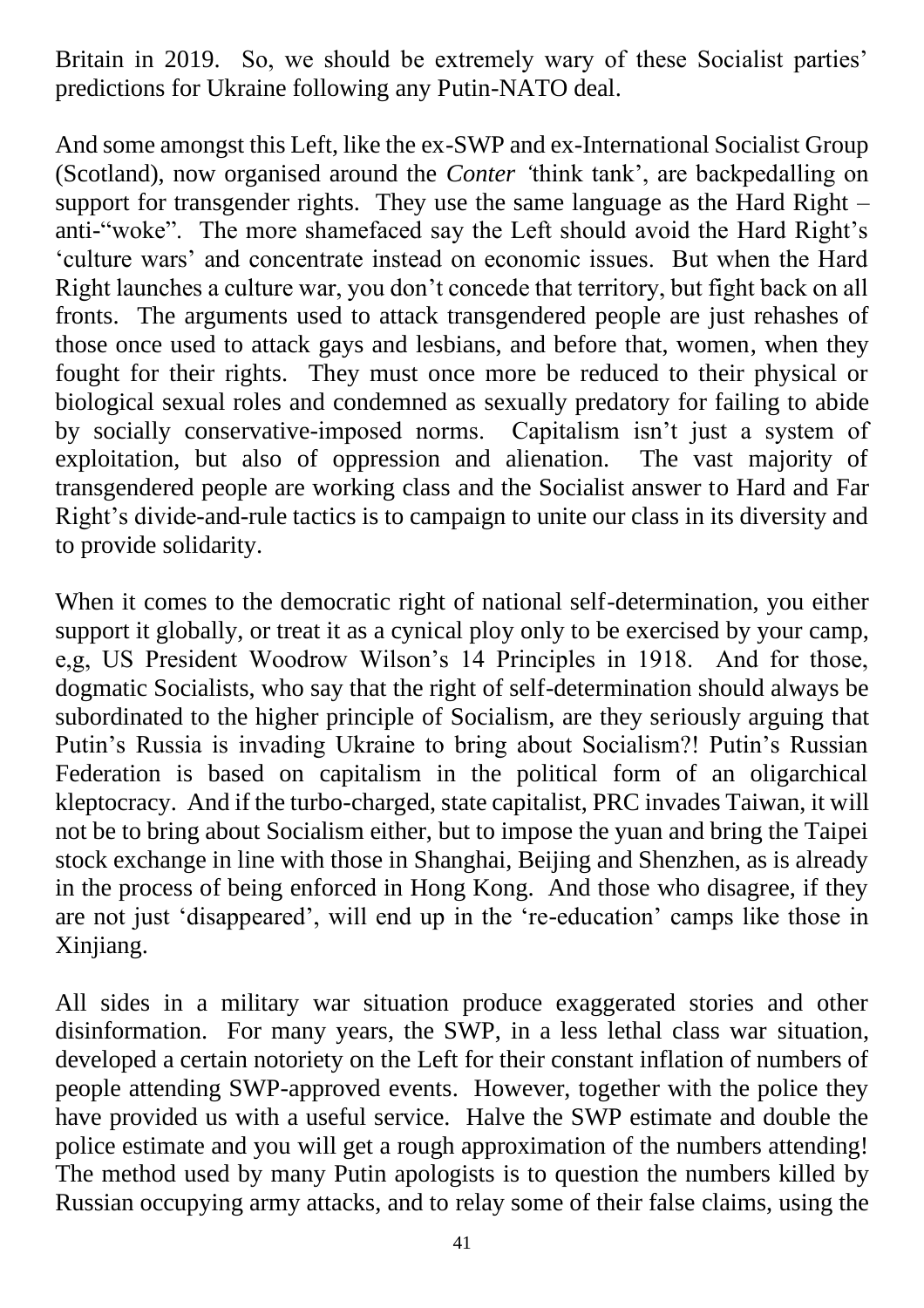various media outlets promoted by Putin. In a war situation there will indeed be what amount to war crimes on both sides. But for any anti-imperialist, it is quite clear that the promoters of an imperial war of occupation will be responsible for the overwhelming number of deaths, injuries, tortures, rapes and the destruction of homes, schools and hospitals.

However, there is one arena, where British, Stop the War Coalition (STWC) (based primarily on SWP breakaways, the Communist Party of Britain and their supporters amongst the declining Corbynistas) are trying to find support and that is amongst the wider pacifist movement. This has its roots in the old CND and anti-war movements. Their members and supporters are quite understandably worried about the real possibility of nuclear escalation. They are quite prepared to attend conferences and demonstrations, where they may encounter STWC members and supporters. Some pacifists are prepared to take non-violent direct action. They deserve our respect.

In an attempt to win over such pacifists, some STWC members have invoked a missed opportunity to end nuclear weapons in Central and Eastern Europe following the collapse of the Warsaw Pact in 1989 and the USSR in 1991. But the only concerted efforts to bring about generalised nuclear disarmament from the 1980s through to the collapse of the USSR, were made by civic organisations. e.g. European Nuclear Disarmament (END) (1980) and the Helsinki Citizens Assembly (HCA) (1990). These, and other organisations brought together supporters from both Western and Eastern Europe, often ex- or dissident Communists, e.g. E. P. Thompson, Ken Coates, Roy Mevdevev, along with Left intellectuals. e.g. Anthony Barnett. However, they tended to look to liberal reformers, e.g, Mikhail Gorbachev (USSR) and Vaclav Havel (Czechoslovakia) and the then more radical dissenters, Rudolf Bahro (East Germany) and Boris Kagarlitsky (USSR), to bring about their hoped-for nuclear disarmament (at least in Europe) and extensive demilitarisation. But despite the collapse of the USSR, its successor state, the Russian Federation retained and has upgraded its nuclear weapons, highlighting its continued imperial ambitions. It was the only USSR successor state to do so. Ukraine, which held a third of the former USSR's nuclear weapons decommissioned them from 1994.

So, US and Russian imperialism still confront each other. Both remain nuclear armed. Their constant mutual jostling is not designed to lead to the abolition of either of their alliances but is about altering their current extent and their ability to deploy nuclear weapons near to each other's borders. And, in the unlikely event of a Central and Eastern European nuclear-free zone, extending from Finland, the Baltic States, Poland, the Czech and Slovak Republics, Hungary, Romania,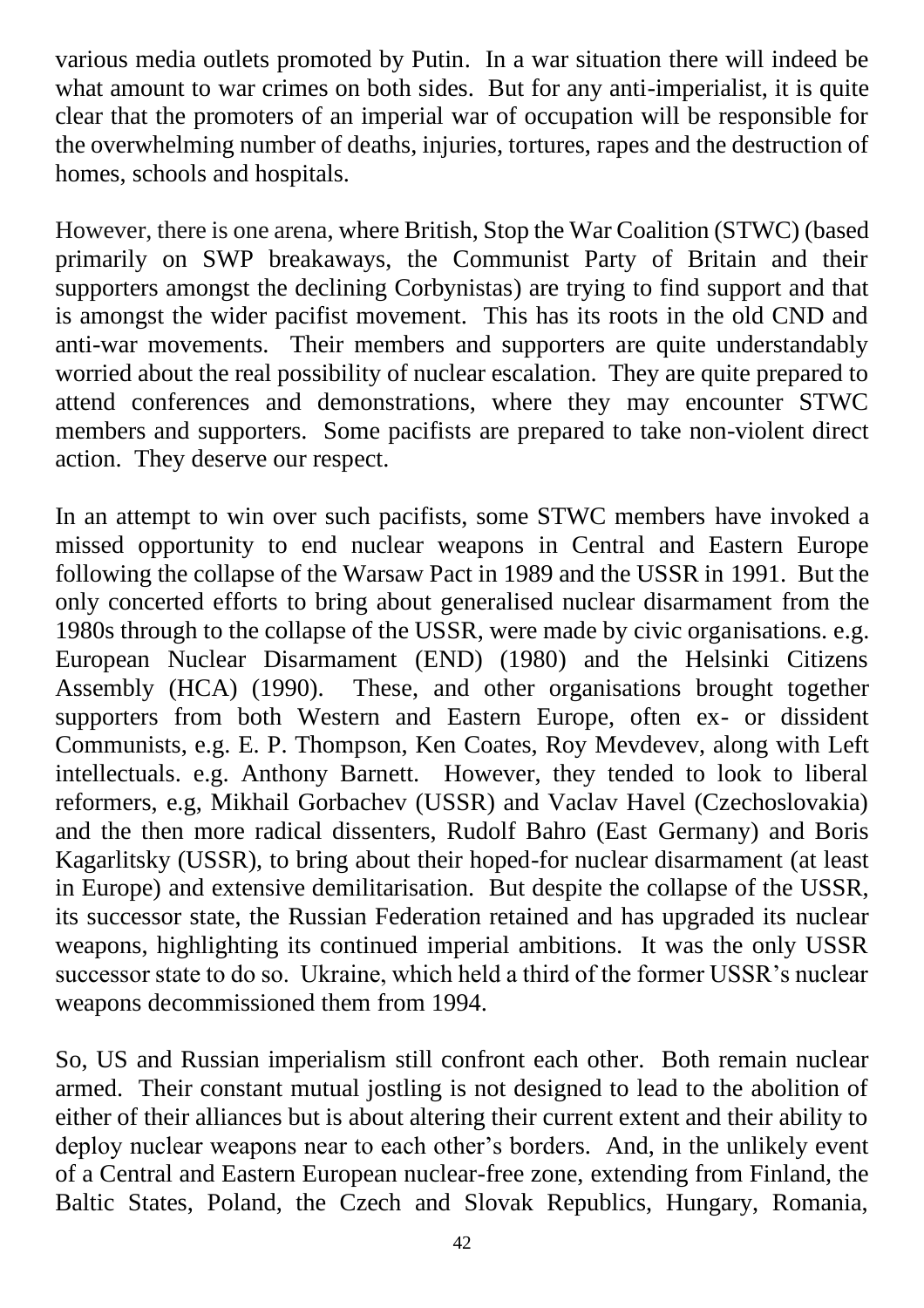Moldova to Ukraine, to be reciprocated by Belarus and the Russian Baltic enclave of Kaliningrad, this would still leave the principal bases of US-controlled nuclear weapons within Western Europe including the UK, and Russian-controlled nuclear weapons within the Russian Federation intact. The threat of nuclear war would not be ended, since both NATO and the CSTO have long-range nuclear capabilities, whilst the remaining inter-imperialist competition between these states would continue to stoke tensions just as they did up to February 2022 before Putin resorted to war.

After the collapse of the Warsaw Pact in 1989 and of the USSR in 1991, the Russian Federation founded the Collective Security Organisation in 1992. This evolved into the Collective Security Treaty Organisation (CSTO). This was an imperialist response to the USA's NATO imperialist pressure. The impact of these continued imperial alliances was seen when Havel became the first president of the post-1989 Czechoslovak Republic. He gave his support to NATO. Meanwhile, Mevdevev, elected to the Russian Congress of People's Deputies in 1989, went on to support Putin. In 2015, Kagarlitsky, then courted by the STWC, went to become an ultra-Russian nationalist, cooperating with the Russian Far Right over the initial invasion of Ukraine.<sup>88</sup>

So where do today's pacifists look to prevent nuclear escalation over Ukraine? Many would quite rightly be wary of direct negotiations between Putin and NATO. So, they look to the UN as an alternative. But the UN was set up by the major imperialist powers. The vetoes of the nuclear armed, USA, Russian Federation (the USSR before), China, the UK and France on the UN Security Council, prevent it being used to bring about nuclear disarmament. In 2017, the UN Treaty on the Prohibition of Nuclear Weapons was passed by its General Assembly, with 122 in favour, 1 against and 1 official abstention. Sixty-nine nations did not vote, amongst them all of the states with nuclear weapons and all the NATO members. Today there are more, not less nuclear weapons in the hands of the 5 major imperial powers.

Some anti-war supporters are prepared to support military action, if it is done in the name of the UN, thus getting international state approval. But the UN still remains incapable of taking any effective action which is not supported by all the main imperial powers. In 1947, the UN initially approved a deal handing over Palestinian territory to a new Jewish supremacist state of Israel (without any consultation with the Palestinian people). Despite this being officially backed by the UN General Council, the New Yishuv/Israeli official army Hagannah, backed by ultra-Zionist paramilitaries, still launched what Palestinians know as Naqba (The Catastrophe). Naqba ethnically cleansed huge numbers of Palestinians and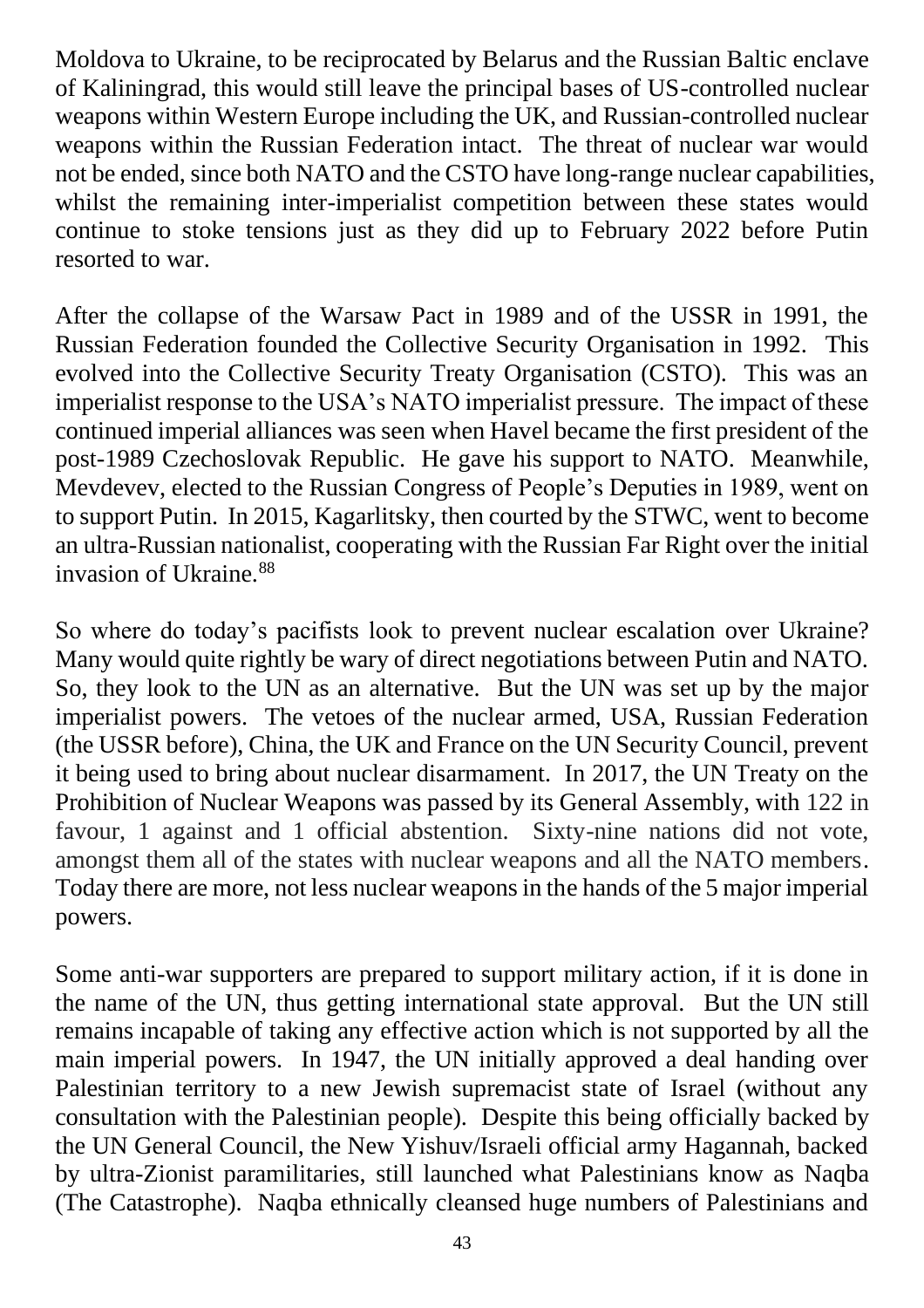took over additional territory, forcing many into exile and reducing those remaining to second class subjects, liable to arbitrary repressive measures. (And this was backed by Stalin's USSR at the time, hoping to win Israeli support. Israeli mass ethnic cleaning was little different to Stalin's policy towards Germans in Eastern and Central Europe). The UN did nothing about this.

The UN today would be no more be able to prevent Putin from adopting similar measures on the territory occupied by the Russian Army and the 'Russia One and Indivisible' Far Right paramilitaries. In 1995, the UN role at Srebenica during the Serb massacres of the Moslem Bosniaks, provided another chilling warning, whilst the US-backed Dayton Agreement the same year ratified the ethnic cleansing of Bosnia-Herzegovina. This could be a foretaste of the UN's most likely role in Ukraine. On March  $2<sup>nd</sup>$ , 2022, there was another vote in the UN General Assembly, this time to oppose the Russian invasion of Ukraine on the  $24<sup>th</sup>$  February. 141 member states supported the resolution, only 5 voted against and 35 abstained. But with a Russian veto on the Security Council no further action could be taken.

The less the Ukrainian people are able to militarily resist Putin's invasion today, the greater the immediate concessions that will be demanded by Putin, through Russian imperialism's overwhelming military force. And the USA and NATO role, whether or not backed by UN, will be to get the Ukrainian government to accept and front any inter-imperial deal, they cobble up with Putin behind the scenes. The UN can no more be relied on to help the victims of imperialist or imperialistbacked aggression than the League of Nations could be over Manchuria/China in 1931 or Abyssinia in 1935.

The key thing for Socialists is not to be dragged into one imperialist camp or the other. In extending our support to the Ukrainian people against Russian imperialism, we link this, for example, with support for Palestinians and Kurds confronting Western (US plus European) imperialism, Syrians confronting both, and Uighurs and Tibetans confronting Chinese imperialism. Our 'Internationalism from Below' solidarity is our anti-imperialist answer to their competing diplomatic 'internationalism from above' imperialist alliances.

#### **30.4.24 (updated 12.5.22)**

**Victory to the Ukrainian people Russian imperial troops out now Full support for the communities of resistance and their right to get arms**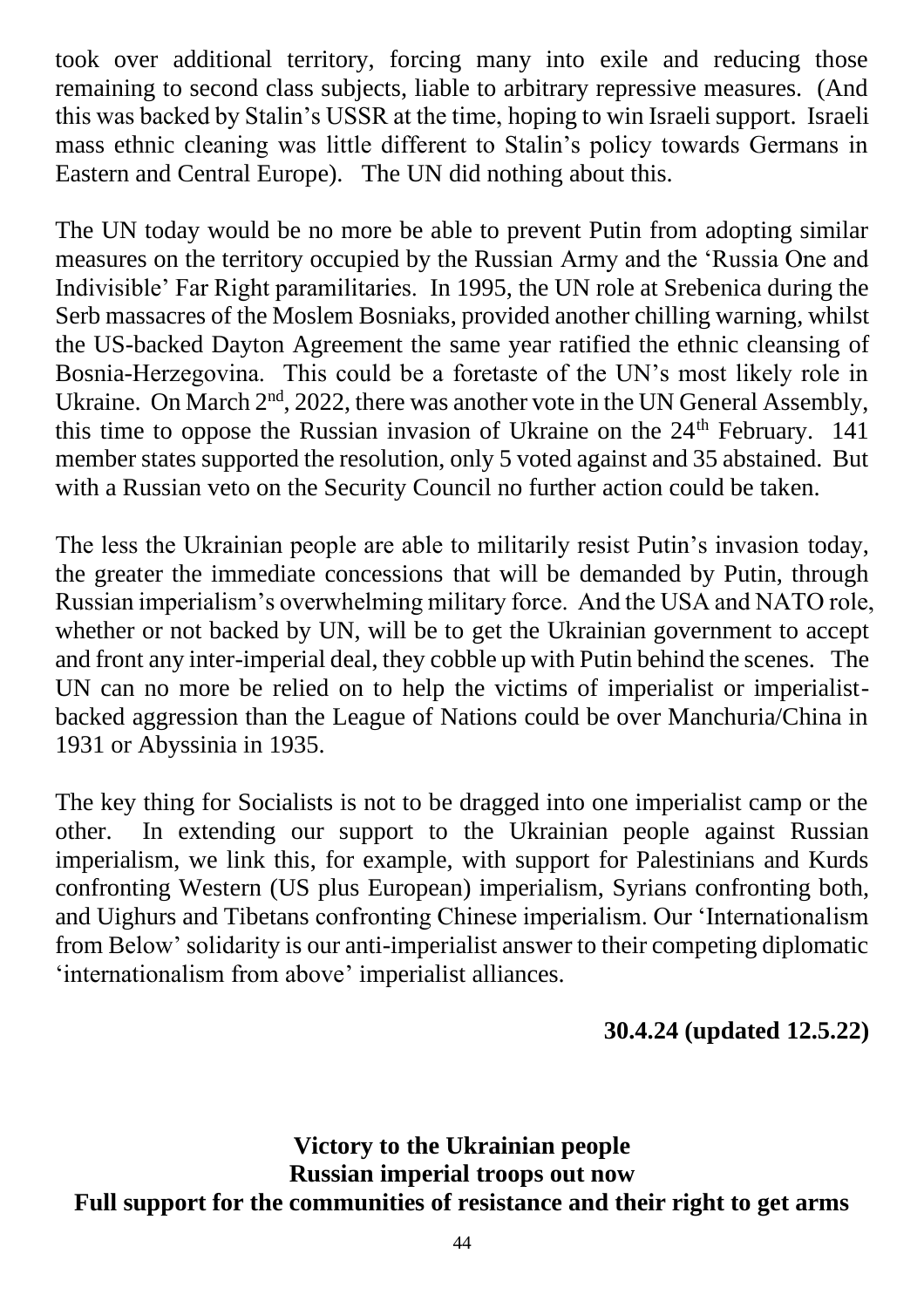#### **For popular control of local militias Support for the independent trade unions Internationalism from below solidarity with Sotsialnyi Rukh and the Russian anti-war movement No dirty deals between Putin and NATO**

#### **References**

<sup>1</sup> https://www.ohchr.org/en/news/2022/04/ukraine-civilian-casualty-update-8-avril-2022

 $2$  https://en.wikipedia.org/wiki/2022\_Ukrainian\_refugee\_crisis

<sup>3</sup> https://allanarmstrong831930095.files.wordpress.com/2020/12/internationalism-frombelow-book-2-1.pdf, pp.61-63 and 78-81

<sup>4</sup> Bill Warren, *Imperialism: Pioneer of Capitalism* (Verso, 1980, London,)

<sup>5</sup> http://republicancommunist.org/blog/2020/07/02/in-memory-of-neil-davidson-the-west-nobetter-than-all-the-rest/

<sup>6</sup> https://en.wikipedia.org/wiki/Empire\_(Hardt\_and\_Negri\_book)#Summary

<sup>7</sup> https://en.wikipedia.org/wiki/The End of History and the Last Man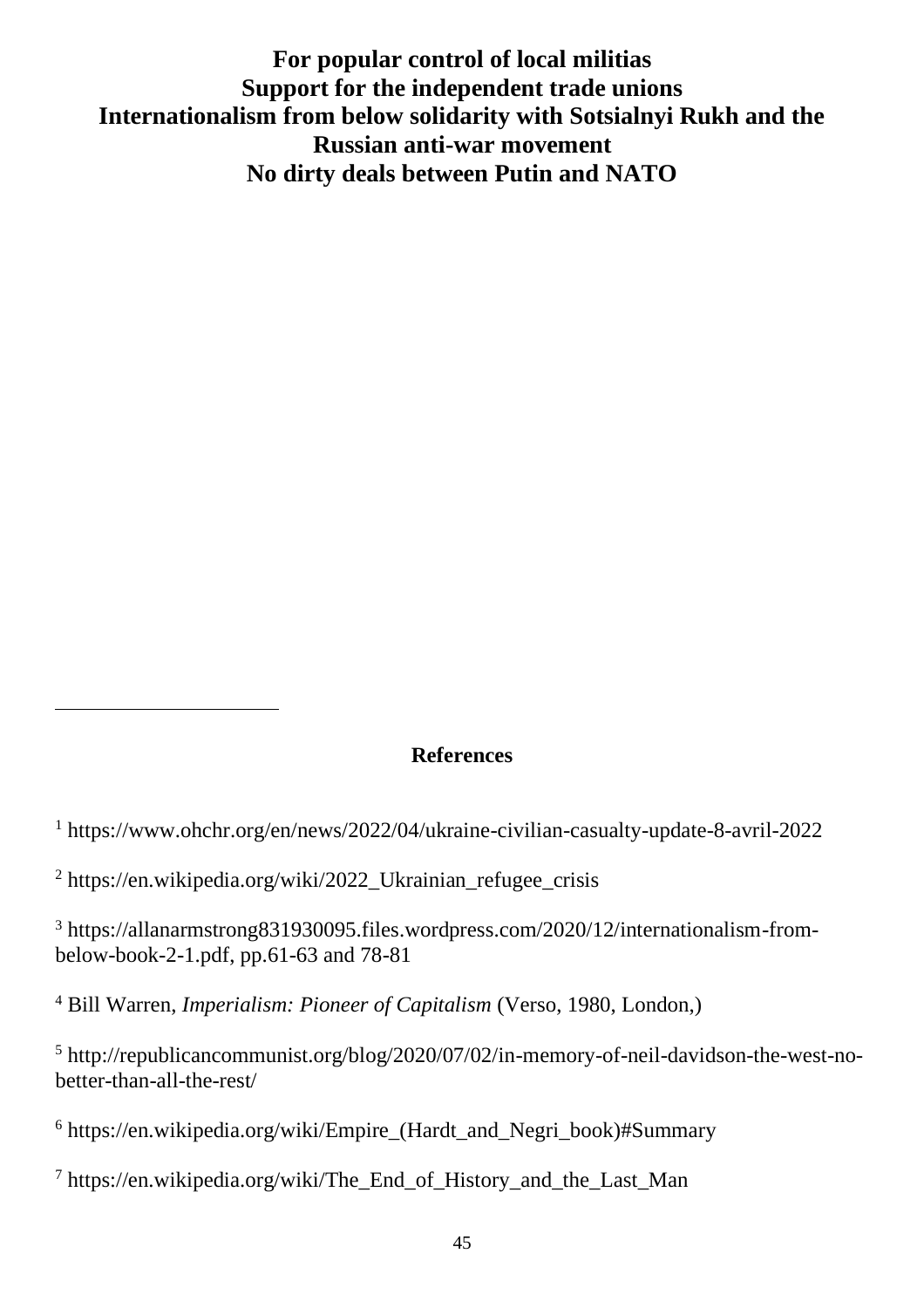<sup>8</sup> https://www.newstatesman.com/world/2019/09/how-left-could-save-nato

<sup>9</sup> https://allanarmstrong831930095.files.wordpress.com/2021/12/right-populism-1.pdf

<sup>10</sup> https://www.voanews.com/a/chinas-economy-could-overtake-us-economy-by-2030/6380892.html

<sup>14</sup> https://asiatimes.com/2022/03/what-would-a-csto-intervention-in-ukraine-look-like/

<sup>13</sup> https://twitter.com/priyamvadagopal/status/1372484950138572801

<sup>14</sup> <https://casebook.icrc.org/case-study/issue-mercenaries>

15 https://en.wikipedia.org/wiki/Aleksandr\_Dugin

<sup>16</sup> https://www.splcenter.org/hatewatch/2018/05/16/how-world-congress-families-servesrussian-orthodox-political-interests

<sup>17</sup> https://www.splcenter.org/hatewatch/2018/05/16/how-world-congress-families-servesrussian-orthodox-political-interests

18

https://en.wikipedia.org/wiki/Malaysia Airlines Flight 17#Findings of the joint investigat ion\_team

<sup>19</sup> https://spartacus-educational.com/spartacus-blogURL118.htm

20

https://www.academia.edu/26055169/Istvan\_Meszaros\_2001\_Socialism\_or\_Barbarism\_Fro m\_the\_American\_Century\_to\_the\_ Crossroads. New\_York\_Monthly\_Review\_Press

<sup>21</sup> https://www.nationalchurchillmuseum.org/churchills-1919-war-office-memorandum.html

<sup>22</sup> https://electronicintifada.net/content/winston-churchills-racist-legacy-palestine/30481

<sup>23</sup> https://en.wikipedia.org/wiki/Churchill\_war\_ministry#13\_May\_– \_Churchill's\_first\_speech\_as\_Prime\_Minister

<sup>24</sup> https://www.theguardian.com/world/2014/nov/30/athens-1944-britains-dirty-secret

<sup>25</sup> http://pubs.socialistreviewindex.org.uk/sr189/newsinger.htm

<sup>26</sup> https://www.themoscowtimes.com/2015/05/11/putin-defends-ribbentrop-molotov-pact-inpress-conference-with-merkel-a46441

<sup>27</sup> https://www.jacobinmag.com/2021/08/hitler-stalin-pact-nazis-communist-deportationsoviet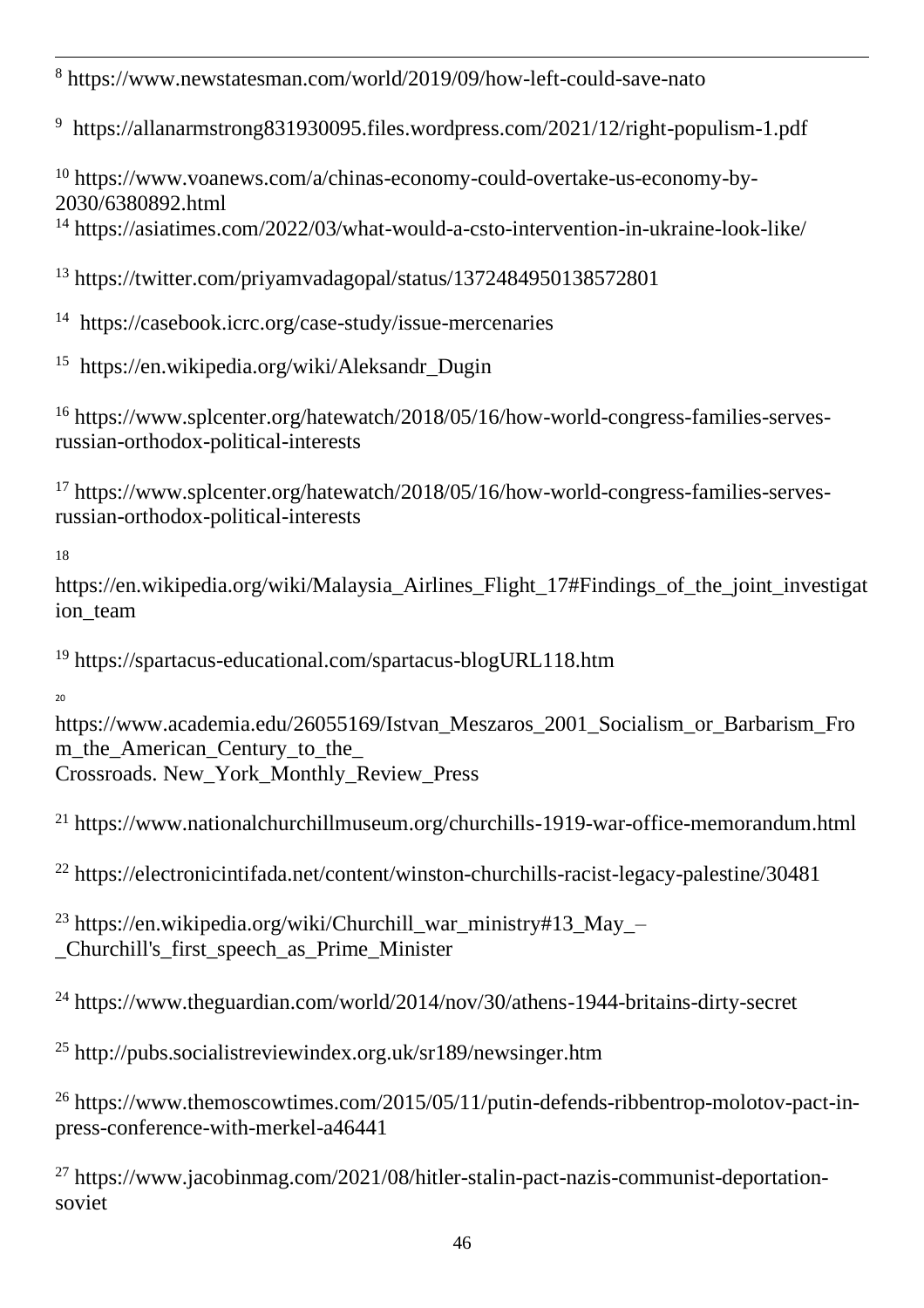<sup>28</sup> https://en.wikipedia.org/wiki/Alexander Nevsky (film)#1930s political context

<sup>29</sup> https://en.wikipedia.org/wiki/Russian\_Fascist\_Party

<sup>30</sup> https://en.wikipedia.org/wiki/Andrey\_Vlasov#Defection

<sup>31</sup> https://en.wikipedia.org/wiki/Russian\_Liberation\_Army#Origins

<sup>32</sup> https://en.wikipedia.org/wiki/2014\_Odessa\_clashes

33

https://en.wikipedia.org/wiki/Deportation of the Crimean Tatars#Mortality and death toll **and**

https://en.wikipedia.org/wiki/Deportation of the Chechens and Ingush#Casualties a nd\_death\_toll

34 https://en.wikipedia.org/wiki/GAL\_(paramilitary\_group)

<sup>35</sup> https://en.wikipedia.org/wiki/Azov\_Battalion#Human\_rights\_violations\_and\_war\_crimes 36

https://en.wikipedia.org/wiki/Language\_policy\_in\_Ukraine#2012\_Law\_on\_the\_Principles\_o f\_the\_State\_Language\_Policy

<sup>37</sup> https://en.wikipedia.org/wiki/Volodymyr\_Zelenskyy#Social\_issues

<sup>38</sup> https://www.jewishvirtuallibrary.org/estimated-number-of-jews-killed-in-the-final-solution

<sup>39</sup> https://www.newsweek.com/maria-butina-says-zelensky-nazi-ukrainian-militaryattacking-citizens-1686427

<sup>40</sup> https://www.theguardian.com/law/2022/jan/13/how-will-the-police-and-bill-limit-the-rightto-protest

<sup>41</sup> https://www.theguardian.com/uk-news/2021/sep/07/what-does-the-uk-elections-bill-setout

<sup>42</sup> https://www.greenpeace.org.uk/news/unite-against-the-nationality-and-borders-bill/

<sup>43</sup> https://www.businessinsider.com/russia-plans-to-send-ukrainians-to-siberia-arctic-circlereport-2022-4?r=US&IR=T

<sup>44</sup> https://www.theguardian.com/uk-news/2022/apr/13/priti-patel-finalises-plan-to-sendasylum-seekers-to-rwanda

<sup>45</sup> https://en.wikipedia.org/wiki/Cambridge\_Analytica <sup>46</sup> https://www.theguardian.com/politics/2019/jul/26/boris-johnson-security-evgeny-lebedevperugia-party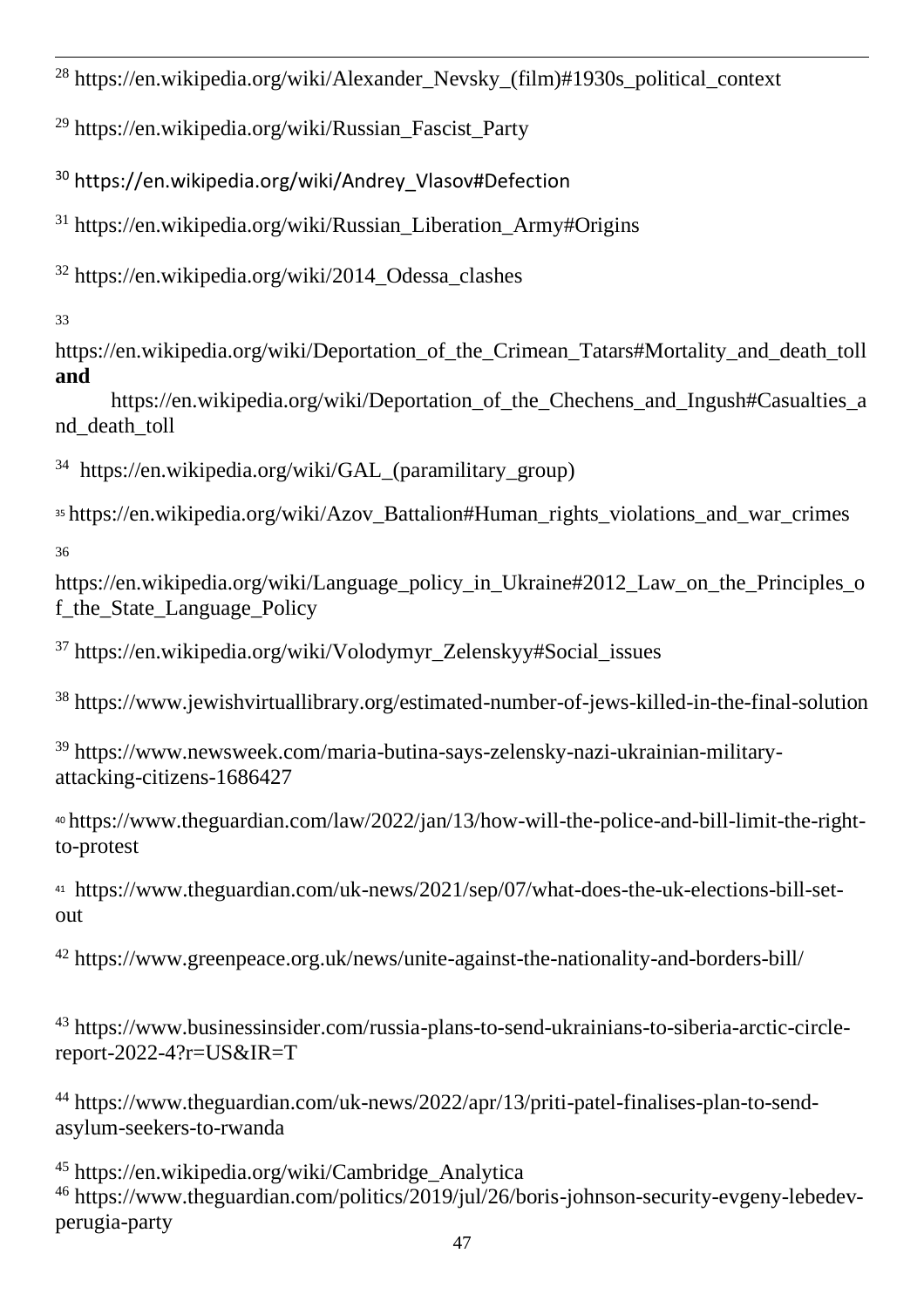<sup>47</sup> https://bylinetimes.com/2022/03/15/lebedev-the-kgb-spy-who-helped-put-putin-in-thekremlin/

<sup>48</sup> https://www.independent.co.uk/news/uk/home-news/saudi-arabia-diplomat-domesticfilipino-worker-slavery-employment-tribunal-a8975706.html

<sup>49</sup> https://www.huffingtonpost.co.uk/entry/saudi-official-allegedly-brought-slave-to-londonforeign-office-diplomatic-immunity-figures-reveal\_uk\_5790d051e4b05c99a7095a8b

50 https://www.mirror.co.uk/sport/football/news/chelsea-abramovich-sale-newcastlestaveley-26380223

51 https://en.wikipedia.org/wiki/Mohammed\_bin\_Salman

<sup>52</sup> https://www.theguardian.com/uk-news/2020/oct/29/almost-300-asylum-seekers-have-diedtrying-to-cross-the-channel-since-1999

<sup>53</sup> https://www.bbc.co.uk/news/uk-england-kent-59861376

<sup>54</sup> https://en.wikipedia.org/wiki/Mark\_Thatcher#Business\_career

<sup>55</sup> https://en.wikipedia.org/wiki/Peter\_Mandelson#Controversies

<sup>56</sup> https://www.theguardian.com/politics/2021/jul/30/labour-calls-for-pm-to-explainadvisory-board-for-wealthy-tory-donors

<sup>57</sup> https://en.wikipedia.org/wiki/Oleg\_Deripaska

<sup>58</sup> https://www.theguardian.com/world/2022/jan/06/how-tony-blair-advised-former-kazakhruler-after-2011-uprising

59 https://www.huffingtonpost.co.uk/entry/evgeny-lebedev-keir-starmer-congratulatespeerage-boris-johnson\_uk\_624314d6e4b0587dee614d83

<sup>60</sup> https://www.bbc.co.uk/news/business-50101866

<sup>61</sup> https://www.independent.co.uk/news/uk/politics/brexit-jacob-rees-mogg-scm-ireland-citymove-eu-withdrawal-dublin-a8398041.html

62 https://www.theguardian.com/politics/2018/may/31/brexiter-nigel-lawson-applies-frenchresidency-vote-leave

63 https://www.openaccessgovernment.org/300-ukrainian-refugees/131044/

64 https://inews.co.uk/news/homes-for-ukraine-refugees-sponsors-documents-vanish-onlineapplications-schemes-1547281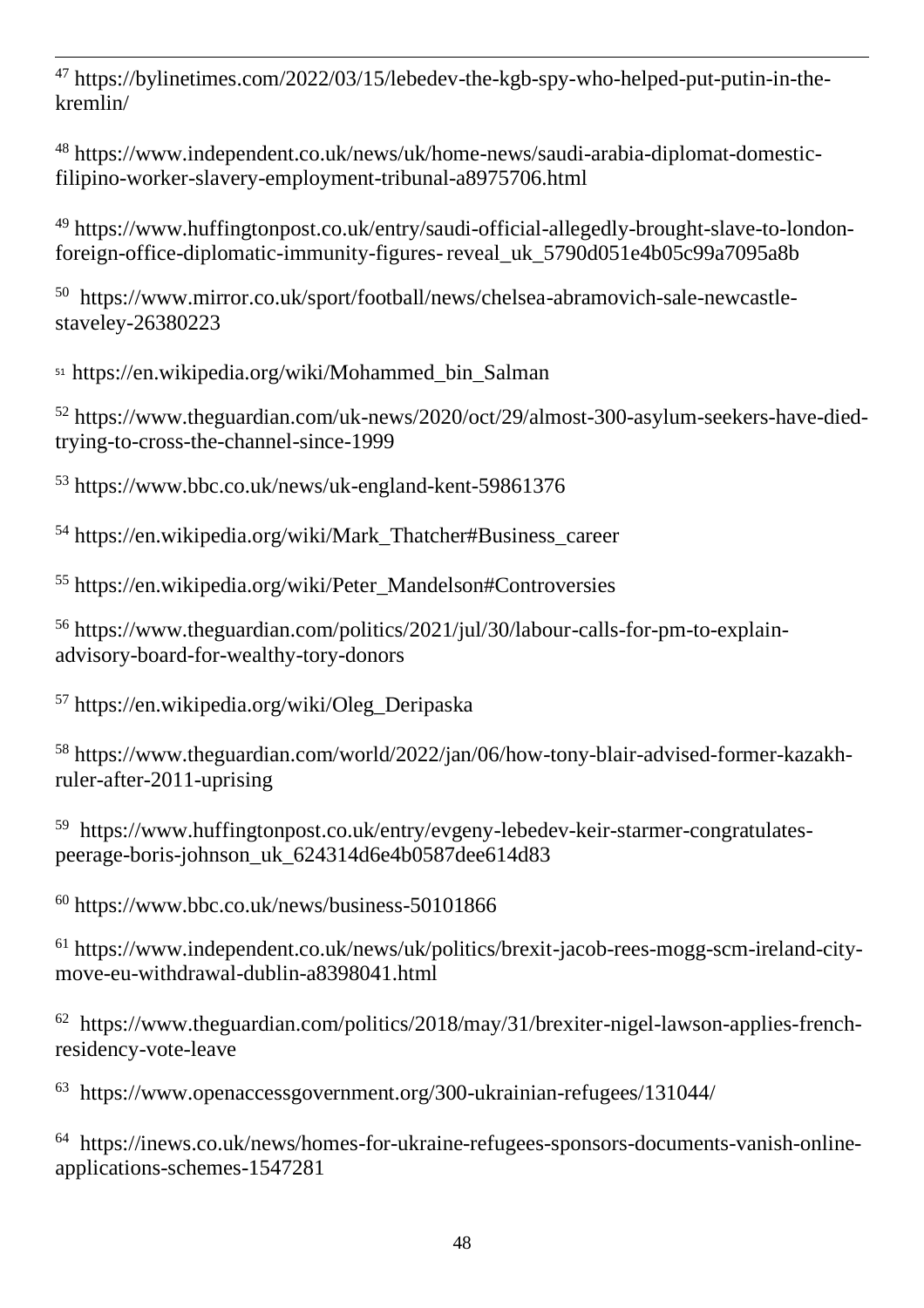https://www.thenational.scot/news/19976530.ukraine-crisis-uk-government-beratesireland-refugee-scheme/

https://en.wikipedia.org/wiki/2017 Shayrat missile strike

 https://www.nbcnews.com/news/world/russian-invasion-ukraine-israel-leverages-tiesputin-rcna21325

 https://www.businessinsider.com/boris-johnson-blocked-russian-interference-reportkremlin-link-conservative-donors-2019-11?r=US&IR=T https://en.wikipedia.org/wiki/Efforts to impeach Donald Trump#February 2017

 https://www.nytimes.com/2015/12/09/world/europe/corruption-ukraine-joe-biden-sonhunter-biden-ties.html

https://newlinesmag.com/reportage/exclusive-russia-backs-europes-far-right/

 https://www.businessinsider.com/putin-is-making-greeces-nazi-problem-worse-2015- 3?r=US&IR=T

 https://www.theguardian.com/world/2022/apr/13/marine-le-pen-proposes-closer-natorussia-ties-after-ukraine-war

 https://www.independent.co.uk/news/uk/politics/marine-le-pen-national-front-toryb2060706.html

https://en.wikipedia.org/wiki/Mike\_Freer#Views

https://en.wikipedia.org/wiki/Johnny\_Mercer\_(politician)#Junior\_ministerial\_role

 https://warontherocks.com/2016/06/sowing-the-wind-the-first-soviet-german-militarypact-and-the-origins-of-world-war-ii/

https://louisproyect.org/2014/05/09/national-bolshevism-rides-again/

https://en.wikipedia.org/wiki/Ramzan\_Kadyrov#Accusations\_of\_human\_rights\_abuses

 https://allanarmstrong831930095.files.wordpress.com/2022/02/from-pre-brit-to-exbrit-.2.pdf, Part 5, Chapter 2g, pp.672-5-

 https://allanarmstrong831930095.files.wordpress.com/2022/02/from-pre-brit-to-exbrit-.2.pdf. Part 5, Chapter 1f and 2h, pp.570- 87 and pp. 695-710

https://en.wikipedia.org/wiki/George\_Galloway#European\_Union

<sup>84</sup> https://en.wikipedia.org/wiki/1991\_Ukrainian\_independence\_referendum